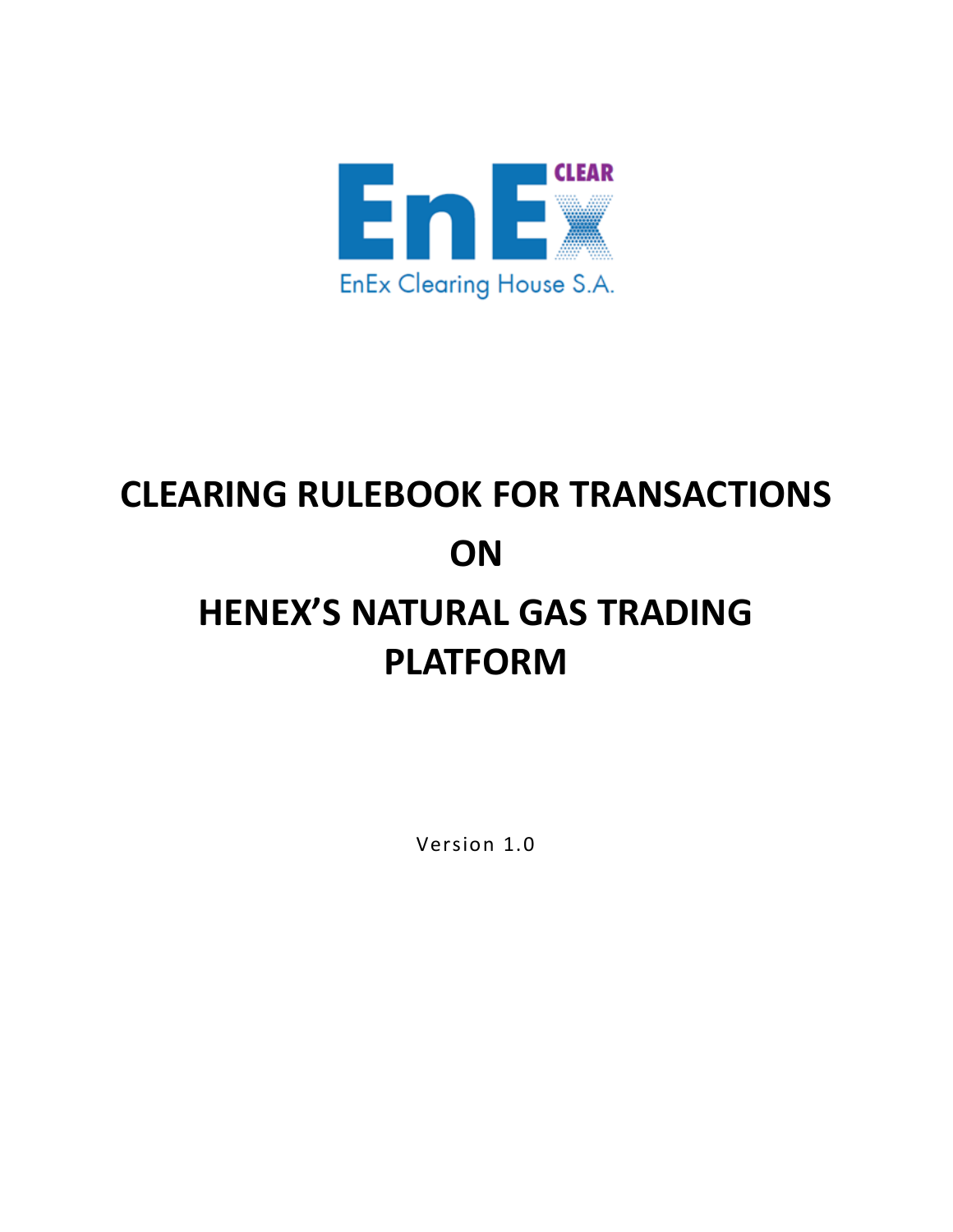| Version | Date       | <b>Decision</b>   | <b>Description</b>                             |
|---------|------------|-------------------|------------------------------------------------|
| 1.0     | 27.01.2022 | RAE/89/27.01.2022 | Approval of Clearing Rulebook for Transactions |
|         |            |                   | on HENEX'S Natural Gas Trading Platform        |

The present codification of the amendments of the Regulation, mentioned in the above table, in a single text, has an informal character and in no case prevails over those published in the Government Gazette by RAE of the respective amendments, nor can it be a basis for deriving any rights. It takes place for the sole purpose of helping the Participants of the Trading Members of Natural Gas Trading Platform and the Clearing Members of EnExClear. The relations of the counterparties and any rights and obligations of third parties are governed exclusively by the Clearing Rulebook for Transactions on HENEX'S Natural Gas Trading Platform, as amended from time to time.

# **Disclaimer**

This is an unofficial translation into English of the original Greek Clearing Rulebook for Transactions on HENEX'S Natural Gas Trading Platform, for information purposes only and is presented "as is". EnExClear cannot be held responsible for any erroneous translations. Therefore, no legal rights can be reserved based on this document.

The original Greek Clearing Rulebook is the governing version.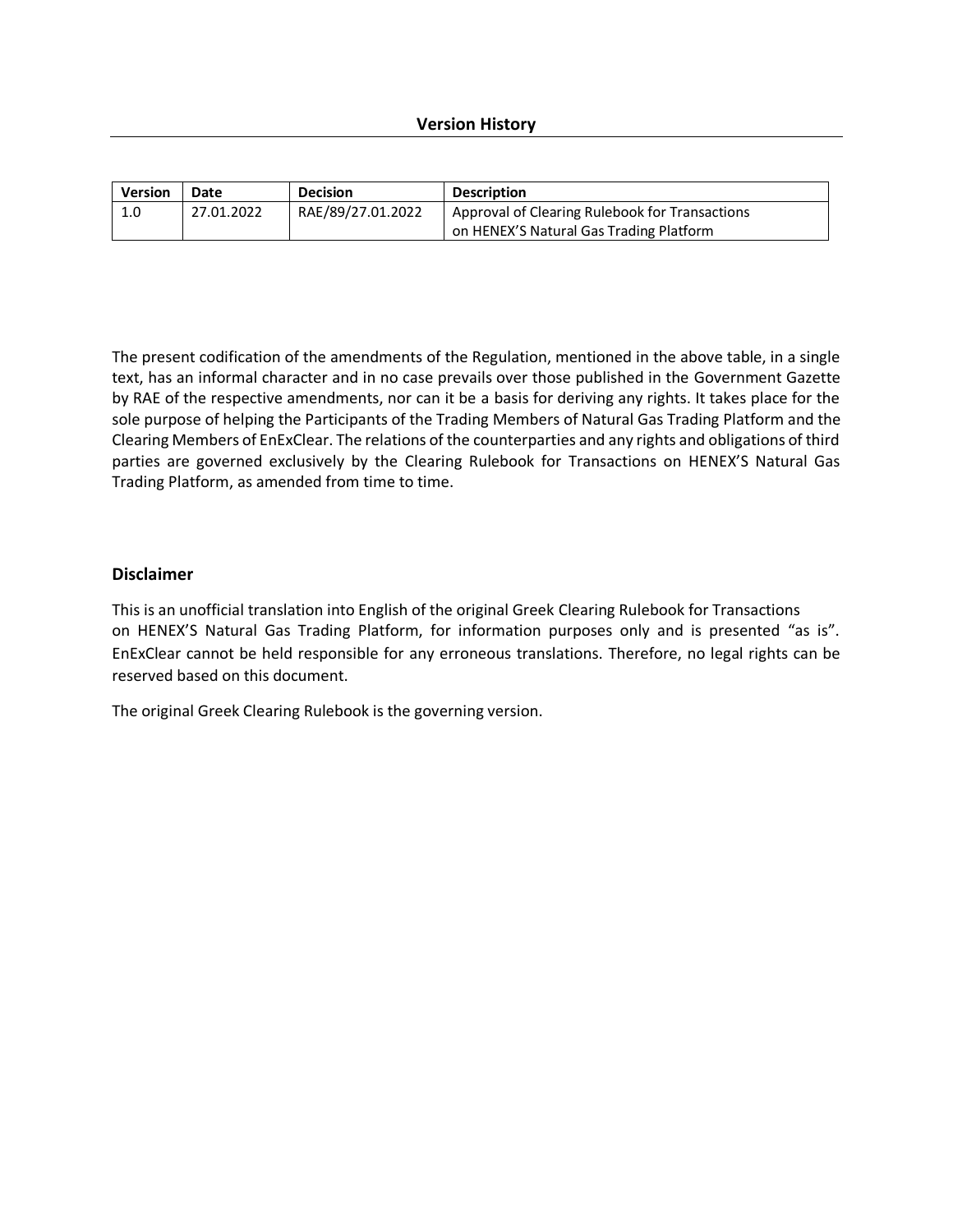

# **Table of Contents**

| 1.2    |  |
|--------|--|
| 1.3    |  |
| 1.4    |  |
| 1.5    |  |
| 1.6    |  |
| 1.7    |  |
| 1.8    |  |
|        |  |
|        |  |
| 2.1    |  |
| 2.2    |  |
|        |  |
| 2.3    |  |
| 2.4    |  |
|        |  |
| 2.5    |  |
| 2.6    |  |
|        |  |
| 2.7    |  |
| 2.8    |  |
| 2.9    |  |
| 2.10   |  |
| 2.10.1 |  |
| 2.10.2 |  |
| 2.10.3 |  |
| 2.10.4 |  |
| 2.10.5 |  |
| 2.10.6 |  |
| 2.10.7 |  |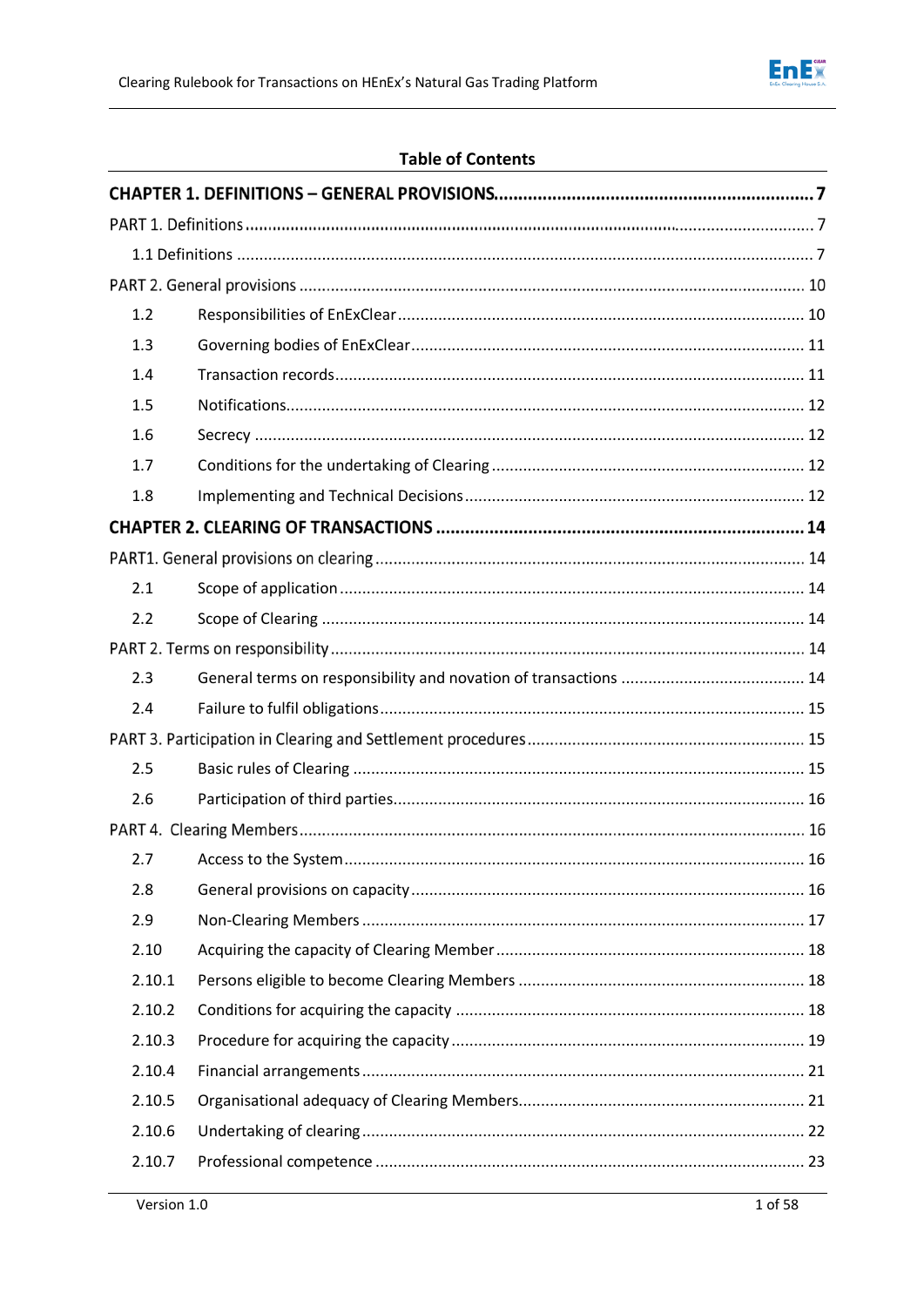

| 2.10.8  |                                                                                      |  |
|---------|--------------------------------------------------------------------------------------|--|
| 2.10.9  |                                                                                      |  |
| 2.10.10 |                                                                                      |  |
| 2.10.11 |                                                                                      |  |
| 2.10.12 |                                                                                      |  |
| 2.10.13 |                                                                                      |  |
| 2.11    |                                                                                      |  |
| 2.11.1  |                                                                                      |  |
| 2.11.2  |                                                                                      |  |
|         |                                                                                      |  |
| 2.12    |                                                                                      |  |
| 2.13    |                                                                                      |  |
|         |                                                                                      |  |
| 2.14    |                                                                                      |  |
| 2.15    |                                                                                      |  |
| 2.16    |                                                                                      |  |
| 2.17    |                                                                                      |  |
| 2.18    |                                                                                      |  |
| 2.19    |                                                                                      |  |
|         |                                                                                      |  |
|         |                                                                                      |  |
| 2.20    |                                                                                      |  |
| 2.21    |                                                                                      |  |
| 2.22    |                                                                                      |  |
| 2.23    |                                                                                      |  |
|         |                                                                                      |  |
| 2.24    |                                                                                      |  |
| 2.25    |                                                                                      |  |
| 2.26    |                                                                                      |  |
| 2.27    | Rules for calculating the Default Fund and the share accounts of Clearing Members 34 |  |
| 2.27.1  |                                                                                      |  |
| 2.27.2  |                                                                                      |  |
| 2.27.3  |                                                                                      |  |
| 2.28    |                                                                                      |  |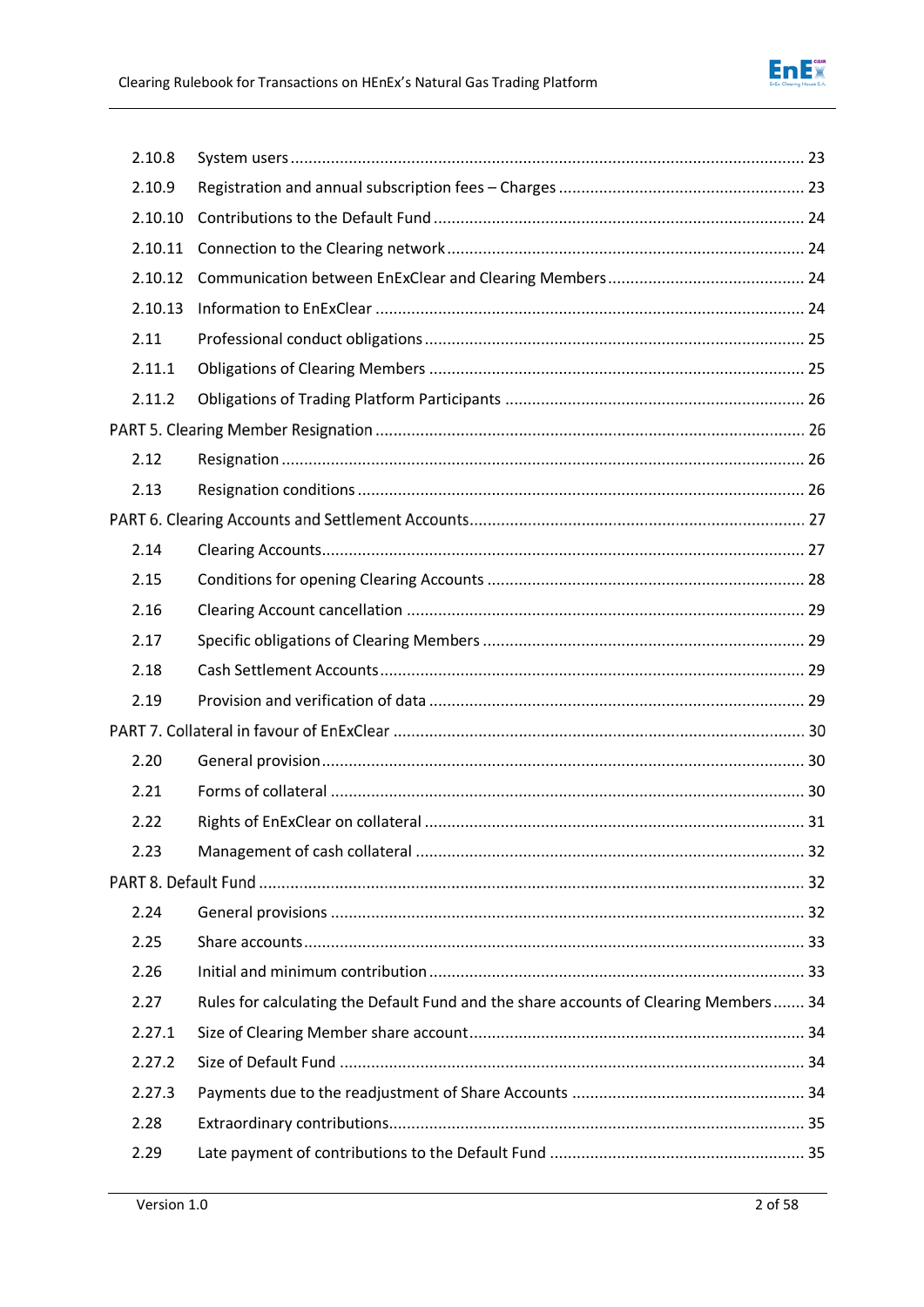| 2.30  |  |
|-------|--|
| 2.31  |  |
|       |  |
| 2.32  |  |
| 2.33  |  |
| 2.34  |  |
| 2.35  |  |
| 2.36  |  |
| 2.37  |  |
| 2.38  |  |
| 2.39  |  |
|       |  |
|       |  |
| 3.1   |  |
| 3.2   |  |
|       |  |
| 3.3   |  |
| 3.4   |  |
| 3.4.1 |  |
|       |  |
|       |  |
| 3.5   |  |
| 3.6   |  |
| 3.7   |  |
|       |  |
|       |  |
| 4.1.  |  |
| 4.2.  |  |
|       |  |
| 4.3.  |  |
| 4.4.  |  |
| 4.5.  |  |
| 4.6.  |  |
| 4.7.  |  |
|       |  |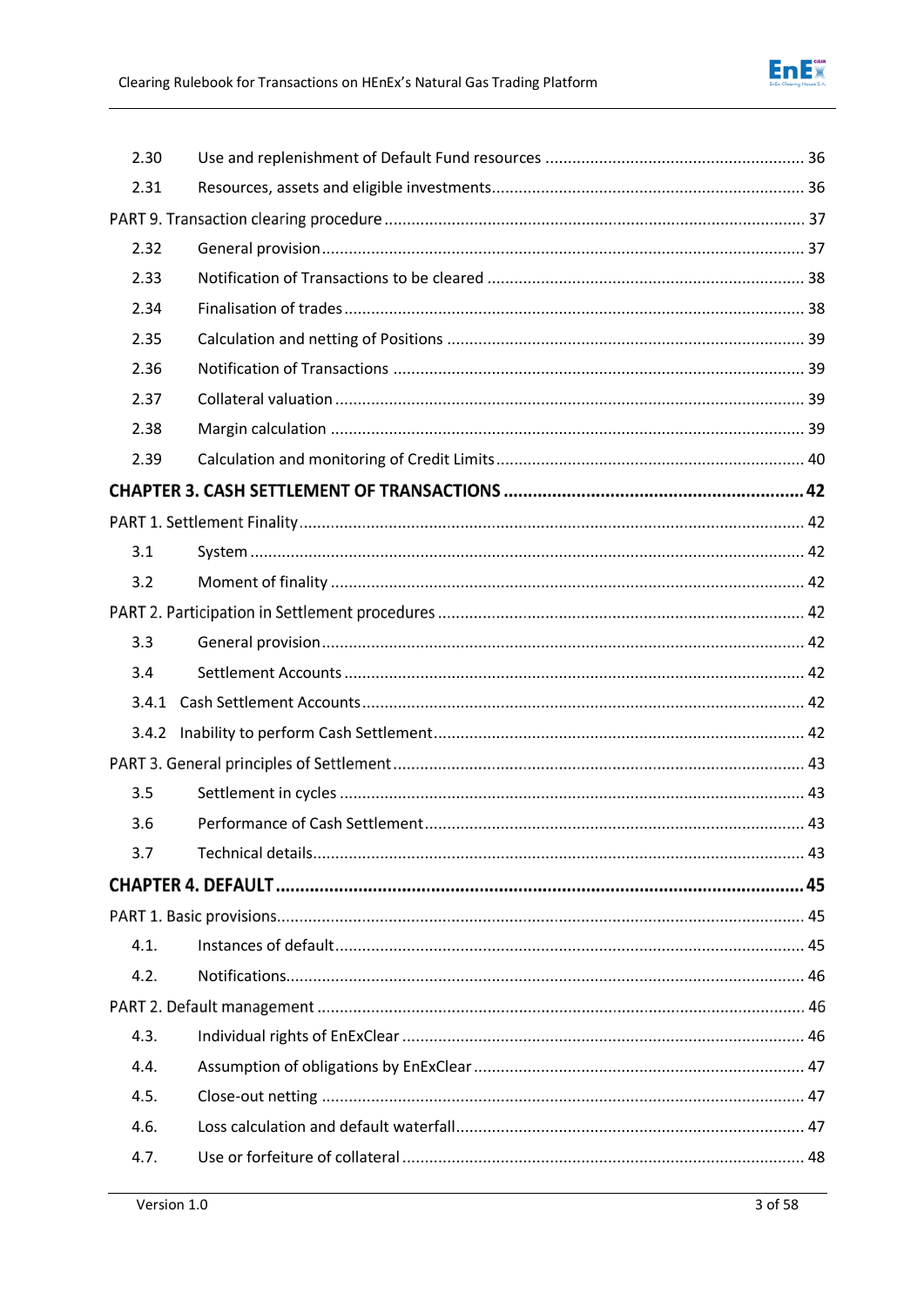

| 5.1  |  |
|------|--|
| 5.2  |  |
|      |  |
| 5.3  |  |
| 5.4  |  |
| 5.5  |  |
| 5.6  |  |
|      |  |
| 5.7  |  |
| 5.8  |  |
|      |  |
|      |  |
|      |  |
| 6.1. |  |
|      |  |
| 6.2. |  |
|      |  |
|      |  |
| 7.1. |  |
|      |  |
| 7.2. |  |
|      |  |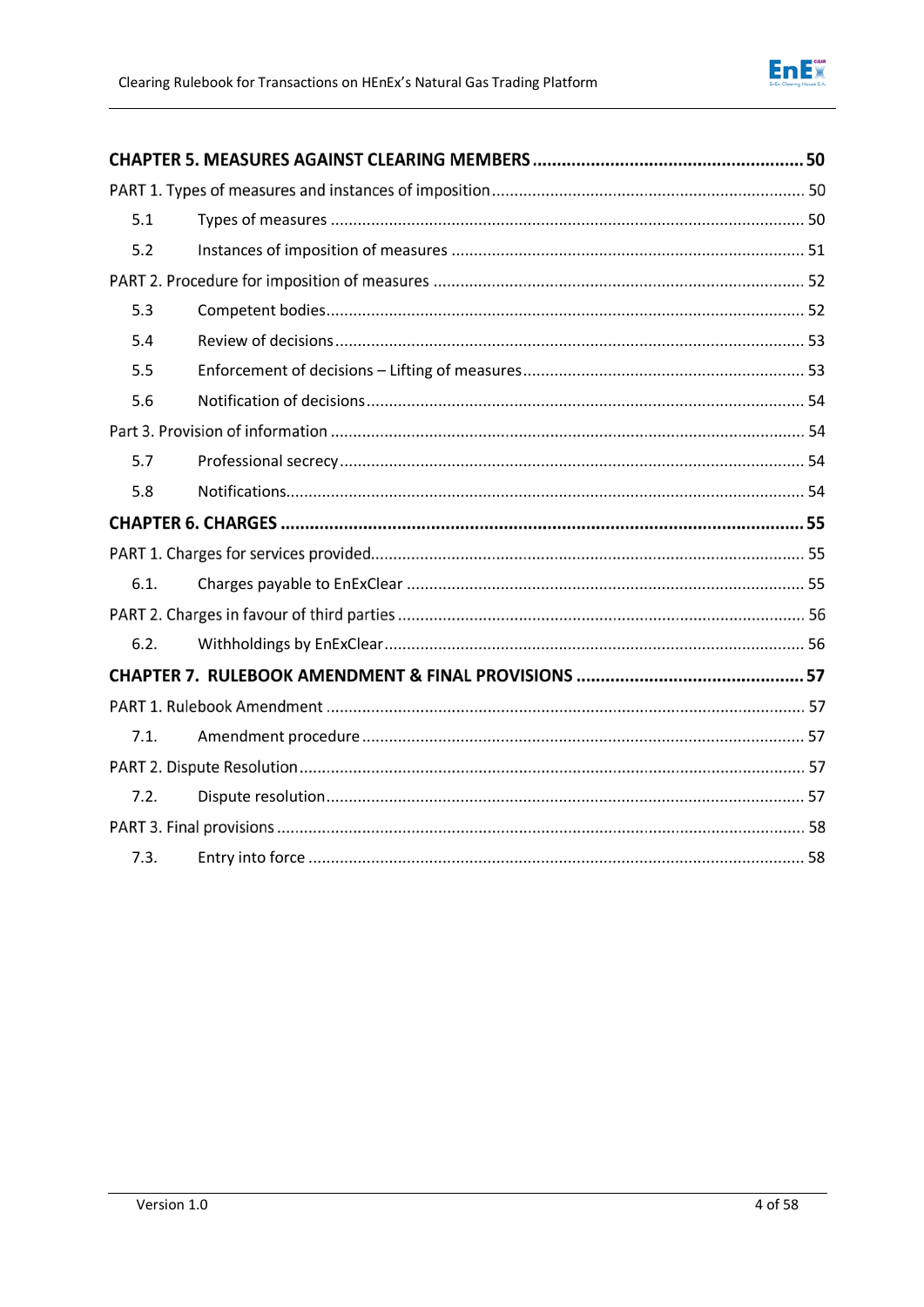

# **Scope of Application of the Rulebook**

- 1. EnEx Clearing House S.A. (or EnExClear), which operates as a Clearing House in accordance with Law 4425/2016, is responsible for the clearing of transactions concluded on the HEnEx's Natural Gas Trading Platform. EnExClear is responsible for clearing only the cash leg of transactions in accordance with the terms of this Rulebook for Clearing Transactions on HEnEx's Natural Gas Trading Platform. Transactions concluded on the Trading Platform are notified by Hellenic Energy Exchange (HEnEx) to the Hellenic Gas Transmission System Operator (HGTSO) and the HGTSO has the obligation to perform the actions set out in the provisions of the Management Code of the National Natural Gas System (NNGS), as specifically provided in the Rulebook for the Natural Gas Trading Platform of HEnEx.
- 2. This Rulebook for Clearing Transactions on HEnEx's Natural Gas Trading Platform , hereinafter "the Rulebook", and its amendments, as approved from time to time by the Regulatory Authority for Energy (RAE) in accordance with par. 1, article 19 and par. 2, article 13 of Law 4425/2016, shall be binding on EnExClear, HEnEx, Trading Platform Participants, Clearing Members,, the other systems and payment/settlement bodies which collaborate with EnExClear, as well as all persons involved in the transactions cleared by EnExClear and/or their clearing and settlement.
- 3. Upon submission of an application to acquire the capacity of Clearing Member or Natural Gas Trading Platform Participant, in accordance with the provisions hereof, the applicant accedes to all the provisions of the Rulebook and accepts the relevant obligations arising from this.
- 4. Wherever provision is made in this Rulebook for obligations that bind persons that are not Clearing Members or Trading Platform Participants, but are associated with them contractually or by any other mean, by way of indication in the capacity of member of the Board of Directors, servant or agent, the Clearing Members and Trading Platform Participants, as the case may be, must ensure by appropriate means and in accordance with any instructions from EnExClear the compliance of such persons with the provisions of the Rulebook as well as the fulfilment of their obligations emanating therefrom. Adequate knowledge of and compliance with the regulations of this Rulebook constitutes a stand-alone obligation of the aforesaid persons, but under no circumstances will this discharge them from any of their other obligations emanating from applicable legislation or imposed by the competent, as applicable, supervisory authority.
- 5. Clearing Members and Participants involved in the clearing and settlement of transactions performed by EnExClear have the obligation to act on the basis of good faith, and the business ethics, with honesty, transparency, professionalism and responsibility, in accordance with good business practices. Each Clearing Member also undertakes, at all times, to safeguard orderly clearing and ensure the timely fulfilment of the cash obligations that arise from the transactions it clears, as described in the Rulebook. Clearing Members have the obligation to implement the provisions of this Rulebook, in order to support EnExClear in the performance of clearing and settlement in a way that is safe for the Trading Platform and in accordance with its duties on the basis of Law 4425/2016. The provisions of the Rulebook are aimed at strengthening the market and public confidence in the Trading Platform, its pricing mechanisms and benchmark prices for the benefit of final consumers, by ensuring the timely and proper clearing of transactions and their performance through cash settlement procedures.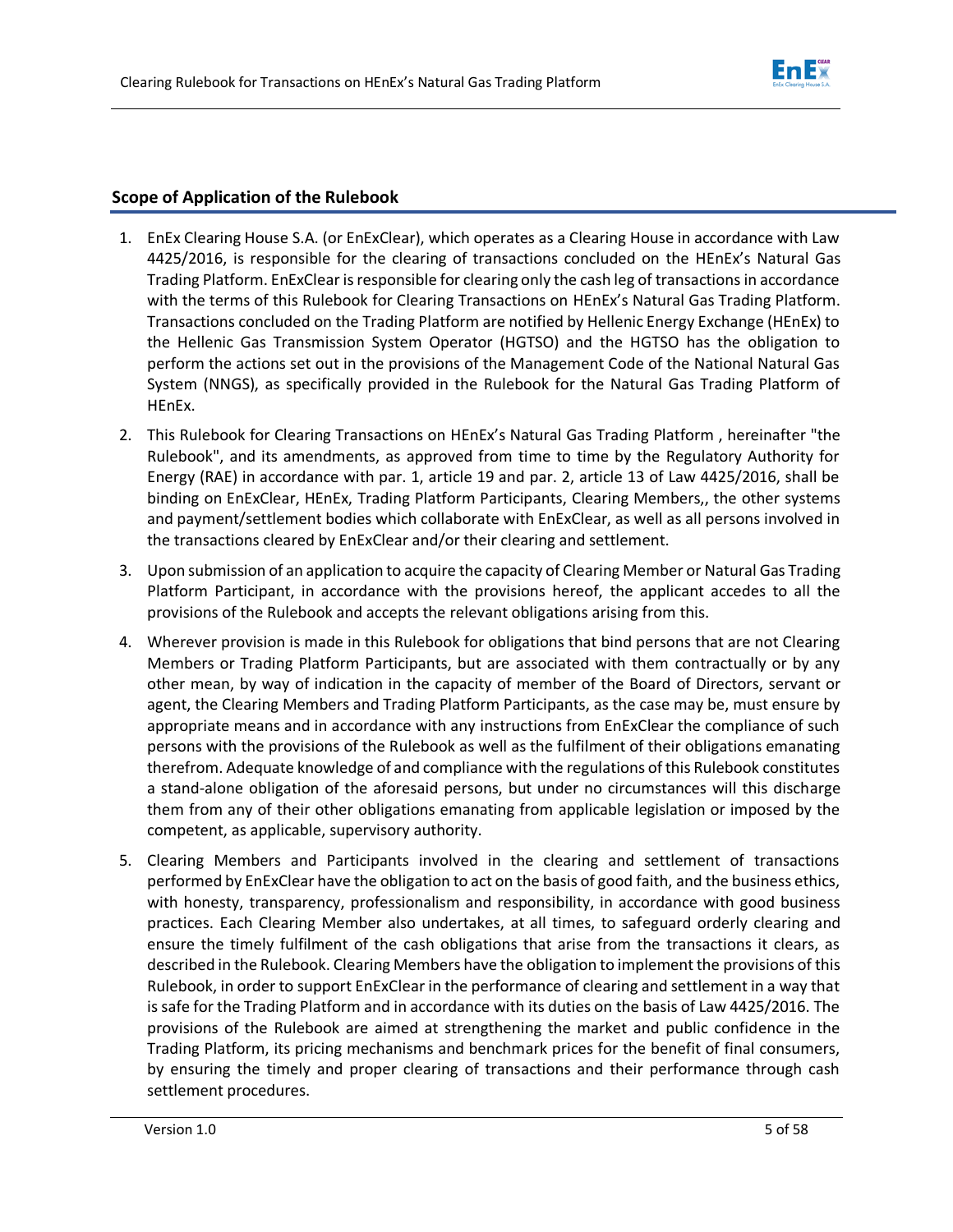

- 6. The provisions of this Rulebook shall be governed and interpreted in accordance with Greek law. For the resolution of any dispute that may arise from the provisions of the Rulebook, and consequently any lawsuit, action or proceedings (collectively referred to as legal proceedings) arising from or in connection with the Rulebook, the provisions of section 7.2 shall apply.
- 7. Any controversies or disputes arising from the implementation of this Rulebook shall be resolved on the basis of the procedures for resolving disputes in accordance with section 7.2 of this Rulebook. Obligations emanating from the Rulebook shall also mean obligations emanating from Implementing and Technical Decisions adopted for the purposes of its implementation.
- 8. The terms of this Rulebook have the same meaning as ascribed to them in the provisions of Law 4425/2016. For the purpose of interpreting the Rulebook, all capitalised terms herein shall have the meaning ascribed to them in Part 1 under the heading "Definitions" of Chapter 1 hereof.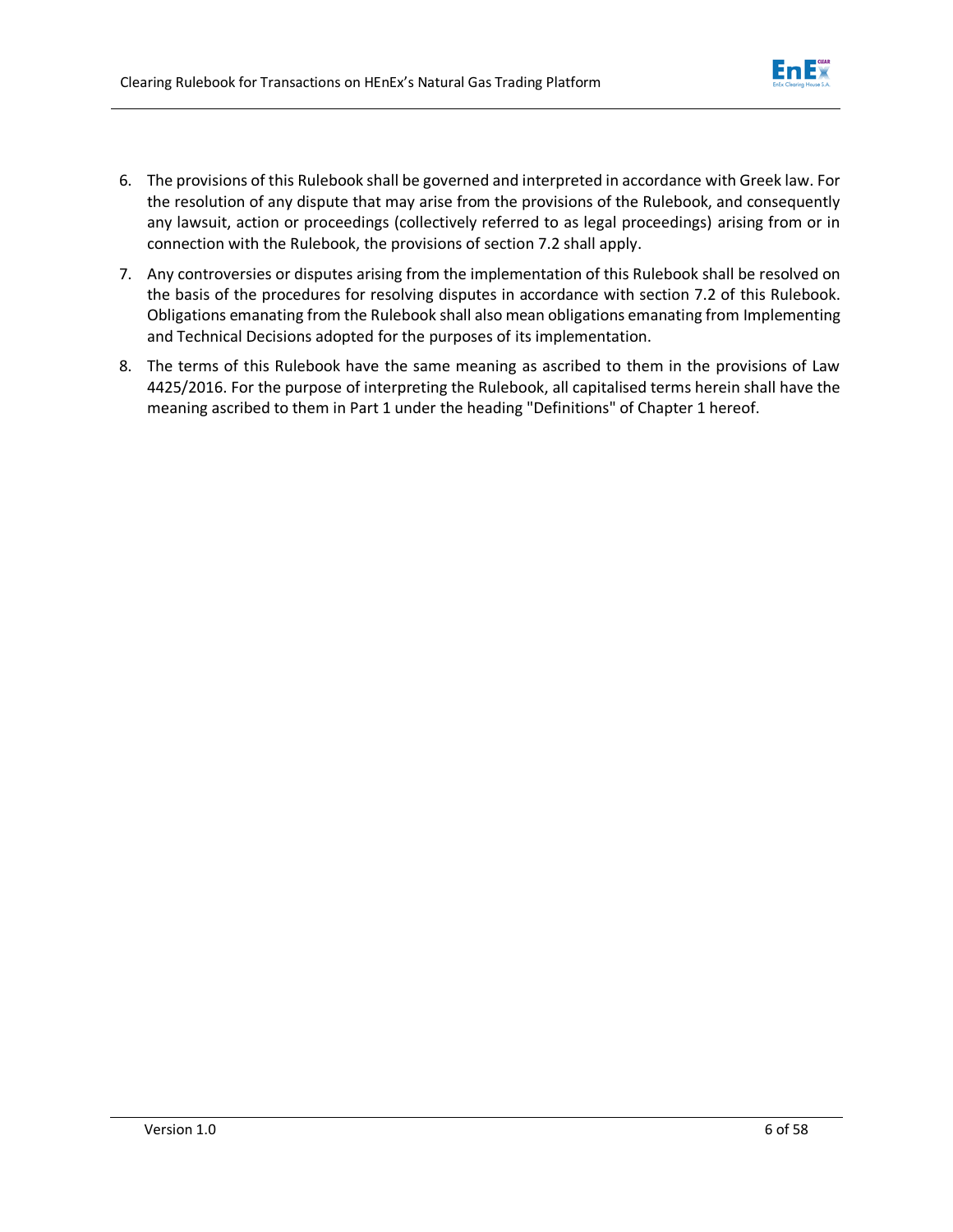

## **CHAPTER 1. Definitions – General Provisions**

#### **PART 1. Definitions**

#### **1.1 Definitions**

- <span id="page-8-0"></span>1. This Rulebook is governed by the terms and definitions of Law 4425/2016, the Rulebook for the Natural Gas Trading Platform of HEnEx, the Management Code of the National Natural Gas System (NNGS Management Code), as in force, from time to time, subject to the provisions of legislation.
- 2. In addition to the aforesaid definitions, for the purpose of implementing this Rulebook the terms defined below, as they may be used in the singular or plural, shall also apply.
- 3. For the purpose of implementing this Rulebook, the following definitions shall have the respective meanings:
	- 1. Trading Platform: The Natural Gas Trading Platform in the sense of par. 4, article 3 of Commission Regulation (EU) No 312/2014 which operates as a Natural Gas Market in accordance with Law 4425/2016 and which is managed by HEnEx, following the relevant approval of the RAE and in accordance with the specific provisions of the Rulebook for the Natural Gas Trading Platform of HEnEx.
	- 2. Direct Clearing Member: The EnExClear Clearing Member that is entitled to clear the Natural Gas Transactions it carries out itself as a Trading Platform Participant in accordance with this Rulebook.
	- 3. Competent Authorities: The home or host State's competent authorities, as the case may be, of the person concerned.
	- 4. General Clearing Member: The EnExClear Clearing Member that is entitled to clear the Natural Gas Transactions carried out by the Trading Platform Participants which are declared by that Member in accordance with this Rulebook.
	- 5. Available Cover: The collateral provided by a Clearing Member in accordance with the terms of this Rulebook, which has not been set aside by EnExClear as Margin.
	- 6. Settlement or Cash Settlement: The process implemented by EnExClear for the fulfilment of cash obligations and the collection of the corresponding amounts due among Clearing Members which arise from the clearing of Natural Gas Transactions in accordance with this Rulebook.
	- 7. Hellenic Gas Transmission System Operator (or HGTSO): The Operator of the National Natural Gas Transmission System which operates in accordance with the provisions of par.3, article 67 of Law 4001/2011.
	- 8. Dedicated Own Resources: The pre-funded financial resources available to EnExClear as a Clearing House to cover potential losses in the event of a Clearing Member's default, which exceed the losses that are covered by the collateral provided by the defaulting Clearing Member and the Default Fund, subject to the provisions of par. 1, article 19 in combination with par. 3, article 14 of Law 4425/2016 and in accordance with the specific provisions of this Rulebook.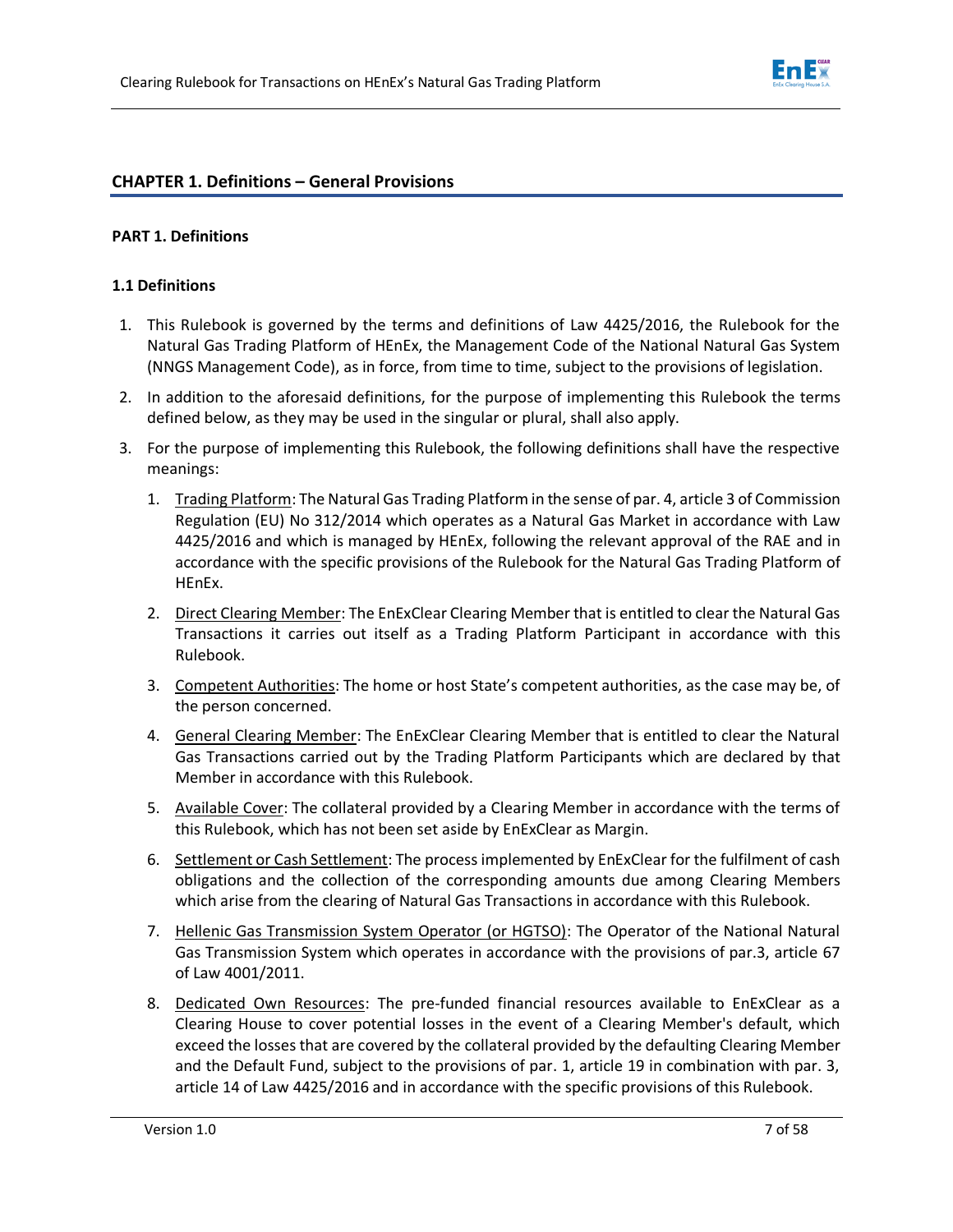

- 9. Clearing: The process implemented by EnExClear to establish Positions, including calculation of Clearing Members' net cash obligations and corresponding rights, which arise per Clearing Account in connection with the aforesaid Positions, as well as to ensure the availability of liquid assets to secure the exposure to EnExClear which arises from those Positions in accordance with the provisions of this Rulebook.
- 10. Clearing Member: An undertaking that participates in the System of EnExClear for the clearing of Natural Gas Transactions and is responsible to EnExClear for the fulfilment of cash obligations arising from such participation in accordance with the terms of Law 4425/2016 and the specific provisions of this Rulebook.
- 11. Implementing Decisions: The Decisions approved by RAE upon proposition of EnExClear in accordance with the article 13 par. 2 of Law 4425/2016.
- 12. Hellenic Energy Exchange or HEnEx: The public limited company with legal name "Hellenic Energy Exchange S.A." and trade name "HEnEx S.A." which manages the Trading Platform in accordance with the provisions of the Trading Platform Rulebook.
- 13. Settlement Day: The day on which the cash obligations and claims arising from the clearing of Natural Gas Transactions are to be settled.
- 14. Clearing Day: The day on which Clearing procedures are carried out and the obligations and claims of Clearing Members are calculated on the basis of the Transactions that have been concluded on the Trading Platform and registered in the Clearing System. Clearing Days are the business days in accordance with the clearing day calendar drawn up and announced by EnExClear.
- 15. Positions: The cash rights and corresponding obligations which arise from the Clearing of Natural Gas Transactions and have not yet been settled.
- 16. Trading Platform Rulebook: The Rulebook for the Natural Gas Trading Platform of HEnEx which is approved by decision of the RAE upon recommendation of EnExClear, in accordance with the provisions of par.1 of article 19 of the Law 4425/2016, on the basis of which transactions in Products on the Trading Platform are carried out.
- 17. Clearing Rulebook or Rulebook: This Rulebook for Clearing Transactions on HEnEx's Natural Gas Trading Platform which is issued after recommendation of EnExClear and approved by decision of the RAE in accordance with the provisions of article 19 of the Law 4425/2016 on the basis of which transactions in Products on the Trading Platform are cleared.
- 18. Default Fund: The Default Fund set up by EnExClear to cover the risks arising from the Clearing activities that it performs as a Clearing House in accordance with Law 4425/2016 and the specific provisions of this Rulebook.
- 19. Own Clearing Account: The account held in the System by a Direct Clearing Member in its own name for the Clearing of the Natural Gas Transactions it conducts as a Trading Platform Participant.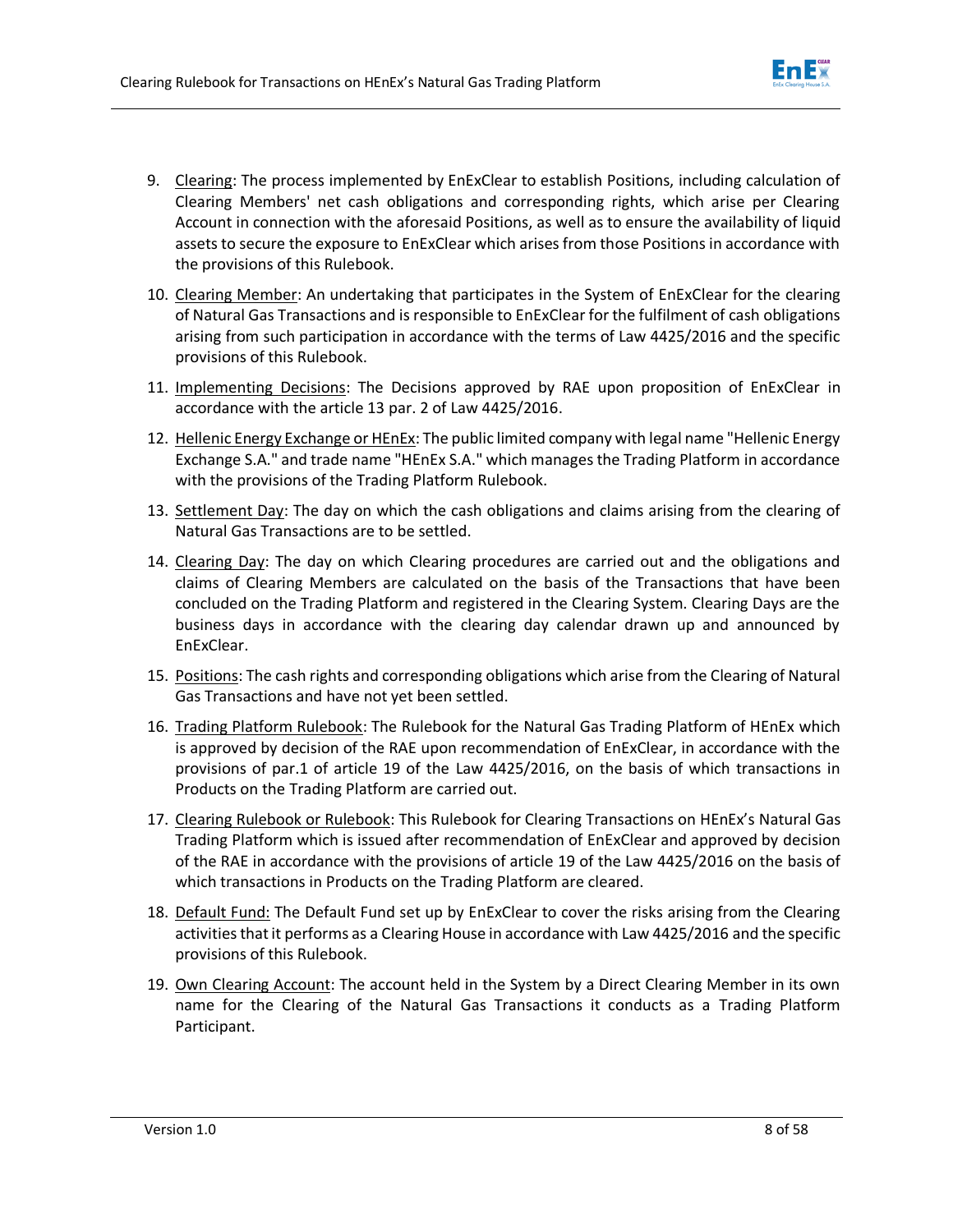

- 20. Participant Clearing Account: The account held in the System by a General Clearing Member in the name of a Trading Platform Participant for the Clearing of the Natural Gas Transactions of the Participant.
- 21. Clearing Account: The Own Clearing Account or the Participant Clearing account, as the case may be.
- 22. Cash Settlement Account: The cash account and any subaccount thereof for which provision is made, held through a Cash Settlement Agent for EnExClear and Clearing Members for conducting the Cash Settlement of Natural Gas Transactions in accordance with this Rulebook.
- 23. Non-Clearing Member: A Trading Platform Participant which does not have the capacity of Clearing Member and cooperates with at least one General Clearing Member for the Clearing of Natural Gas Transactions it conducts on the Trading Platform, in accordance with the terms of this Rulebook.
- 24. Margin: The collateral requirement that is calculated by EnExClear with respect to Clearing Members in accordance with Law 4425/2016 and this Rulebook in order to secure fulfilment of the cash obligations of Clearing Members to EnExClear in connection with the Natural Gas Transactions cleared by the latter.
- 25. Certified Clearer: The natural person who has been certified by EnExClear to perform Clearing and Settlement operations at a Clearing Member in connection with Transactions concluded on the Trading Platform.
- 26. Credit Limits: The limits set for Clearing Members by EnExClear in accordance with this Rulebook which are applicable in respect of the capacity to enter orders and conduct Natural Gas Transactions through Trading Platform Participants.
- 27. Product or Natural Gas Product: Any Natural Gas Product, including the short-term standardised products of article 7 of Commission Regulation (EU) No 312/2014 which is being traded on the Trading Platform in accordance with the provisions of the Trading Platform Rulebook.
- 28. RAE: The Regulatory Authority for Energy in accordance with the provisions of Law 4001/2011 and Law 4425/2016.
- 29. Board: The Board of Directors of EnExClear, which operates in accordance with applicable provisions, in particular Law 4548/2018 and Law 4425/2016 and the specific statutory provisions governing the company's operation.
- 30. Trading Platform Participant or Participant: Any Transmission User or the HGTSO, as the case may be, which has acquired the capacity of the Participant in the Trading Platform for conducting transactions for own account in accordance with the terms of the Trading Platform Rulebook.
- 31. Natural Gas Transactions or Transactions: The transactions in Products which are concluded on the Natural Gas Trading Platform of HEnEx in accordance with the terms of the Trading Platform Rulebook.
- 32. System or Clearing System: The system for the Clearing of Transactions which is managed by EnExClear as a Clearing House in accordance with par. 1, article 14 of Law 4425/2016 and the provisions of this Rulebook.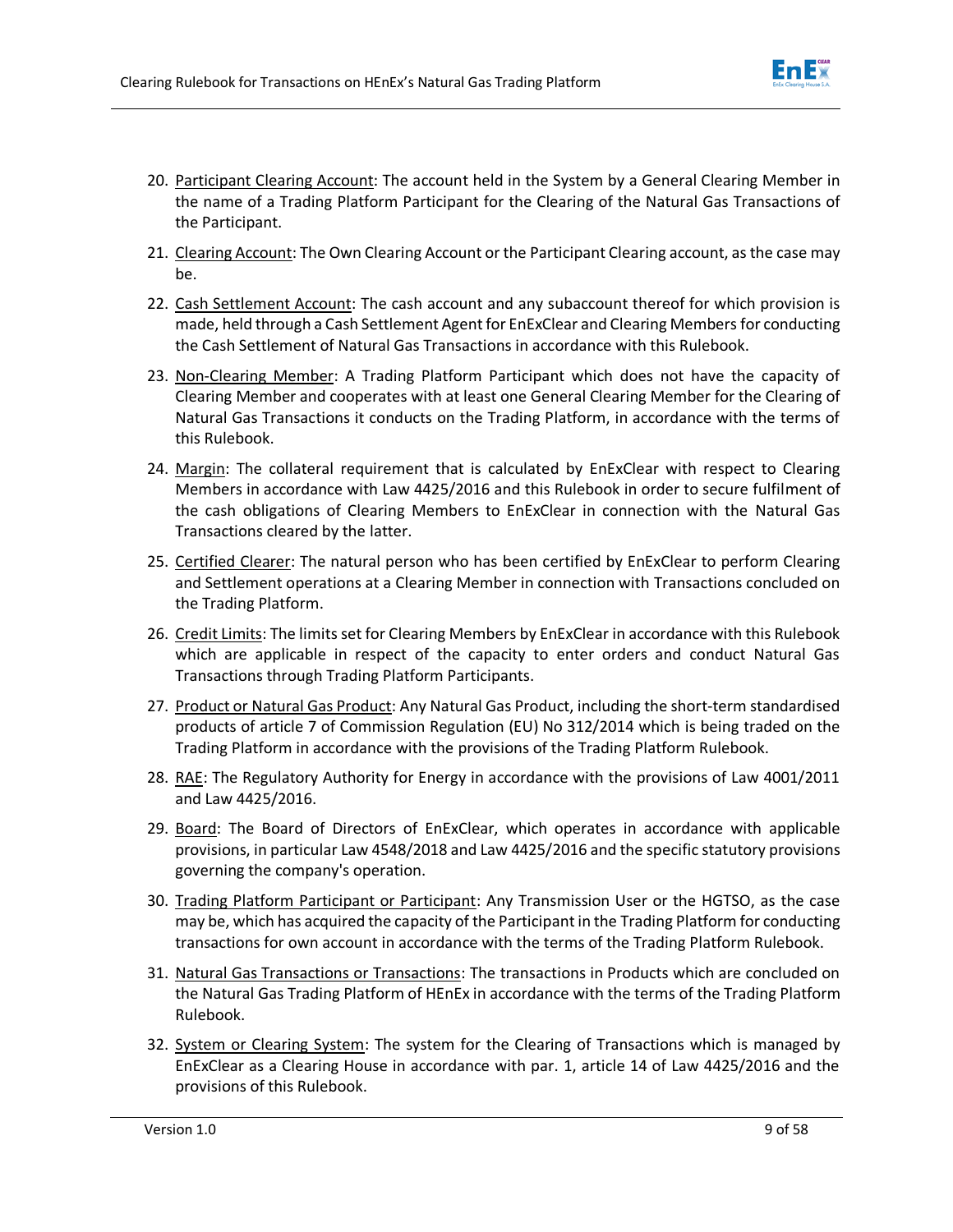

- 33. Trading System: The electronic trading system used by HEnEx for the performance of transactions on the Trading Platform in accordance with the terms of the Trading Platform Rulebook and the relevant procedures of HEnEx.
- 34. Technical Decisions or Decisions: The decisions issued, by the Board of Directors of EnExClear or other competent body of EnExClear, in which, technical, procedural, operational issues relating to the implementation of this Rulebook are provisioned.
- 35. Clearing House: EnExClear which acts as a Clearing House in the sense of point (p), article 5 of Law 4425/2016 for the purposes of Clearing and Settlement of Transactions carried out on the Trading Platform.
- 36. Cash Settlement Agent: The central bank or other payment or settlement system operator under Law 2789/2000 and Directive 98/26/EC, or credit institution under Law 4261/2014 or Directive 2013/36/EU, through which the Cash Settlement of Natural Gas Transactions cleared by EnExClear is carried out in accordance with the terms of this Rulebook and the procedures of the relevant agent which are applicable in each case.
- 37. EnExClear: The public limited company with legal name "EnEx Clearing House S.A." and trade name "EnExClear" which acts as a Clearing House for the Clearing and Settlement of Natural Gas Transactions in accordance with Law 4425/2016 upon approval of the RAE in accordance with the specific provisions of this Rulebook.

# **PART 2. General provisions**

# **1.2 Responsibilities of EnExClear**

- <span id="page-11-0"></span>1. EnExClear is responsible for the Clearing and Settlement of Natural Gas Transactions conducted in Products on the Trading Platform. EnExClear performs Clearing as a Clearing House in accordance with the terms of Law 4425/2016.
- 2. Clearing Members are responsible to EnExClear for Clearing purposes as counterparties of the latter in accordance with the specific provisions of this Rulebook.
- 3. Clearing is performed with the use of electronic systems and related processes, through the System, in respect of which the provisions of Law 2789/2000 regarding settlement finality shall apply pursuant to the provisions of Law 4425/2016.
- 4. The Settlement of cash obligations and corresponding rights which arise from Positions in Transactions, as cleared through EnExClear, is carried out through the Cash Settlement Agent appointed by EnExClear.
- 5. EnExClear performs Clearing and Settlement on the basis of an algorithm, determining the cash rights and corresponding obligations for Settlement which arise from Positions in the Transactions it clears.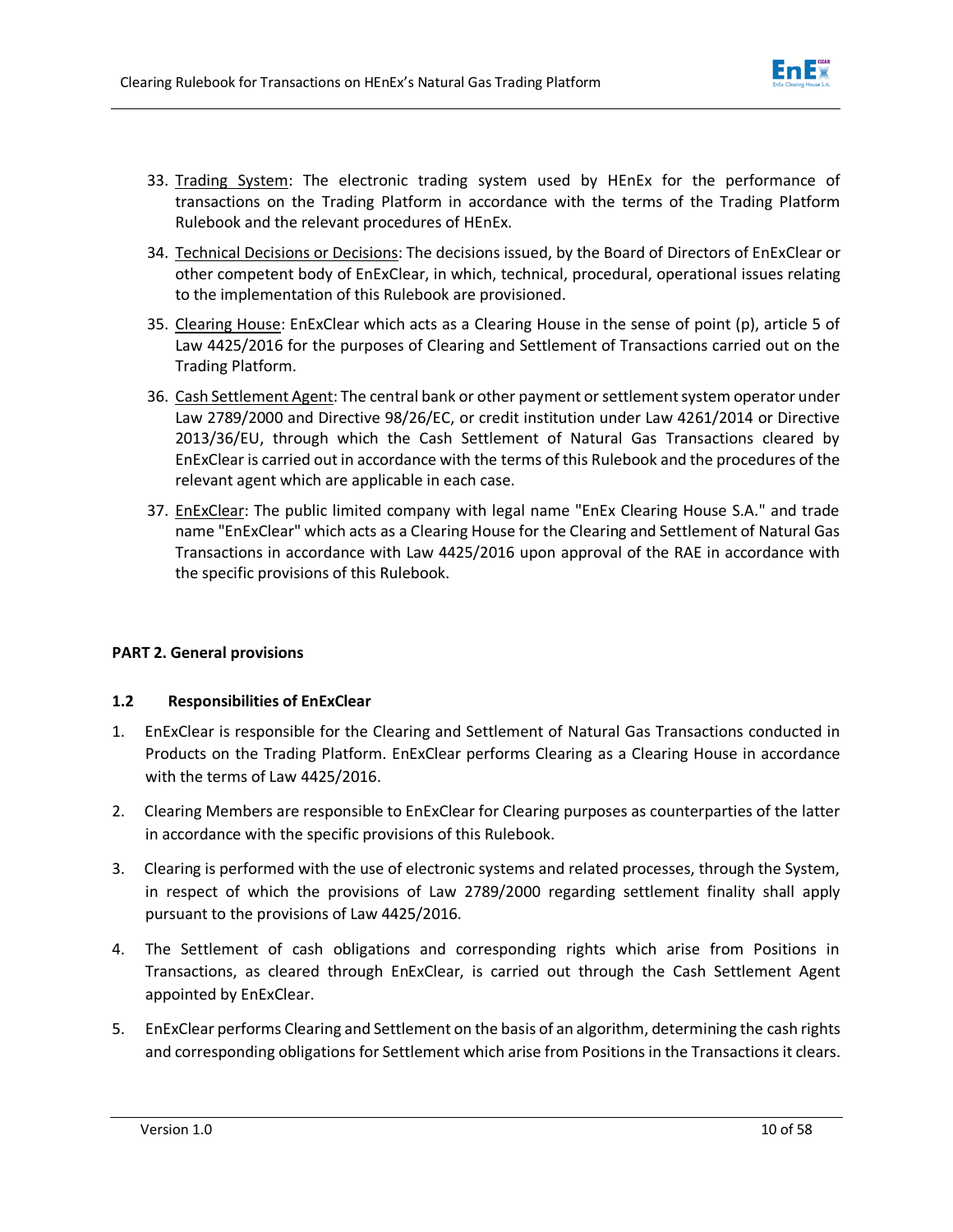

- 6. EnExClearshall take appropriate measures to prevent operational problems in the systems it manages and seek to repair failures or malfunctions as soon as possible in accordance with applicable provisions. In this framework, it shall have in place an adequate business continuity policy and recovery plan aimed at preserving its functions after any disaster, the timely recovery of operations and the fulfilment of its duties as a Clearing House in accordance with Law 4425/2016. In the event of a malfunction in the systems used for Clearing or some other exceptional occurrence or case of force majeure which affects its aforesaid functions, clearing shall be carried out by using alternative methods established by EnExClear under its procedures in order to ensure its uninterrupted operation as well as that of its systems and the continuation of Clearing and Settlement.
- 7. In every case, EnExClear shall not bear any contractual or non-contractual liability, other than for wilful misconduct or gross negligence. EnExClear shall take appropriate measures to prevent operational problems in the System and seek to repair failures or malfunctions as soon as possible. EnExClear shall not be liable for:

a) any losses that may be incurred by Clearing Members, Trading Platform Participants or any third party due to events caused by force majeure, including but not limited to war, strikes, movements, riots, civil unrest, epidemics, generalized power cuts in terms of extent and/or duration, shortages of fuel or raw materials, non-functioning, malfunctioning or breakdown of communication systems and electronic systems in general, requisitions, fires, floods, transport failure or other causes beyond the control of EnExClear;

b) making good any loss incurred by a Clearing Member, Trading Platform Participant or any third party, which is due to failure of the IT or network infrastructure of the System, as a consequence of the aforementioned cases of force majeure, even temporary, or is due to loss of data kept in the System or to any fraudulent use of the System or its data by third parties.

# **1.3 Governing bodies of EnExClear**

<span id="page-12-0"></span>EnExClear is governed by its Board. For the purposes of implementing this Rulebook, the Board may set up specific bodies, which are staffed by the personnel of EnExClear or HEnEx and delegate powers to them for the purpose of ensuring compliance with the provisions hereof. Such delegation shall be subject to the disclosure procedures that apply to the representation of public limited companies in accordance with applicable provisions.

# **1.4 Transaction records**

- <span id="page-12-1"></span>1. EnExClear shall maintain for a period of at least ten (10) years:
	- a) all records relating to services provided and activities carried out in connection with the Clearing and Settlement it conducts in accordance with the terms of this Rulebook;
	- b) as of the day on which Transactions are concluded, all information relating to such Transactions as they are cleared, including their respective registrations and entries in Clearing Accounts, in accordance with the terms of this Rulebook. Such information shall, at the very least, enable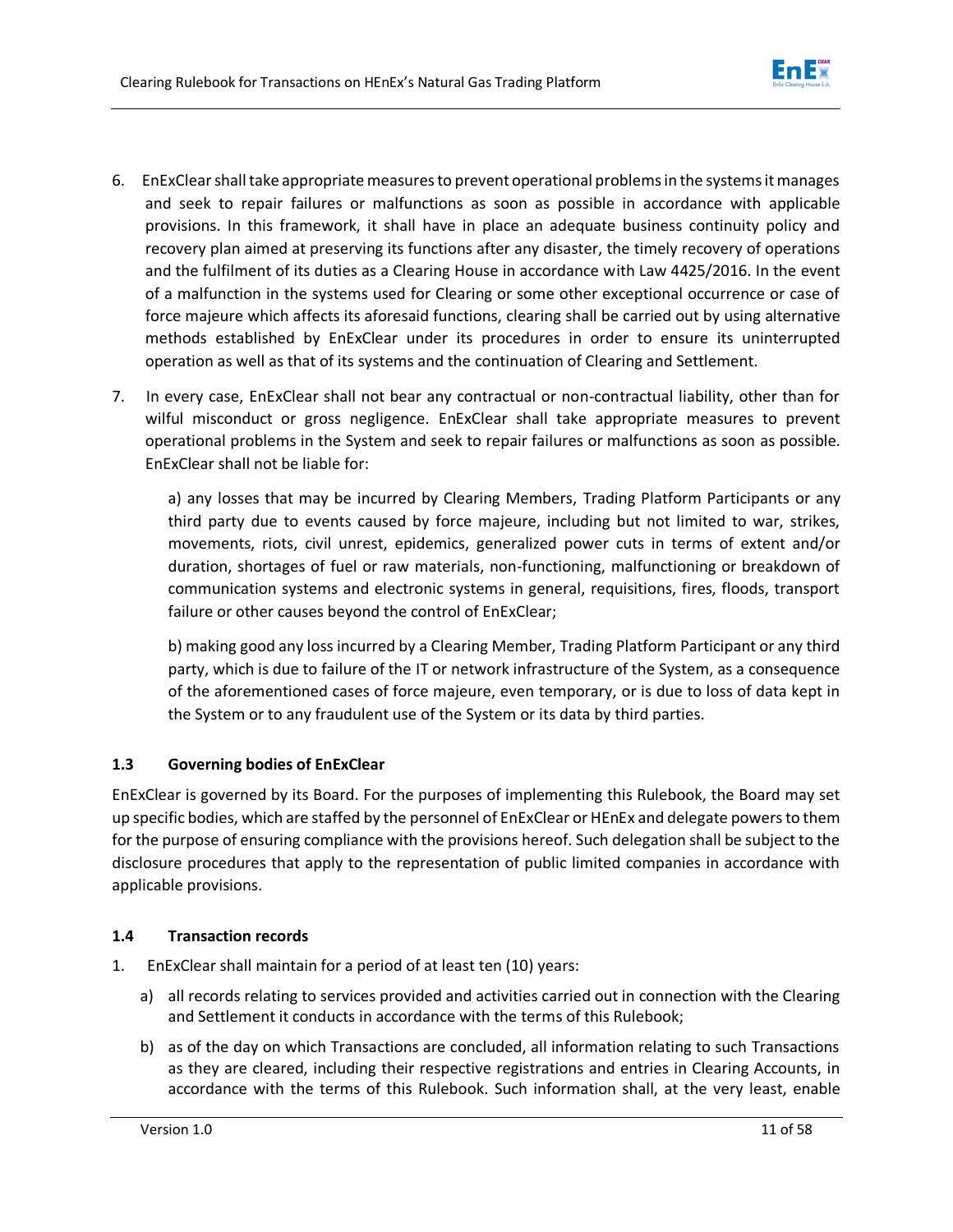

identification of the original terms of a Transaction, on the basis of data kept by HEnEx, before that Transaction is cleared by EnExClear.

- 2. EnExClear shall make available to the RAE and, upon request, to any Competent Authorities and bodies in accordance with applicable provisions, the files and information stipulated in the preceding paragraphs, along with all information on the Positions arising from the Clearing of Transactions in accordance with this Rulebook.
- 3. Clearing Members are obliged to keep all data and information of any kind relating to Clearing procedures for a period of at least ten (10) years.

# **1.5 Notifications**

<span id="page-13-0"></span>EnExClear shall, wherever necessary, notify the RAE, HEnEx and the HGTSO in the event of any failure of a Clearing Member to fulfil its Clearing and Settlement obligations, as well as in any other case as required by the RAE or deemed necessary by EnExClear on a case-by-case basis.

# **1.6 Secrecy**

- 1. The operation of the System is governed by the provisions on professional secrecy of applicable legislation.
- <span id="page-13-1"></span>2. The furnishing by EnExClear of information it has recorded shall be permitted in cases stipulated by applicable legislation or deemed necessary for the implementation of this Rulebook or the Trading Platform Rulebook.

# **1.7 Conditions for the undertaking of Clearing**

- 1. EnExClear clears the Transactions carried out in Products on the Trading Platform.
- <span id="page-13-2"></span>2. The admission of new Products to the Trading Platform by HEnEx is conducted on the basis of the relevant provisions of the Trading Platform Rulebook. For the purposes of admission, HEnEx notifies EnExClear or, where deemed necessary, the relevant approval is obtained from EnExClear.

# **1.8 Implementing and Technical Decisions**

- <span id="page-13-3"></span>1. To facilitate the effective implementation of the provisions of this Rulebook, Implementing and Technical Decisions may be issued.
- 2. The Implementing Decisions and their amendments are approved by the RAE upon recommendation of EnExClear and they are published in the Government Gazette.
- 3. The competent body for the adoption of Technical Decisions, as well as any amendments thereto, is the Board of EnExClear or another body duly delegated by the Board, complying with the disclosure formalities in accordance with the law of public limited companies. Drafts of Technical Decisions shall be submitted to the RAE within reasonable time prior to their publication by EnExClear on its website,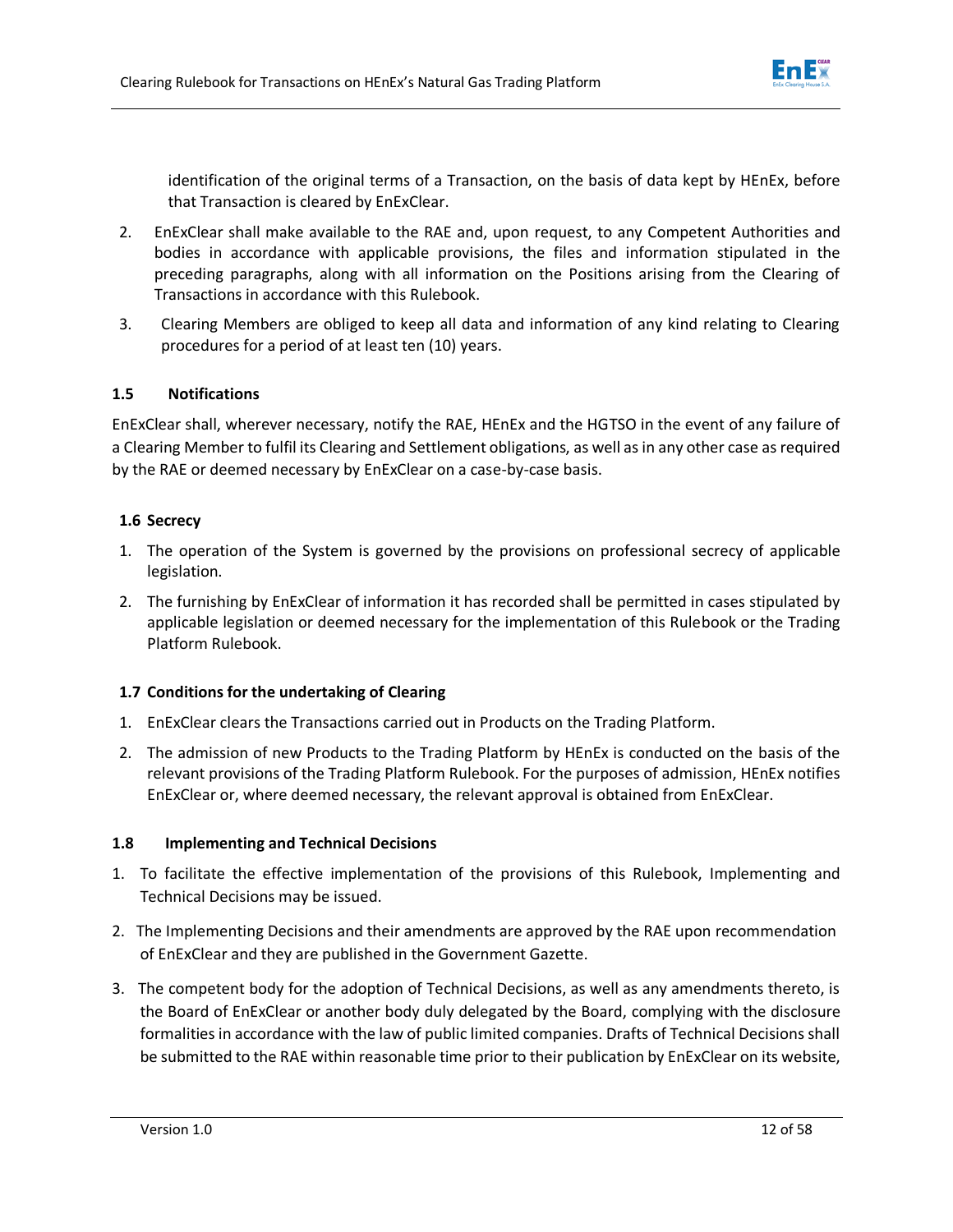

in order to be evaluated by RAE if their approval is required. Submission shall be made in writing and/or via email to the address specified by the RAE.

- 4. The issuance or amendment of Technical Decision is announced on the website of EnExClear with effect as of their posting. In the event of amendment of an existing Technical Decision, the text of the Decision is posted in codified form, with the last amendments clearly marked. Where deemed appropriate in order to ensure the smooth implementation of the adopted provision, its entry into force may be set at a later point in time or further transition conditions may be set which affect the force of the provision. In such a case, a specific reference shall be made in the body of the Decision.
- 5. The Implementing and Technical Decisions should be in line with the rules set out in this Rulebook. In the event of any conflict between Decisions and provisions of the Rulebook, the provisions of the latter shall prevail.
- 6. EnExClear may also issue clarified guidelines, technical procedures and manuals.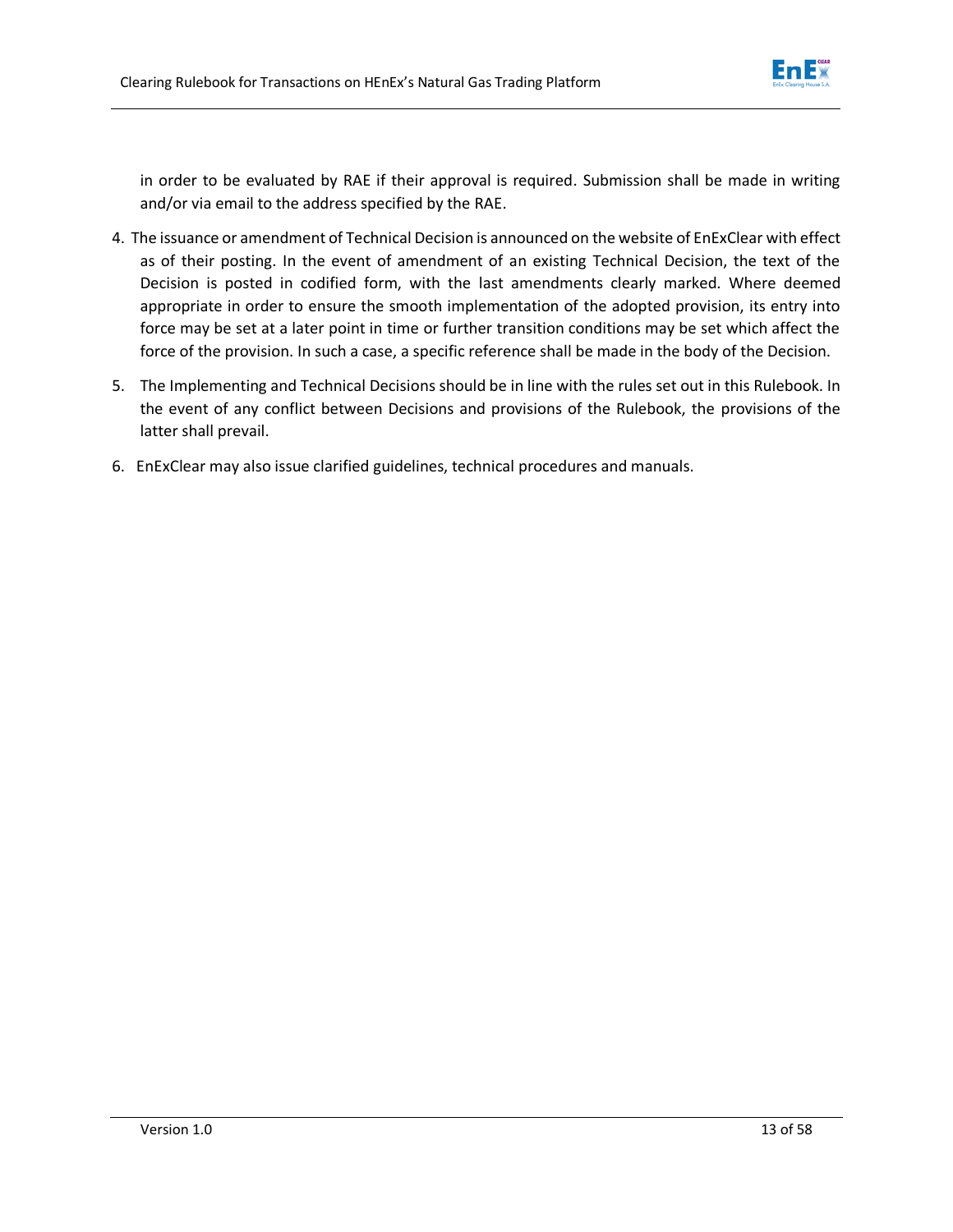

# **CHAPTER 2. Clearing of Transactions**

## **PART1. General provisions on clearing**

## **2.1 Scope of application**

This Chapter sets out:

- <span id="page-15-0"></span>a) The terms and conditions governing the operation of Clearing Members in accordance with the provisions of PARTS 2, 4 and 5.
- b) The obligations of Participants relating to the entry of orders and the conclusion of Transactions on the Trading Platform, as well as the undertaking of Clearing by EnExClear in respect of the Transactions concluded from time to time in accordance with the provisions of PART 2.
- c) Matters relating to Clearing Accounts and Settlement Accounts in accordance with the provisions of PART 6.
- d) The terms governing the provision of collateral in accordance with the provisions of PART 7.
- e) The terms governing the operation of the Default Fund in accordance with the provisions of PART 8.
- f) The procedure for the Clearing of Transactions in accordance with the provisions of PART 9.

## **2.2 Scope of Clearing**

<span id="page-15-1"></span>The scope of this Rulebook encompasses any Transaction that has been concluded on the Trading Platform, the Clearing of which has been undertaken by EnExClear in accordance with applicable provisions and the Trading Platform Rulebook.

## **PART 2. Terms on responsibility**

## **2.3 General terms on responsibility and novation of transactions**

- 1. Transactions are carried out on the Trading Platform with the participation of Participants as counterparties thereto in accordance with the Trading Platform Rulebook.
- <span id="page-15-2"></span>2. Each Participant must, pursuant to the specific terms of this Rulebook, declare in the buy or sell order it enters on the Trading Platform for the purpose of concluding a Transaction, the Clearing Member that will be responsible to EnExClear for the Clearing of the relevant Transaction.
- 3. Upon its conclusion, the Transaction is renewed for clearing purposes as follows:

a) EnExClear is deemed to have accepted, as of the conclusion of the Transaction, the cash obligations and corresponding claims which emanate from the two matched orders that constitute the Transaction, as a Clearing House;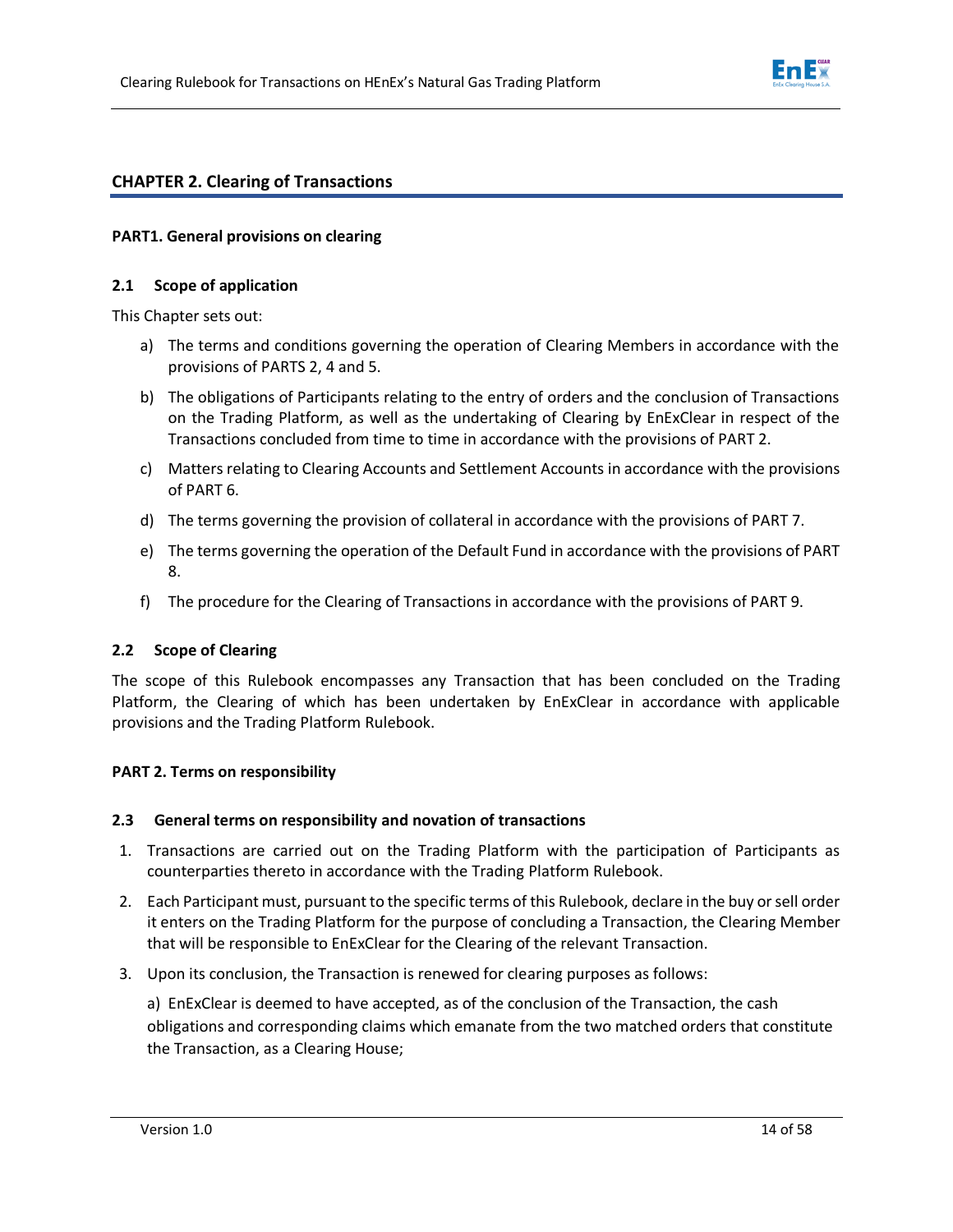

b) similarly, the Clearing Member declared on the basis of each matched order automatically takes the place of the Participant that entered it and becomes responsible to EnExClear as its counterparty for the Clearing of the relevant cash obligations it has undertaken.

4. Any invalidity, invalidation or other defect in the orders or instructions that formed the basis for the conclusion of the Transaction shall not affect the validity of the latter, while any agreement to the contrary shall be void.

# **2.4 Failure to fulfil obligations**

<span id="page-16-0"></span>In the event that a counterparty Clearing Member fails to fulfil its cash obligations towards EnExClear which arise from the Clearing of Transactions, the Clearing Member shall be considered in default in accordance with Chapter 4 and EnExClear shall:

- a) undertake as a Clearing House the fulfilment of the cash obligations towards the beneficiary counterparty Clearing Members, and
- b) exercise its rights against the defaulting Clearing Member in accordance with the provisions of this Rulebook.

# **PART 3. Participation in Clearing and Settlement procedures**

# **2.5 Basic rules of Clearing**

- 1. Clearing is carried out between EnExClear and Clearing Members.
- <span id="page-16-1"></span>2. EnExClear shall conduct Clearing on the business days of the clearing day calendar that it has drawn up, taking into account public holidays both in Greece and Europe-wide. EnExClear shall, by virtue of its Decision, specify the start time of Clearing (T) for each business day, its duration, and any other procedural matter with respect to the Clearing timeframe.
- 3. The Clearing and Settlement of Transactions is conducted on the basis of the Settlement time limit, as specified in this Rulebook and the relevant Decisions of EnExClear.
- 4. EnExClear shall exercise any and all of its rights arising from Transactions against its counterparty Clearing Members.
- 5. After T on each business day, EnExClear shall notify each Clearing Member in writing, which includes by any electronic means of communication that ensures the secure transmission of information, as specified by Decision of EnExClear, regarding:
	- a) the amount of Margin that each Clearing Member must provide to EnExClear per Clearing Account for all the Transactions which it clears and have been concluded by T on the Trading Platform, and
	- b) the Positions it must settle, i.e., the cash obligations and corresponding claims per Clearing Account and settlement day.
- 6. The collateral and Positions per Clearing Account are separated by EnExClear in the System and in the relevant records it keeps.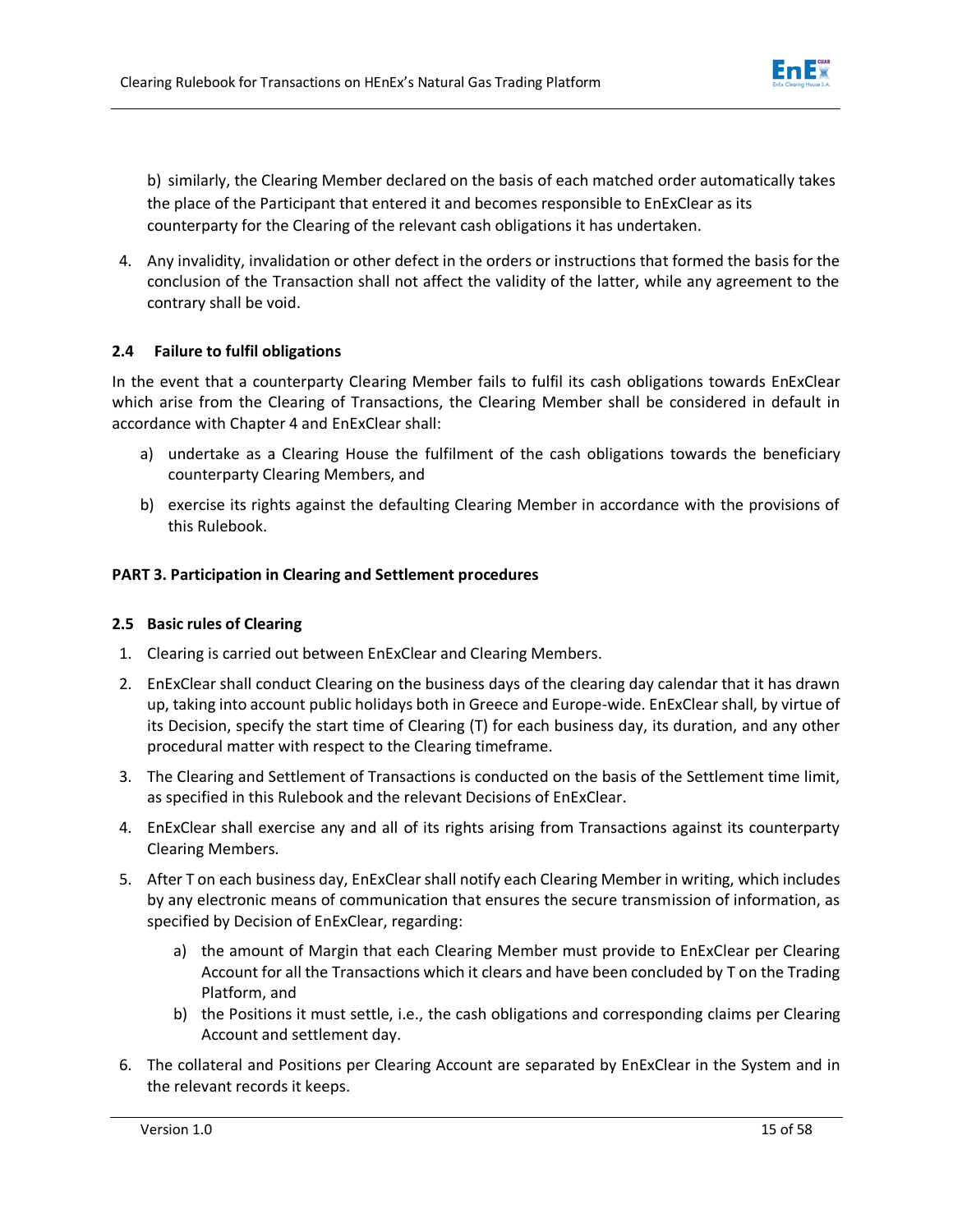- 7. In the event of default of a Clearing Member that is a counterparty of EnExClear, with respect to the fulfilment of a cash obligation, EnExClear shall exercise its rights on the collateral provided by such Clearing Member and on its share account in the Default Fund pursuant to the specific provisions of Chapter 4.
- 8. It is not permitted to assign rights or transfer obligations arising from Positions from Transactions or no such Position may be transferred between Clearing Accounts, except in cases where provision to the contrary is made in this Rulebook. Any assignment or transfer in breach of the above shall be automatically void with respect to EnExClear.

# **2.6 Participation of third parties**

- <span id="page-17-0"></span>1. All kinds of cash held by EnExClear, especially collateral in the form of cash provided by Clearing Members, cash holdings in the Default Fund, Dedicated Own Resources and other financial resources of EnExClear, shall be kept by EnExClear at the Bank of Greece or other central bank or at a credit institution in accordance with the provisions of its investment policy, which is approved by the RAE.
- 2. Cash Settlement of Transactions is carried out through a Cash Settlement Agent in accordance with the provisions of this Rulebook.
- 3. Clearing Members must maintain the necessary Cash Settlement Accounts at the Cash Settlement Agent, as instructed by EnExClear in accordance with its procedures.

# **PART 4. Clearing Members**

# **2.7 Access to the System**

<span id="page-17-1"></span>Access to the System for the Clearing of Transactions in Products which are carried out on the Trading Platform shall be available to EnExClear, Clearing Members and, where applicable, Trading Platform Participants in accordance with the provisions of this Rulebook.

# **2.8 General provisions on capacity**

- 1. Clearing members are divided into Direct Clearing Members and General Clearing Members.
- <span id="page-17-2"></span>2. Direct Clearing Members undertake the Clearing of Transactions that they themselves carry out on the Trading Platform as Participants, while they are not entitled to undertake the Clearing of Transactions of other Participants.
- 3. General Clearing Members undertake the Clearing of Transactions concluded by Trading Platform Participants, as these are declared in the System by General Clearing Members in accordance with sub-section 2.10.6. A General Clearing Member, if it is also a Participant, may additionally clear the Transactions it concludes for own account.
- 4. A Direct Clearing Member may collaborate with a General Clearing Member and maintain a Clearing Account at the latter through the System, irrespective of the Clearing Account that it maintains in its capacity as a Direct Clearing Member. In such a case, the General Clearing Member is permitted

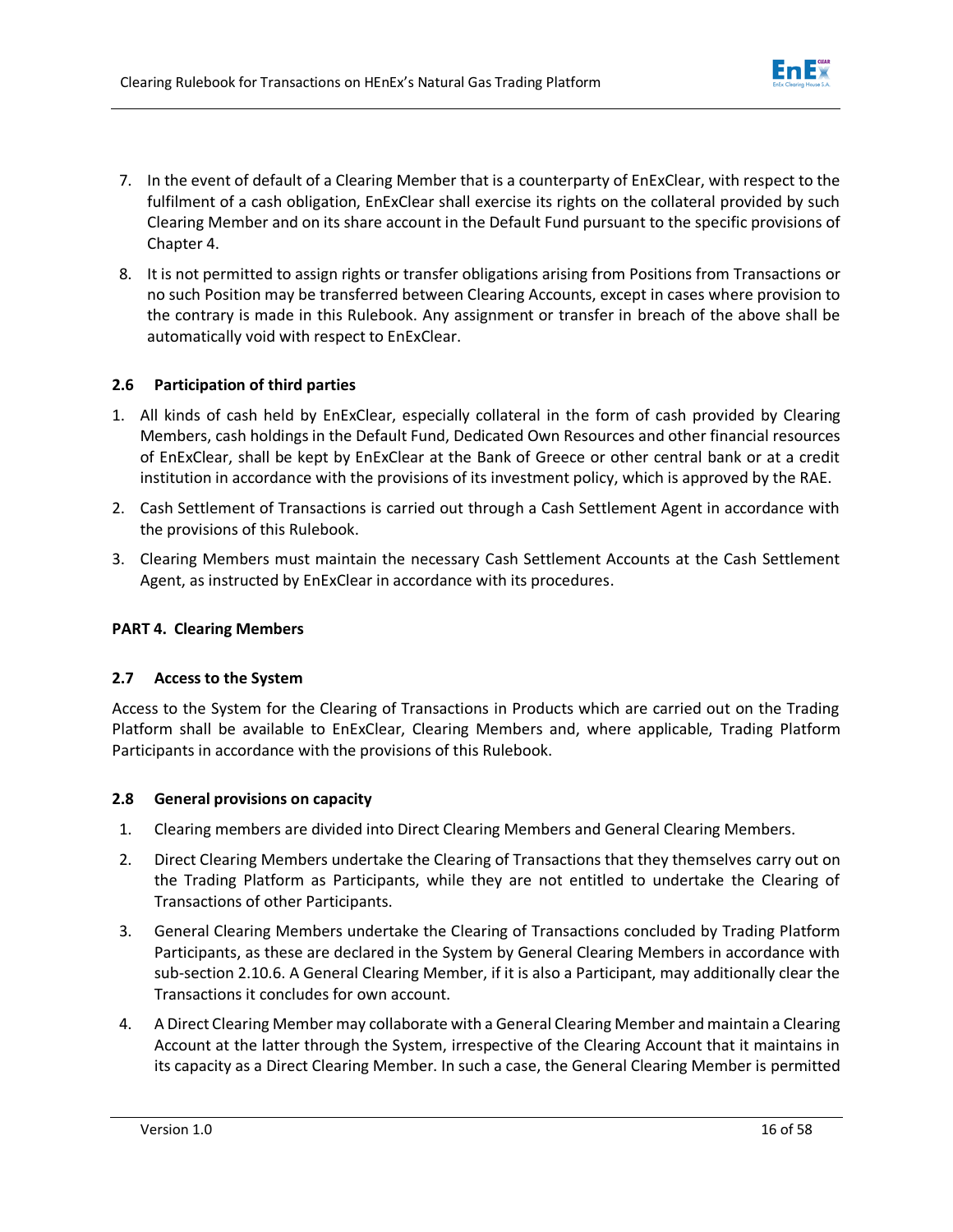

to clear Transactions carried out by the Direct Clearing Member as a Trading Platform Participant on the basis of the declarations of sub-section 2.10.6.

- 5. The capacity of Clearing Member is acquired after approval of the application submitted by the interested party to EnExClear, in accordance with the terms of this Rulebook.
- 6. The capacity of Clearing Member may not be transferred or assigned to any third party.
- 7. In the event of a corporate transformation, in particular merger through absorption, which affects the operation of a Clearing Member, the following procedure is applicable:
	- a) If the corporate transformation results in the absorption of a Clearing Member by a legal person that is not a Clearing Member, the absorbing legal person must acquire the same capacity of Clearing Member as the absorbed Clearing Member in accordance with the provisions of this Rulebook and the relevant Decision of EnExClear. The absorbing legal person takes the place of the absorbed Clearing Member with respect to all rights and obligations of the latter.
	- b) If the corporate transformation results in the absorption of a Direct Clearing Member or General Clearing Member by a Direct Clearing Member or General Clearing Member respectively, the absorbing Clearing Member takes the place of the absorbed Clearing Member with respect to all the rights and obligations of the latter following the relevant notification to EnExClear in accordance with the terms of instance c). If the absorption involves Clearing Members with different clearing capacities, then the corporate transformation will be examined on a case-bycase basis by the competent departments of EnExClear having regard to the applicable provisions of the energy and financial sector and the procedures laid down by a relevant Decision of EnExClear.
	- c) The absorbing or absorbed Clearing Member, as applicable, must notify EnExClear prior to the corporate transformation in accordance with the provisions of a relevant Decision of EnExClear. The same Decision shall also set out the specific procedure as well as all the technical terms and necessary details to which Participants must adhere in the event of corporate transformations.
- 8. Clearing Members shall be responsible for the fulfilment of all their obligations in accordance with the provisions of this Rulebook. This responsibility extends to any action or omission on the part of their representative bodies, servants and agents, and in particular the persons they use to access the System for the purpose of Clearing the Transactions concluded.

# **2.9 Non-Clearing Members**

- 1. Trading Platform Participants which are Non-Clearing Members are not entitled to participate in the Clearing of Transactions.
- <span id="page-18-0"></span>2. Each Non-Clearing Member must, for the Clearing of Transactions it conducts, have appointed at least one (1) General Clearing Member of paragraph 2, sub-section 2.10.1 in accordance with the terms hereof and the Trading Platform Rulebook. A Non-Clearing Member shall be deemed to have appointed a General Clearing Member if the latter declares such Non-Clearing Member in accordance with sub-section 2.10.6.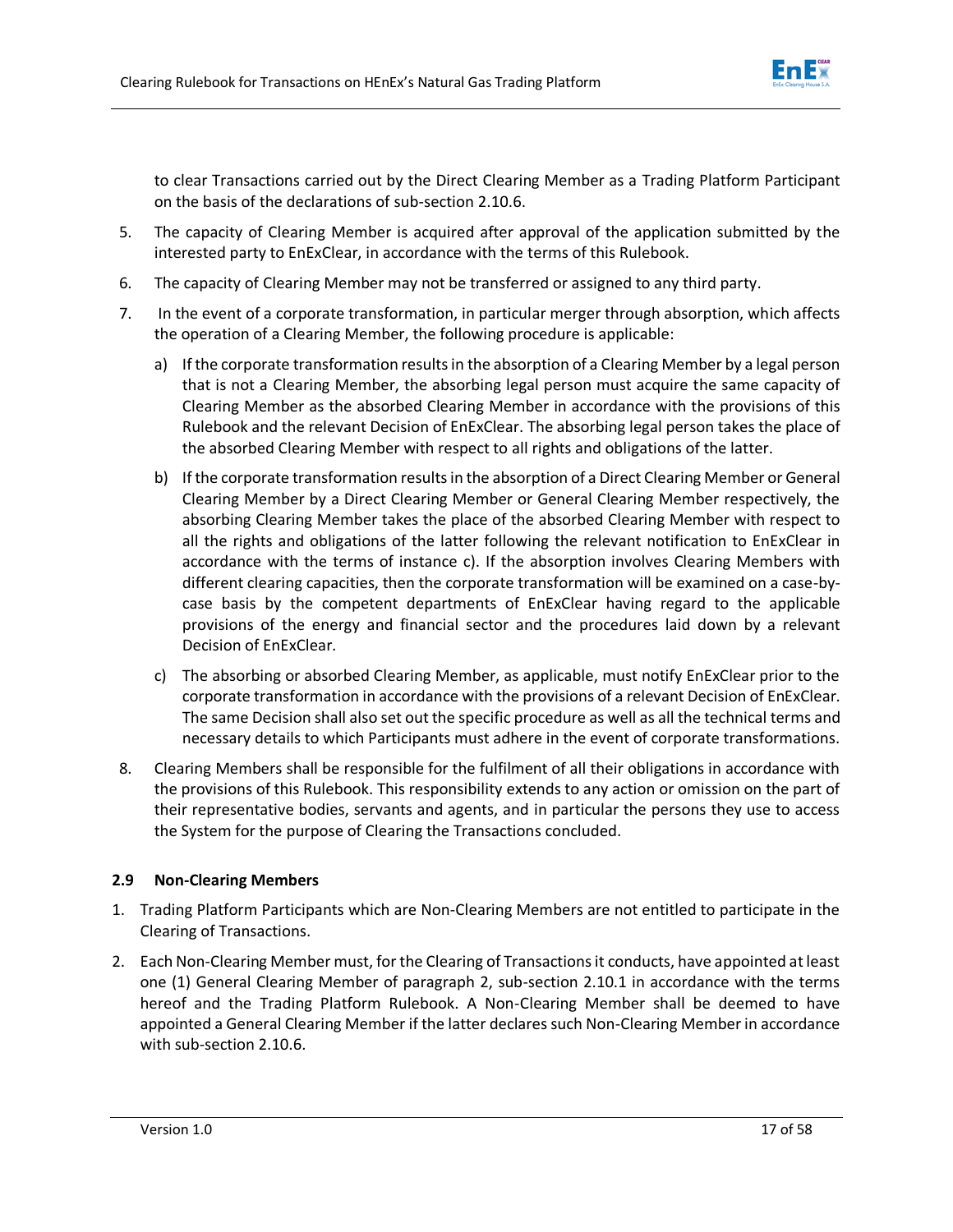

## **2.10 Acquiring the capacity of Clearing Member**

## **2.10.1 Persons eligible to become Clearing Members**

- <span id="page-19-0"></span>1. Trading Platform Participants are accepted by EnExClear as Direct Clearing Members in accordance with the Trading Platform Rulebook.
- <span id="page-19-1"></span>2. EnExClear accepts as General Clearing Members:
	- a) the credit institutions of Law 4261/2014 or investment firms of Law 4514/2018 whose registered office is in Greece, provided they meet the conditions set out in par. 1(b) of article 13, Law 4425/2016, and
	- b) credit institutions of an EU member state, other than Greece, or of a third country of Directive 2013/36/EU or a third-country investment firm or undertaking of Directive 2014/65/EU operating through a branch in Greece and/or remotely, provided it can be evidenced that, under the law governing the undertaking in question, the latter is permitted to access the Clearing of the relevant Transactions in accordance with the applicable provisions of par. 1(b), article 13, Law 4425/2016. EnExClear may further specify, by virtue of its Decision, the data and documentation which must be submitted for evidencing fulfilment of the requirement of the preceding sentence.

## **2.10.2 Conditions for acquiring the capacity**

- <span id="page-19-2"></span>1. To acquire the capacity of Clearing Member, the candidate must meet the requirements pertaining to its operation in accordance with applicable provisions, as the case may be, as well as the provisions set out in this Rulebook. Fulfilment of these requirements constitutes a continuing obligation on the part of the Clearing Member and must be ensured for the duration of its operation in accordance with the terms hereof.
- 2. To acquire the capacity of Direct Clearing Member, the candidate must have previously acquired the capacity of Participant in accordance with the provisions of the Trading Platform Rulebook.
- 3. EnExClear may restrict a Clearing Member's access to Clearing if it deems this necessary in order to control its risk as a Clearing House, subject, where applicable, to the provisions of Chapter 5.
- 4. Clearing Members must grant EnExClear all necessary access to their services, information and data relating to Clearing services, so that EnExClear is in a position to verify their compliance with the terms and criteria it sets each time for their operation.
- 5. Clearing Members must have the necessary financial, organisational and operational adequacy to safeguard and monitor the orderly fulfilment of their obligations emanating from the respective capacity.
- 6. General Clearing members that clear Transactions on behalf of Trading Platform Participants must have the necessary additional financial resources and operational capacity to perform this activity. EnExClear may, by virtue of its Decision, specify all necessary terms and technical or procedural details concerning the implementation of this paragraph.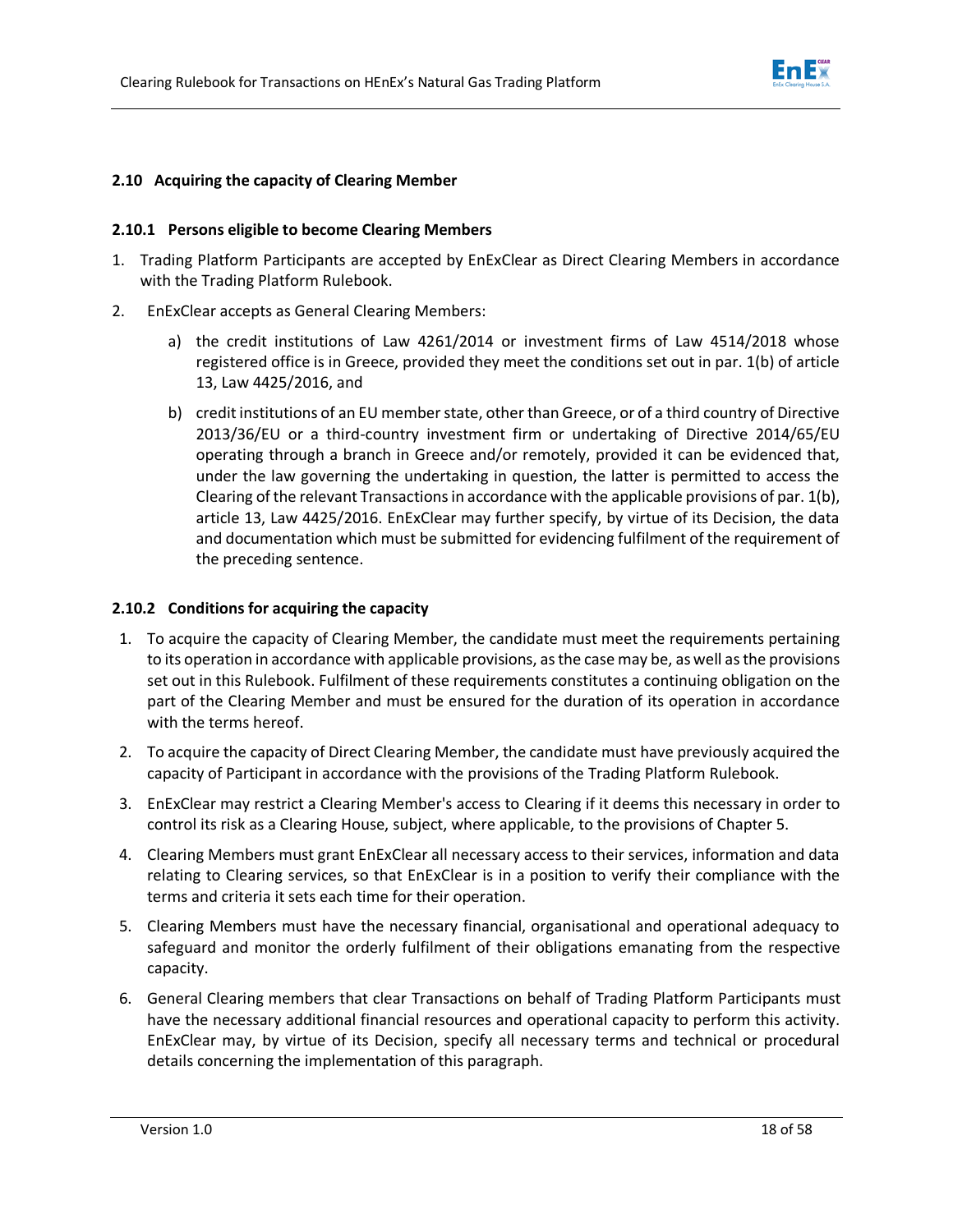

- 7. General Clearing Members shall, at the request of EnExClear, inform the latter about the criteria, arrangements and procedures they implement to enable their contracted Participants to access the Trading Platform and the Clearing services provided by EnExClear. In every case, responsibility for ensuring that Trading Platform Participants comply with their obligations lies with the General Clearing Members contracted with the Participants.
- 8. EnExClear may deny access to Clearing Members that meet the criteria it sets for acquiring such capacity in accordance with the provisions of this Rulebook, only after properly justifying such denial in writing and on the basis of a comprehensive risk analysis.
- 9. EnExClear shall, at least once a year, conduct a review of Clearing Members' compliance with the terms and criteria for their acceptance in accordance with the stipulations of applicable provisions and according to the terms of this Rulebook. EnExClear may, by virtue of its Decision, specify any technical or procedural issues and necessary details in respect of the aforesaid review. To retain their capacity, Clearing Members must comply with any recommendations provided by EnExClear in the framework of the aforementioned review.

# **2.10.3 Procedure for acquiring the capacity**

- <span id="page-20-0"></span>1. To acquire the capacity of Clearing Member, the candidate must submit an application to EnExClear using the standard form provided by the latter. The application must be signed by the candidate's legal representative and accompanied by the necessary supporting documents, as stipulated by EnExClear, and moreover shall be deemed to constitute a solemn declaration by the candidate that it fulfils the requirements for obtaining the requested capacity.
- 2. Submission of the application shall be deemed to constitute acceptance by the candidate of all the provisions of this Rulebook, including all Decisions issued in implementation thereof, as well as of the relevant obligations attaching to the requested capacity.
- 3. The candidate must, upon submission of the application or subsequently during the process of its review as stipulated by EnExClear, submit to EnExClear a memorandum in which it clearly sets out the organisational procedures on the basis of which it intends to exercise the activities of Clearing Member so as to satisfy the requirements of this Rulebook and particularly the provisions of subsection 2.10.5. The aforesaid memorandum shall make specific reference to:
	- a) the organisational, operational, techno-economic infrastructure and adequacy, as well as to the mechanisms and procedures for Clearing and Settlement, internal control, risk management, accounting and financial reporting which the applicant will have in place to fulfil its obligations in Clearing.
	- b) if the application is for the capacity of General Clearing Member, reference must also be made to:
		- (i) the policy to be adopted by the candidate for determining the criteria, arrangements and procedures it must implement to enable Trading Platform Participants to access the Clearing services provided by EnExClear;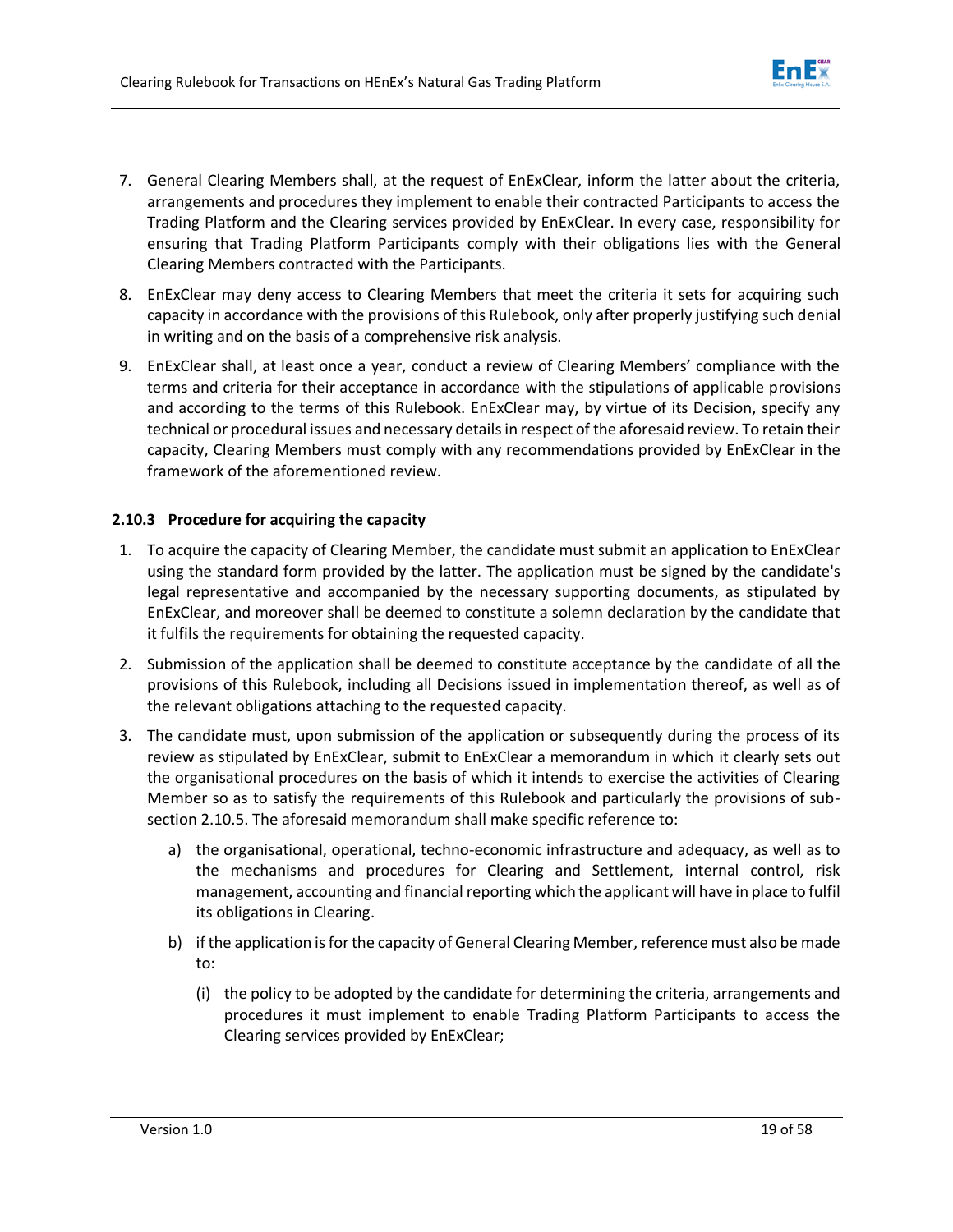

- (ii) the procedures for account segregation, risk monitoring and management to be applied by the candidate with respect to the Positions of Trading Platform Participants, including in particular procedures relating to:
	- a) the way in which Positions of Trading Platform Participants will be distinguished for the purpose of determining the manner in which Clearing and Settlement services are provided;
	- b) the handling of collateral provided by Participants, including cases where the Positions of Participants are covered vis-à-vis EnExClear through the use of cash holdings and the collateral provided by Participants;
	- c) the handling of a Participant's default and the management of its Positions also in connection with the Positions it holds on behalf of other Participants.
- 4. The memorandum may also be submitted in the form of a response to an indicative guide/questionnaire provided to the candidate by EnExClear to facilitate the furnishing by the candidate of data and information related to its organisational procedures on the basis of which the Clearing Member operates.
- 5. Upon submission of the application, the candidate must disclose any other capacity it may have, for instance as a member of stock exchanges and regulated markets or clearing or settlement houses, and provide EnExClear with any necessary data and information relating to such capacities. EnExClear may request data and information from the above bodies and the Competent Authorities of the candidate in the framework of gathering and verifying data that are considered critical for examining the application.
- 6. EnExClear shall be entitled to publicly disclose the submission of the application as well asthe identity of the candidate.
- 7. When checking the information submitted by the candidate, EnExClear shall be entitled to request, apart from the necessary supporting documents, any other additional or supplementary documents or information it deems necessary for the purpose of examining the application or verifying the data submitted, as well as the appearance before it of representatives or employees of the candidate, especially those who intend to perform the duties of Certified Clearer.
- 8. In order to ascertain the capability and readiness of the candidate, EnExClear may request its participation in mock clearing sessions or other simulation scenarios of actual trading, Clearing and Settlement.
- 9. EnExClear shall approve or reject the application by reasoned decision. It may also defer its decision on the application if it finds that the information provided by the candidate is insufficient or inadequately documented. The application shall be considered as having been rejected if the candidate fails to submit, within the period of such deferral, the relevant information requested by EnExClear. The decision of EnExClear shall be communicated to the candidate within ten (10) business days from receipt of the relevant application.
- 10. EnExClear shall notify the RAE and HEnEx, and in the cases of Clearing Members of points (a) and (b) of par. 2, sub-section 2.10.1, also the Bank of Greece or the Hellenic Capital Market Commission depending on the case, regarding its approval of any application for acquiring the capacity of Clearing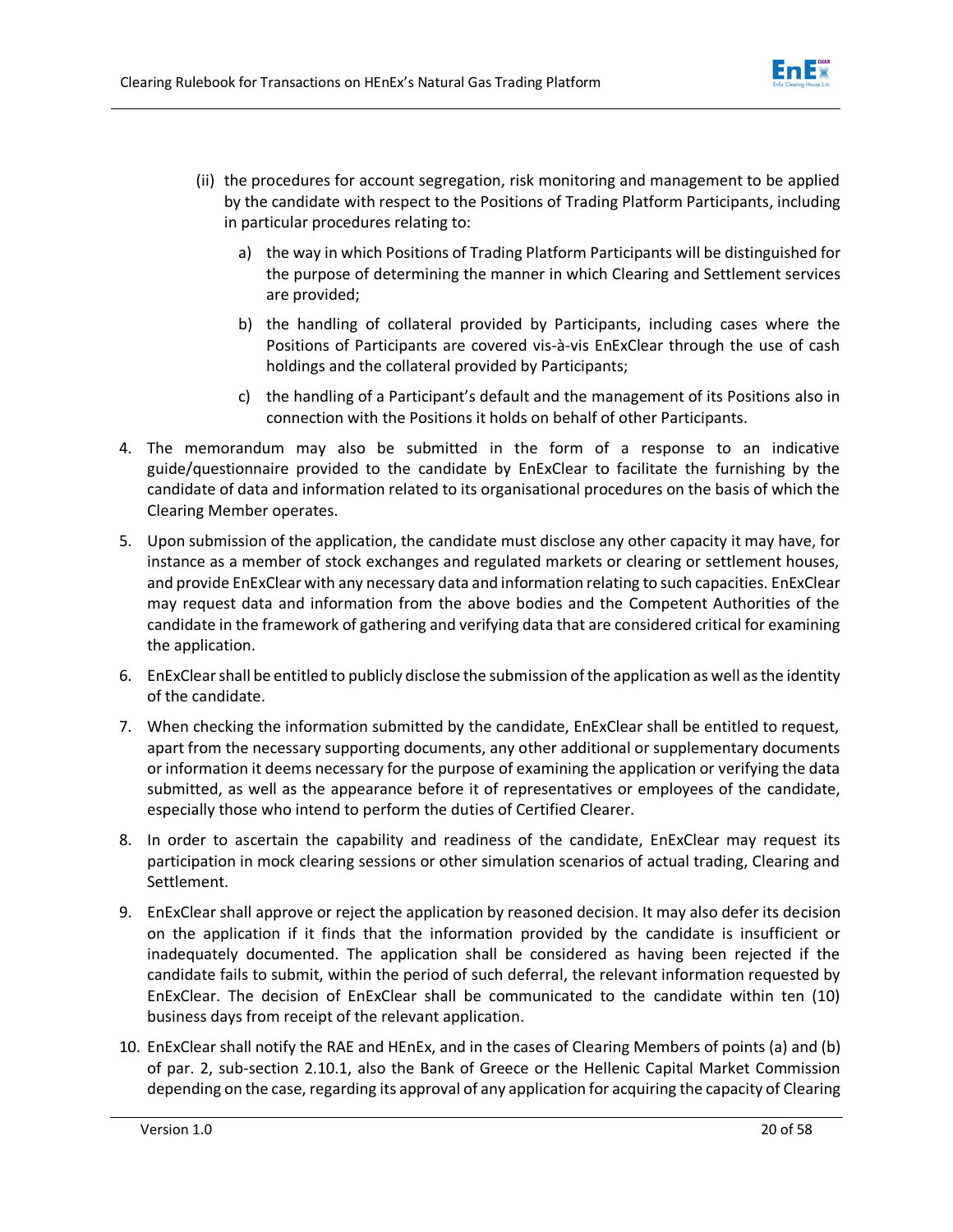

Member, as well as any cases of resignation or deletion of a Clearing Member, as provided for in this Rulebook, so that they may fulfil their respective duties and responsibilities. For this purpose, it shall on each occasion provide them with an updated list with the details of Clearing Members.

11. EnExClear may reject the application of a prospective Clearing Member, by virtue of a reasoned decision, particularly in the following cases:

a) when the candidate has not submitted its application duly completed and signed in accordance with the procedure provisioned in Technical Decision of EnExClear and the documents relating thereto in the application dossier;

b) EnExClear has in the past deleted the applicant as a Clearing Member due to a breach of regulations and agreements with it, in accordance with the provisions of Chapter 5, unless the circumstances that led to the deletion no longer apply and EnExClear is reasonably convinced that the breach will not be repeated;

c) if acceptance of the application would cause the breach by EnExClear of any term of any mandatory legal or its regulatory obligation;

d) if any of the declarations of the applicant or any of the documents submitted at its application are inaccurate or false; or

e) if the applicant has outstanding debts to EnExClear.

12. EnExClear may further specify, by virtue of its Technical Decision, the procedure for acquiring the capacity of Clearing Member.

# **2.10.4 Financial arrangements**

- 1. Direct Clearing Members must have own funds of at least five hundred thousand euros (€500,000.00).
- <span id="page-22-0"></span>2. General Clearing Members must have own funds of at least three million euros (€3,000,000.00).

# **2.10.5 Organisational adequacy of Clearing Members**

- <span id="page-22-1"></span>1. Clearing Members must have the appropriate organisational, operational and technical-economic infrastructure and adequacy, along with suitable control and security mechanisms in the area of electronic data processing and internal control so as to ensure:
	- a) the constant monitoring, management and proper fulfilment of the obligations they undertake in connection with Clearing and Settlement in accordance with applicable provisions and the terms of this Rulebook, for instance in connection with the provision of margin and their participation in the Default Fund, the payment of considerations, and in general the fulfilment of Cash Settlement obligations, as well as the monitoring of Positions and Credit Limits set under the terms of this Rulebook;
	- b) in the case of General Clearing Members: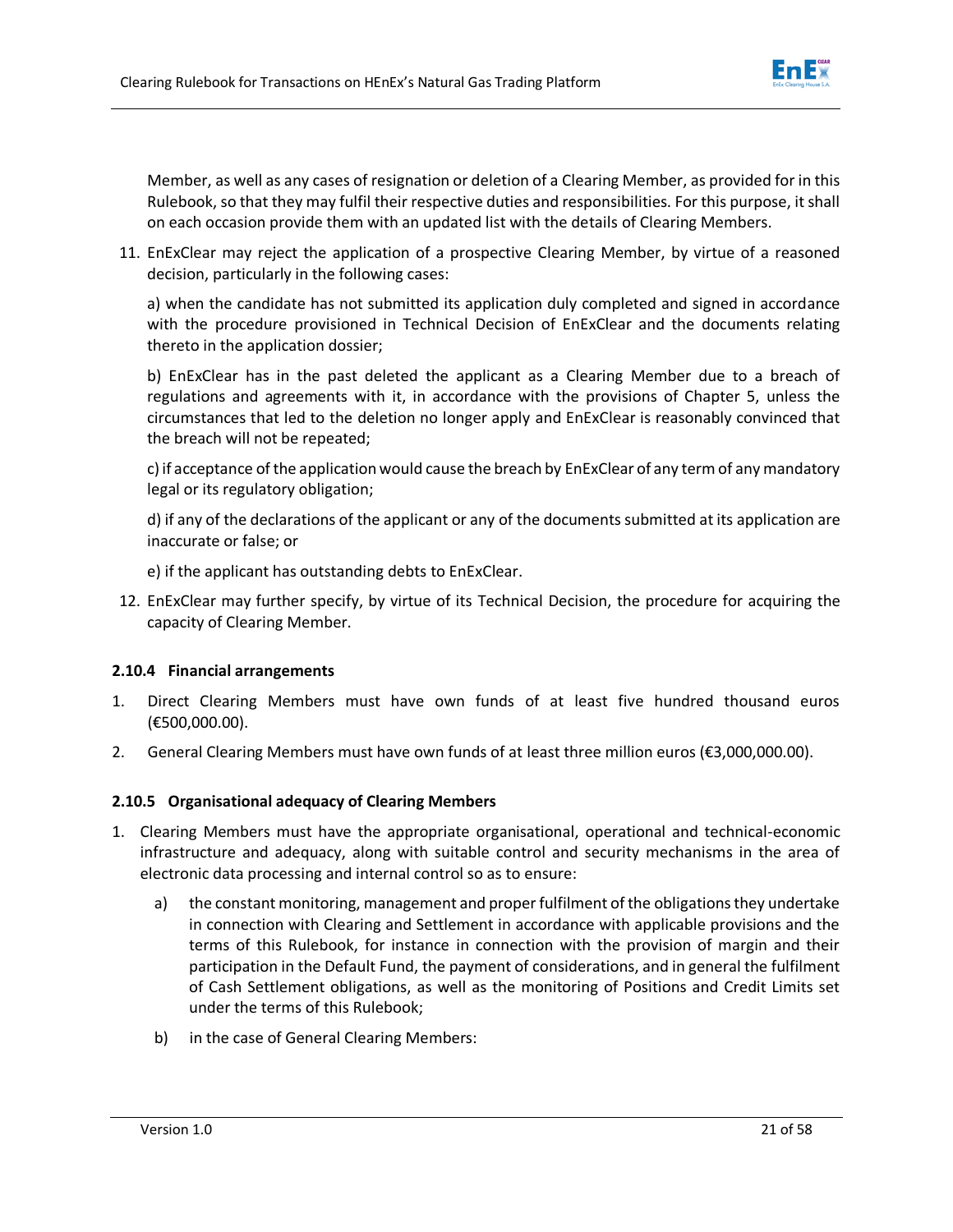

- (i) the constant monitoring and observance of the criteria, rules and procedures they have adopted to enable Participants to access the Clearing services provided by EnExClear;
- (ii) the constant monitoring, management and proper fulfilment of the respective obligations arising from Transactions and Positions of Participants towards General Clearing Members and of General Clearing Members towards Participants;
- (iii) the constant monitoring and management of collateral provided by Participants and the handling of any defaults;
- c) strict compliance with the terms, obligations and procedures they undertake on the basis of the memorandum submitted to EnExClear in accordance with the provisions hereof, as well as the making of any amendment and its communication to EnExClear in the event of a change in their terms of operation as Clearing Members;
- d) the constant monitoring, management and fulfilment of their obligations to Competent Authorities, HEnEx and all systems and bodies, including the Cash Settlement Agent, which are connected to the System in the framework of the Clearing and Settlement of Transactions.
- 2. Clearing Members must have in place a suitable business continuity policy and recovery plan aimed at safeguarding their functions after any disaster, ensuring the timely recovery of operations and fulfilling their duties as Clearing Members also in accordance with applicable provisions.
- 3. To fulfil their obligations in accordance with the provisions of this Rulebook, Clearing Members must:
	- a) have established and have in place a Clearing service, manned by their Certified Clearers, as well as a risk management service in accordance with applicable provisions;
	- b) maintain the necessary bank accounts, as appropriate, at a Cash Settlement Agent in accordance with the procedures of EnExClear.
- 4. EnExClear may, by virtue of its Decision, further specify the organisational requirements that must be met by Clearing Members in accordance with the preceding paragraphs.

# **2.10.6 Undertaking of clearing**

- <span id="page-23-0"></span>1. Each General Clearing Member declares in the System, in accordance with a relevant Decision of EnExClear, the Trading Platform Participant or Participants whose Transactions it will be clearing, as well as the Credit Limit, as set in accordance with the terms hereof, which it allocates to each of them. This declaration shall be deemed to include a statement of assignment of the Clearing of the relevant Transactions by Participants to the General Clearing Member and correspondingly a statement of undertaking of Clearing by the General Clearing Member making the aforesaid declaration. The General Clearing Member is not permitted to undertake the Clearing of any Transactions for which it has not made the aforementioned declaration.
- 2. Each Direct Clearing Member may enter orders in the Trading System and conduct Transactions only up to the Credit Limit allocated to it in accordance with the terms hereof.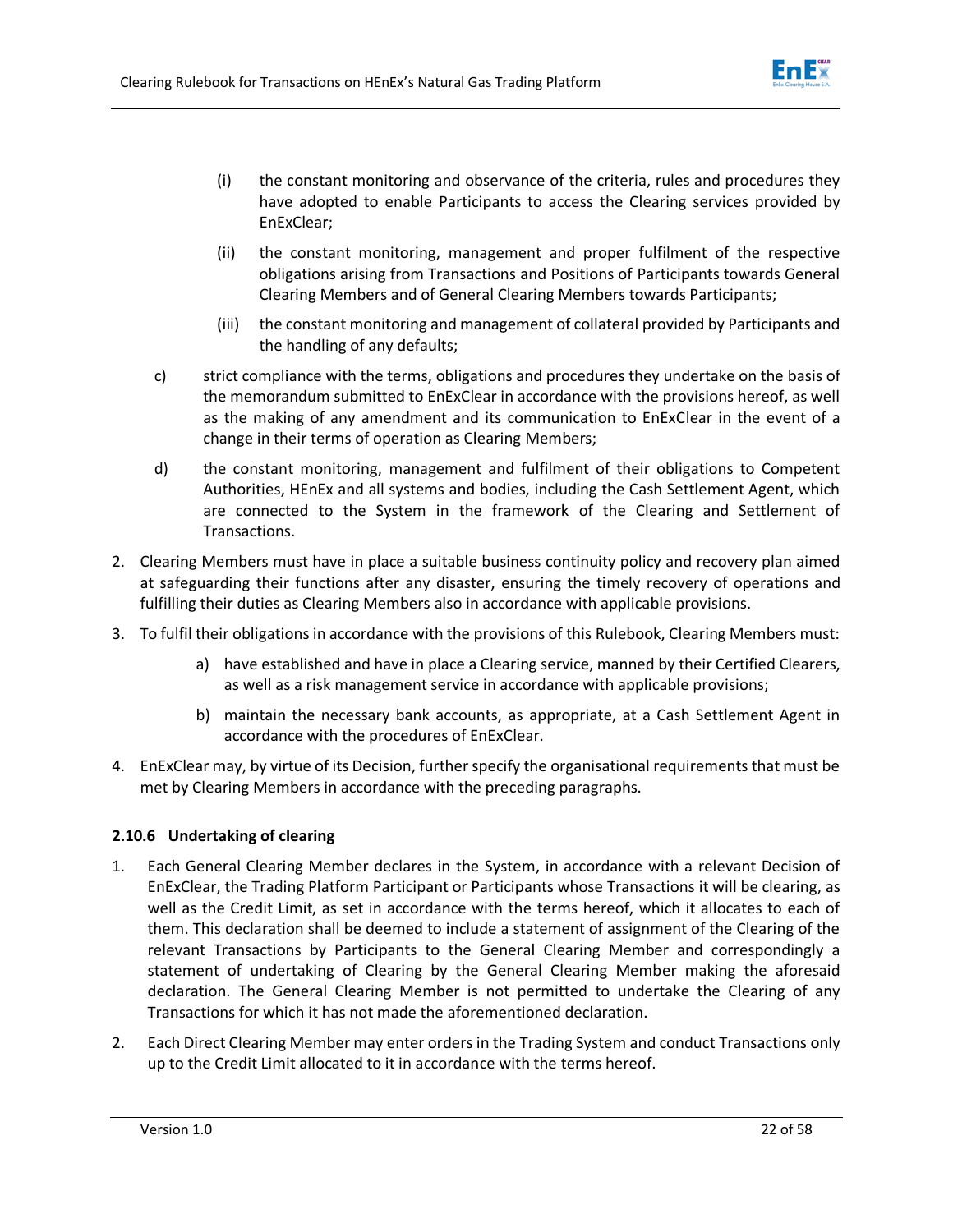

3. Non-Clearing Members that have not been included in the declaration of a General Clearing Member, in accordance with paragraph 1, are not permitted to enter orders in the Trading System.

# **2.10.7 Professional competence**

- <span id="page-24-0"></span>1. Each Clearing Member must have appointed at least one (1) Certified Clearer for the Clearing of the Transactions it undertakes. In every case, the Clearing Member must have an adequate number of Certified Clearers, taking into account the range of Transactions it undertakes for Clearing and the inherent risks.
- 2. The Clearing Member must ensure the presence of a Certified Clearer in its Clearing and risk management service for the entire duration of Clearing in accordance with the procedures scheduled by EnExClear, and have a plan in place to replace such Certified Clearer in the event of his/her absence or impediment. A Certified Clearer can only be replaced by a person having the respective capacity.
- 3. To carry out the duties of Certified Clearer, the candidate must meet the professional competence requirements set by EnExClear by virtue of its Decision. These requirements shall be considered to have been met when, in accordance with the procedures of EnExClear, it is verified that the candidate has sufficient knowledge of the rules and technical procedures governing the operation of the System and the Trading Platform.
- 4. Clearing Members must without delay declare to EnExClear the particulars of the Certified Clearers they appoint, as well as any change to such particulars. Appointed Certified Clearers must, with respect to the Clearing tasks they perform in the framework of their duties, provide EnExClear and HEnEx with all data and information immediately upon request.

# **2.10.8 System users**

- <span id="page-24-1"></span>1. Only Certified Clearers duly authorised by Clearing Members may be users of the System for the Clearing of Transactions. Clearing Members on the Trading Platform shall communicate to EnExClear the particulars of their users and any other relevant detail stipulated by the procedures of EnExClear, as well as any change to such particulars and details.
- 2. Clearing Members must have specific internal control procedures in place for monitoring the tasks performed by System users. They must also make available the above procedures to EnExClear and comply with any instructions from EnExClear concerning adherence to the relevant procedures.
- 3. Clearing Members must ensure that their users make use of the information systems in an appropriate manner and in accordance with applicable legislation as well as this Rulebook, and they shall be liable to EnExClear for any loss resulting from an act or omission of such users.

# **2.10.9 Registration and annual subscription fees – Charges**

<span id="page-24-2"></span>1. Clearing Members must pay EnExClear in full and in cash all registration fees, annual subscription fees, charges for connecting to the systems of EnExClear, where applicable, along with any other charges as determined by EnExClear. The prescribed charges may vary, by way of indication depending on whether the Clearing Member is a Direct or General Clearing Member, or on the extent of the activity and use of EnExClear's systems by a Clearing Member.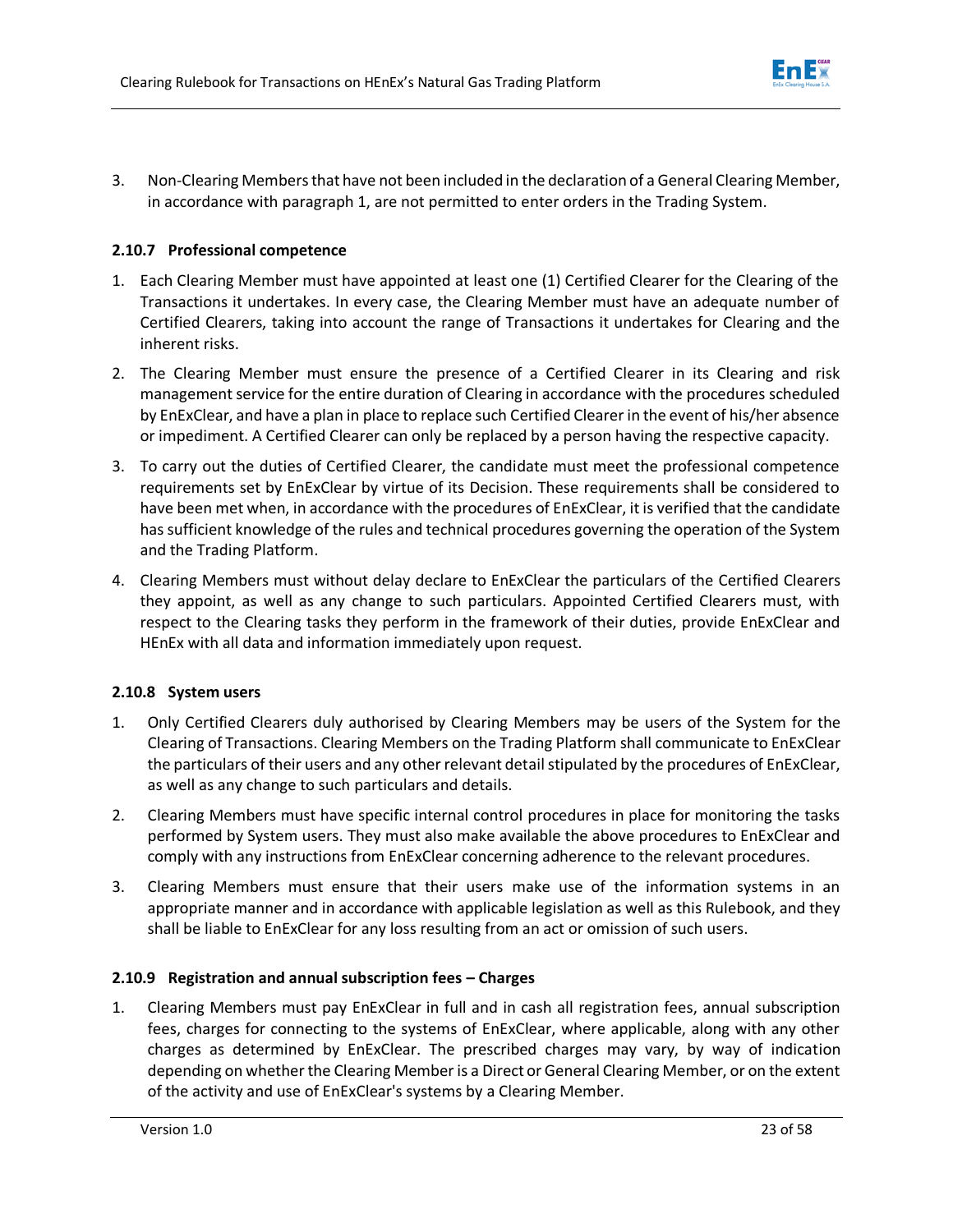

a)Non-Clearing Members may also be liable for charges in accordance with par. 4, section 6.1, Chapter 6 of this Rulebook. Such charges may be paid through the General Clearing Members with which they collaborate.

b)Registration fees are paid in a lump sum upon acquisition of the relevant capacity and will not be refunded if such capacity is lost for any reason, including the case of merger.

# **2.10.10 Contributions to the Default Fund**

<span id="page-25-0"></span>Clearing Members must participate in the Default Fund and pay their respective contributions to it in accordance with the provisions of this Rulebook.

# **2.10.11 Connection to the Clearing network**

- 1. To access the System, the Clearing Member must have a connection with the information systems of EnExClear, in compliance with the technical specifications stipulated by the latter.
- <span id="page-25-1"></span>2. The Clearing Member must take all necessary steps, for instance signing the necessary agreements with EnExClear, to obtain the relevant connection or to acquire the necessary technological infrastructure.

# **2.10.12 Communication between EnExClear and Clearing Members**

- 1. Communication between EnExClear and Clearing Members shall be in writing, which includes documents in electronic form, unless otherwise specified in this Rulebook.
- <span id="page-25-2"></span>2. Each announcement by EnExClear to Clearing Members with regard to Clearing and its results, in accordance with the provisions of this Rulebook, shall be transmitted electronically through the System or via alternative mechanisms maintained by EnExClear in cases of malfunctions or other exceptional occurrences.
- 3. For the purpose of communicating with EnExClear, the address of the Clearing Member shall be that specified by the Clearing Member in its application for acquiring the relevant capacity. Any change of address of the Clearing Member must be notified in writing to EnExClear.
- 4. In respect of matters relating to the Clearing and Settlement of Transactions, EnExClear shall communicate with the Certified Clearer declared to EnExClear by the Clearing Member. In any other matter relating to the Clearing Member, EnExClear shall communicate with the contact person of the Clearing Member.
- 5. For the purpose of communicating with EnExClear, Clearing Members must contact the bodies of EnExClear which have the relevant responsibility, as such bodies are announced from time to time on the website indicated by EnExClear.

# **2.10.13 Information to EnExClear**

<span id="page-25-3"></span>1. Clearing Members shall provide to EnExClear all data and information pertaining to the Clearing tasks they perform and the inherent risks, whenever EnExClear so requests.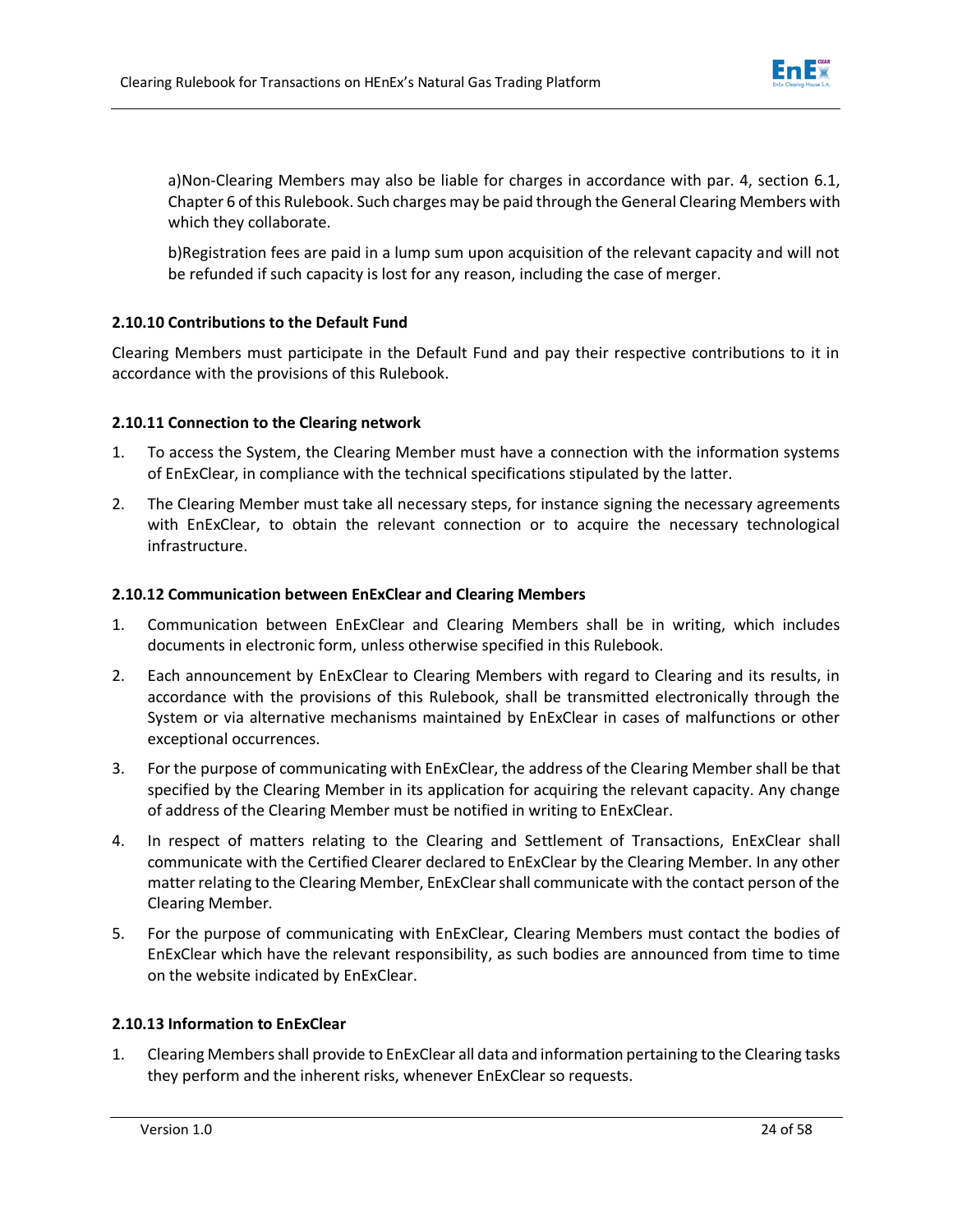

- 2. Clearing Members must, at the time of submitting supervisory data to the Competent Authorities in accordance with the rules governing their operation, communicate to EnExClear particularly the following:
	- a) their financial statements, audited and signed by certified auditors;
	- b) information on their capital adequacy, own funds, solvency ratio or large exposures, as well as the relevant financial statements for the reporting period in question.
- 3. Clearing Members must immediately notify EnExClear of any change to the information on the basis of which EnExClear granted its approval for their acquisition of the relevant capacity. They must also notify EnExClear regarding any matter that could jeopardize their orderly participation in Clearing. Such issues include – but are not limited to – a Participant's default in fulfilling its obligations to the Clearing Member, indications that the Clearing Member is temporarily unable to meet its obligations, or the occurrence of events affecting the operation of the Clearing Member, such as a decision to participate in a merger, de-merger or acquisition of its business or the imposition of penalties by the Competent Authorities.
- 4. EnExClear shall, immediately upon request, make available to the RAE the data and information it keeps in accordance with the preceding paragraphs.

# **2.11 Professional conduct obligations**

# <span id="page-26-0"></span>**2.11.1 Obligations of Clearing Members**

<span id="page-26-1"></span>Clearing Members must provide Clearing and Settlement services in accordance with the principles of good faith and ethical business practices. In the framework of their stand-alone obligations, they are in particular required to:

- a) safeguard the smooth functioning of the Trading Platform, showing due diligence and care when participating in Clearing operations in order to ensure the orderly execution of Transactions;
- b) refrain from any act or omission that could damage the standing of EnExClear, of HEnEx and more generally the reliability and security of the market;
- c) conduct themselves on every occasion with decorum towards the bodies of EnExClear and other participants in Clearing and Settlement in accordance with the terms hereof and work with them, whenever necessary, to prevent systemic and other inherent risks;
- d) respond promptly, truthfully and fully to any request of EnExClear to provide data and information, fulfil their regular or ad hoc reporting obligations to EnExClear pursuant to the provisions of this Rulebook, and cooperate with EnExClear without hindrance by participating in relevant meetings;
- e) ensure that the computer equipment and software they have to access the System are used in a reasonable manner and in accordance with this Rulebook in order to ensure its smooth and secure operation;
- f) constantly apply effective internal control procedures for the purpose of verifying the strict compliance of their personnel with applicable provisions, including those set forth in this Rulebook;
- g) ensure the Clearing and Settlement of Transactions in compliance with applicable provisions and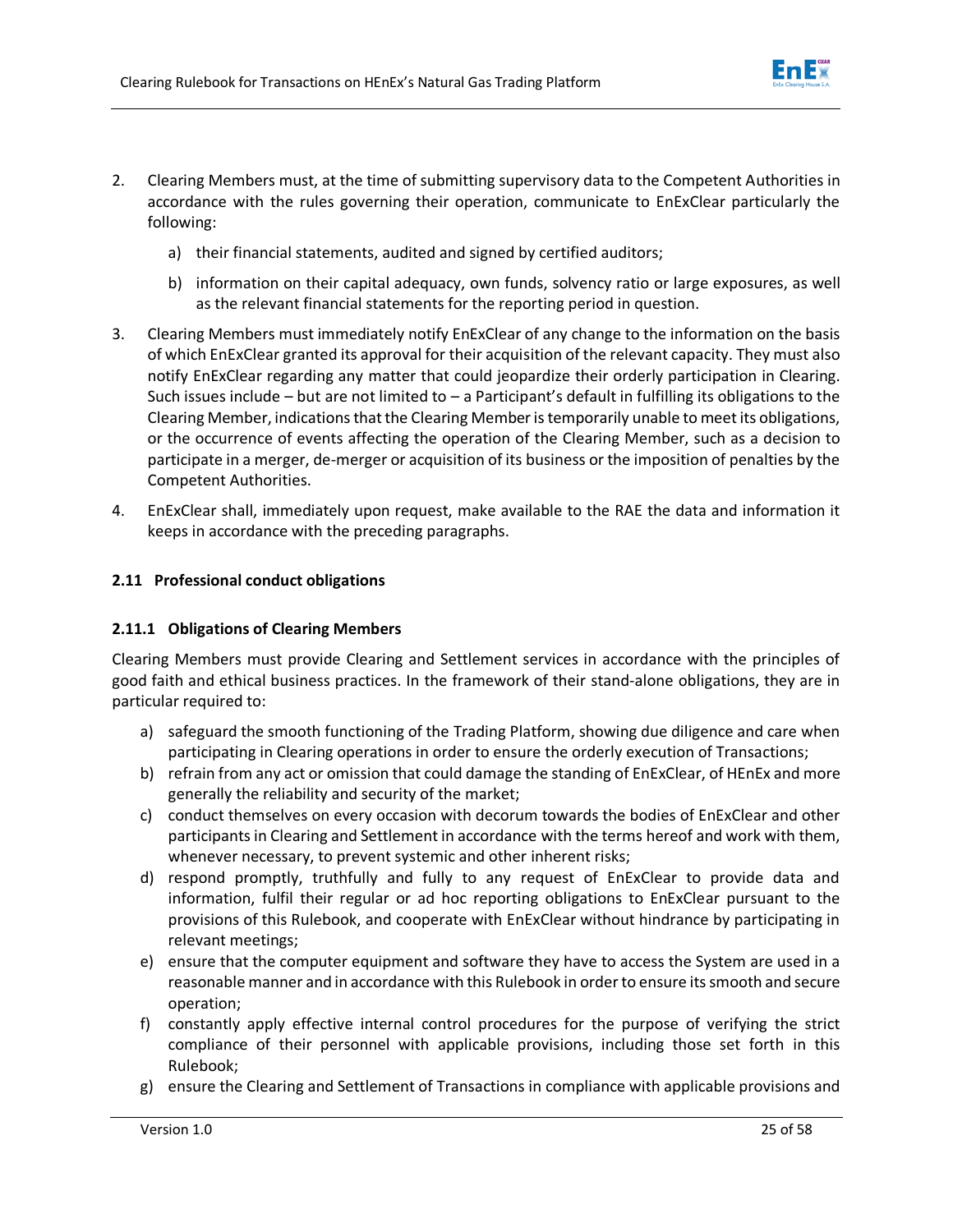

this Rulebook;

- h) provide complete information in writing to any Participants with which they have a contractual relationship with respect to any obligation arising from the Clearing and Settlement of Transactions;
- i) take all necessary steps to resolve any instance of default or outstanding Clearing issues in general, in cooperation with all relevant persons as appropriate;
- j) take into consideration accepted practices governing the Clearing and Settlement of Transactions, as such are set out from time to time also on the basis of Community principles and rules.

# **2.11.2 Obligations of Trading Platform Participants**

<span id="page-27-0"></span>Trading Platform Participants must comply with the obligations they assume under the provisions of this Rulebook. In the framework of their stand-alone obligations, they are in particular required to:

- 1. adhere to the Credit Limits assigned to them in accordance with the provisions of this Rulebook;
- 2. take all necessary measures to ensure the orderly Clearing of Transactions;
- 3. act jointly with the Clearing Members with which they collaborate, particularly in instances of default;
- 4. comply with any recommendations or instructions from EnExClear for the purpose of ensuring orderly performance of Clearing.

# **PART 5. Clearing Member Resignation**

# **2.12 Resignation**

- 1. A Clearing Member may resign from its duties by submitting a relevant request to EnExClear, subject to fulfilment of the conditions set out in the following paragraphs. Resignation shall entail loss of its capacity as a Clearing Member.
- <span id="page-27-1"></span>2. Unless another Clearing Member undertakes the Clearing of its Transactions, the resignation of a Direct Clearing Member from its duties shall automatically entail the loss of its capacity as a Trading Platform Participant and deletion of the Participant from the HEnEx Register of Participants.

# **2.13 Resignation conditions**

- <span id="page-27-2"></span>1. The resignation must be communicated in writing to EnExClear and shall also constitute termination of any agreements concluded with EnExClear by the Clearing Member in that capacity. The effects of such resignation and termination shall commence on the date of EnExClear's acceptance of the resignation within a period of thirty (30) days from the aforesaid resignation notice, without prejudice to the specific provisions of the following paragraphs.
- 2. The resignation shall be accepted by EnExClear on the condition that the Clearing Member has, within the above 30-day time limit, settled any outstanding matters with respect to the Clearing of its Transactions or any amount owing to EnExClear. EnExClear may extend by reasoned decision the time limit stipulated in paragraph 1, only if there are outstanding obligations of the Clearing Member, or for the need to protect the System against imminent risks, particularly in the case of default of another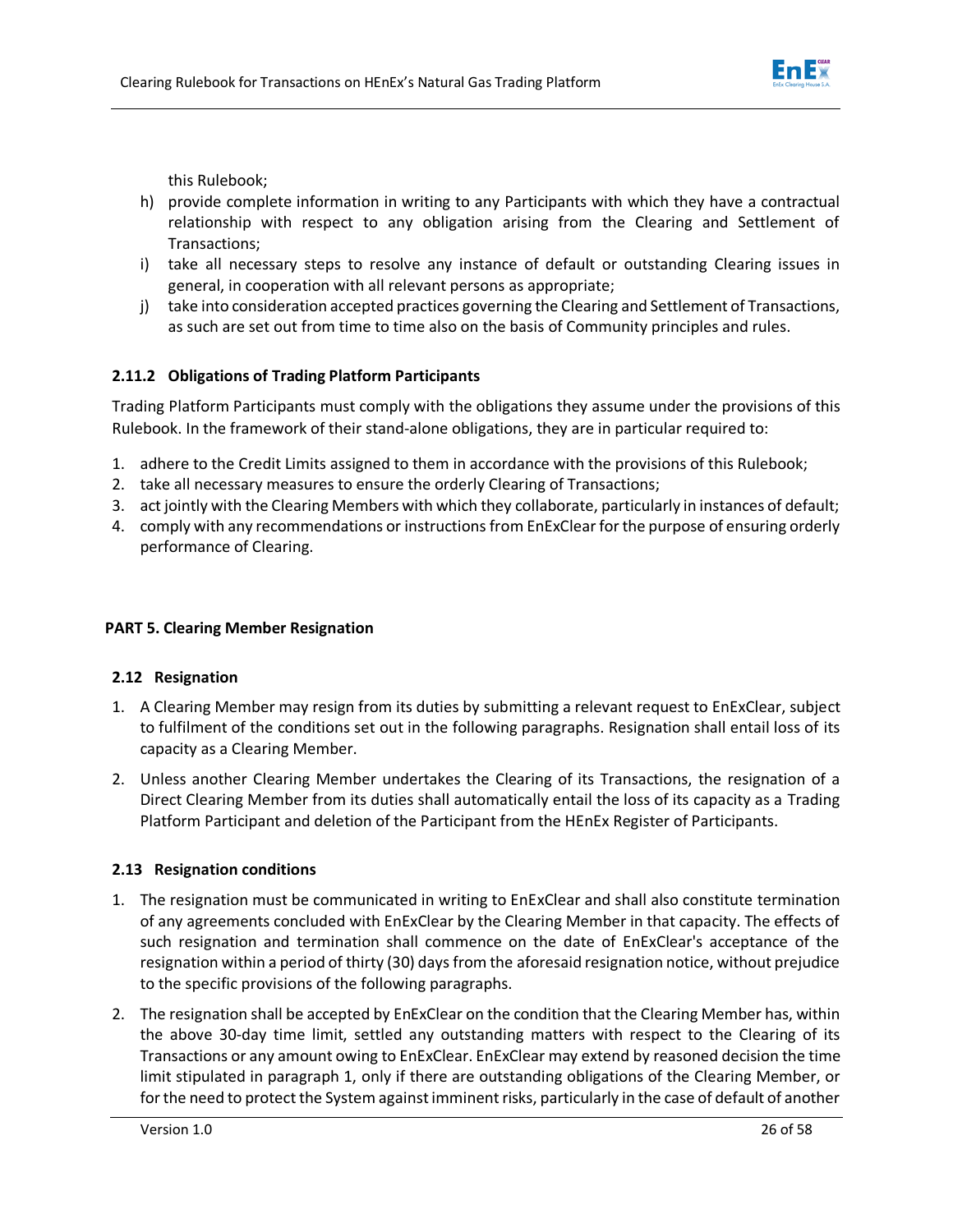

Clearing Member, in accordance with paragraph 4. In the event that the time limit is modified, the effects of resignation and termination of the relevant agreements, as referred to in paragraph 1, shall apply as of the date of EnExClear's acceptance of the resignation, which shall take place by no later than the expiry of the new time limit. The deadline may not be extended by EnExClear for a period longer than four (4) months from the expiration of the original deadline in paragraph 1.

- 3. If the conditions of paragraphs 1 and 2 are fulfilled, EnExClear shall accept the resignation and inform the Clearing Member, the RAE and HEnEx in writing. If EnExClear does not accept the resignation, it shall provide a reasoned reply.
- 4. Upon discharge of any and all obligations of the Clearing Member towards EnExClear, the latter shall return to it the cash collateral or letters of guarantee provided by the Clearing Member to EnExClear and, upon acceptance of its resignation, EnExClear shall return to the Clearing Member the balance of its share account in the Default Fund. If, prior to the date of acceptance of the resignation in accordance with paragraph 3, another Clearing Member defaults, the share account of the resigning Clearing Member shall be returned after application of the default waterfall of section 4.6 against the defaulting Clearing Member and only if such share account has a balance.
- 5. Resignation from the capacity of Clearing Member does not exclude the possibility of re-acquiring it. If the Clearing Member had fallen into default that resulted in use being made of the share accounts of other Clearing Members in the Default Fund or of the Dedicated Own Resources in accordance with section 4.6, in order to re-acquire the capacity of Clearing Member, the defaulting Clearing Member must first fully repay the aforesaid used amounts that were owed by it.
- 6. The conditions and procedure relating to resignation may be further specified by Technical Decision of EnExClear.

# **PART 6. Clearing Accounts and Settlement Accounts**

# **2.14 Clearing Accounts**

- 1. Clearing Accounts are used for the Clearing of Transactions.
- <span id="page-28-0"></span>2. Immediately after being concluded on the Trading Platform, Transactions are automatically registered in the Clearing Accounts on the basis of the data provided by HEnEx to EnExClear in accordance with section 2.33 of this Chapter.
- 3. Clearing Accounts are also used for the assignment by EnExClear of a Credit Limit to Clearing Members and, in the case of General Clearing Members, for the corresponding distribution by them of a Credit Limit to Non-Clearing Members in accordance with the terms of section 2.39 of this Chapter.
- 4. Clearing Accounts are opened by EnExClear and kept in the System in accordance with the terms of section 2.15.
- 5. Clearing Accounts are kept per Trading Platform Participant. The holding of a Clearing Account for more than one Participant jointly is not permitted.
- 6. Direct Clearing Members hold only an Own Clearing Account.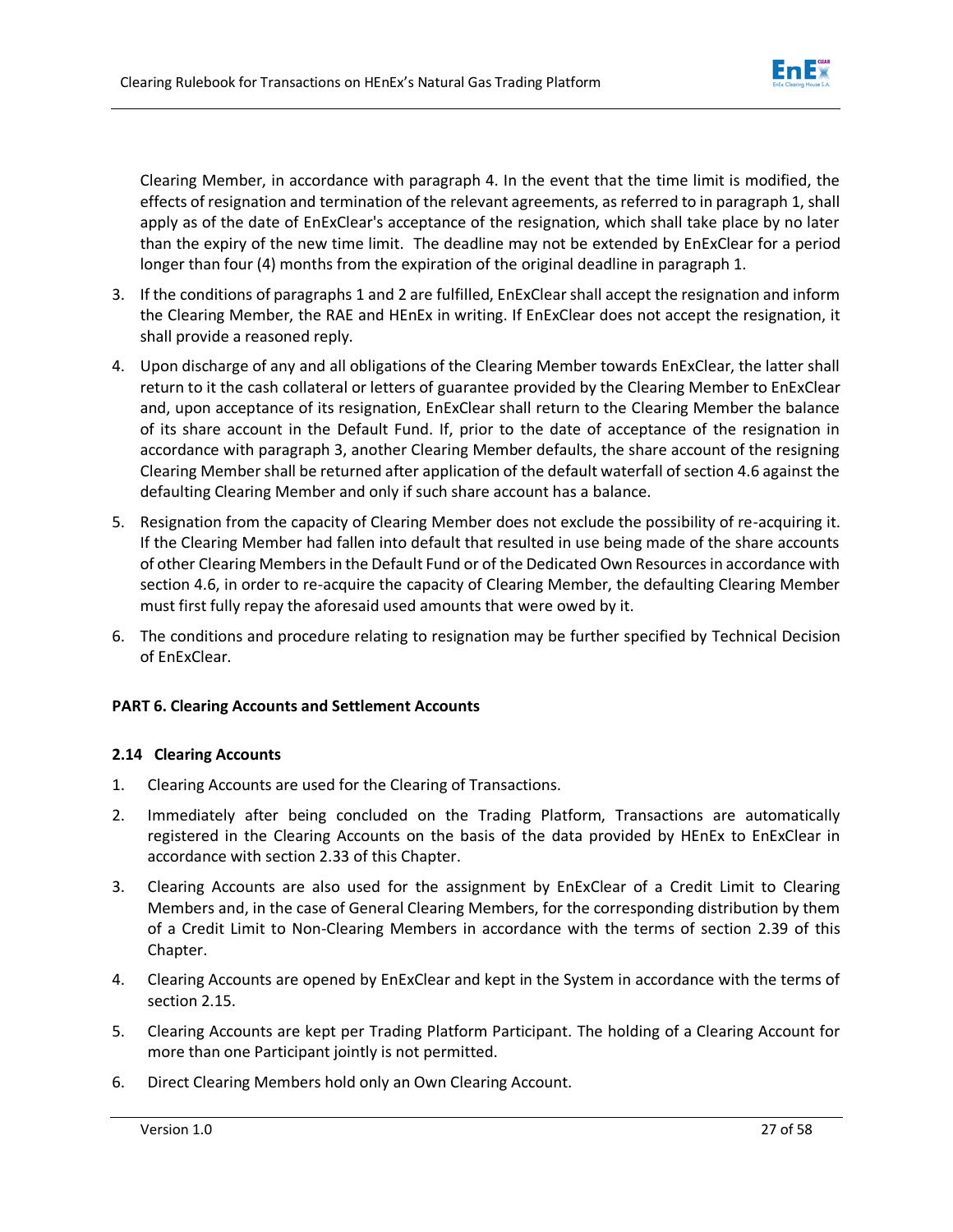

- 7. Each Direct Clearing Member holds in its own name at least one Own Clearing Account.
- 8. Each Participant that is a Non-Clearing Member must hold in its own name a Participant Clearing Account through a General Clearing Member.
- 9. A Participant that is a Non-Clearing Member or Direct Clearing Member may hold more Participant Clearing Accounts through one or more General Clearing Members.
- 10. Each General Clearing Member holds a Participant Clearing Account per Participant for the Transactions for which it performs Clearing.
- 11. Netting among Clearing Accounts held at a Clearing Member is not permitted.

## **2.15 Conditions for opening Clearing Accounts**

- <span id="page-29-0"></span>1. Own Clearing Accounts are opened in the System by EnExClear at the request of the Clearing Member and provided the latter has declared to EnExClear the following information:
	- a) The Clearing Member's identification details, namely:
		- (i) full legal name of the company;
		- (ii) registered office;
		- (iii) legal form of the company;
		- (iv) registration number and date on which the company was registered in the public register to which it belongs on the basis of its governing law;
		- (v) Tax Registration Number of the company;
		- (vi) the Legal Entity Identifier (LEI) code which the Clearing Member may have, and
		- (vii)the Participant EIC code assigned to the Clearing Member as a Trading Platform Participant.
	- b) The details of the Clearing Member's bank account which will be used by EnExClear to effect payments or refunds in connection with its share account in the Default Fund, the management of its collateral, including the instance of paragraph 2, section 4.7, and for the fulfilment of its obligations of all kinds towards EnExClear.
- 2. Participant Clearing Accounts are opened in the System by EnExClear at the request of the General Clearing Member and provided the latter has declared to EnExClear the following information:
	- a) The details of the General Clearing Member, in accordance with instances (i) through to (vi) of point a), par. 1, and the details of its bank account which will be used by EnExClear to effect payments or refunds in connection with its share account in the Default Fund, the management of its collateral, and for the fulfilment of its obligations of all kinds towards EnExClear.
	- b) the Participant's identification details, namely:
		- (i) full legal name of the Participant's company;
		- (ii) registered office;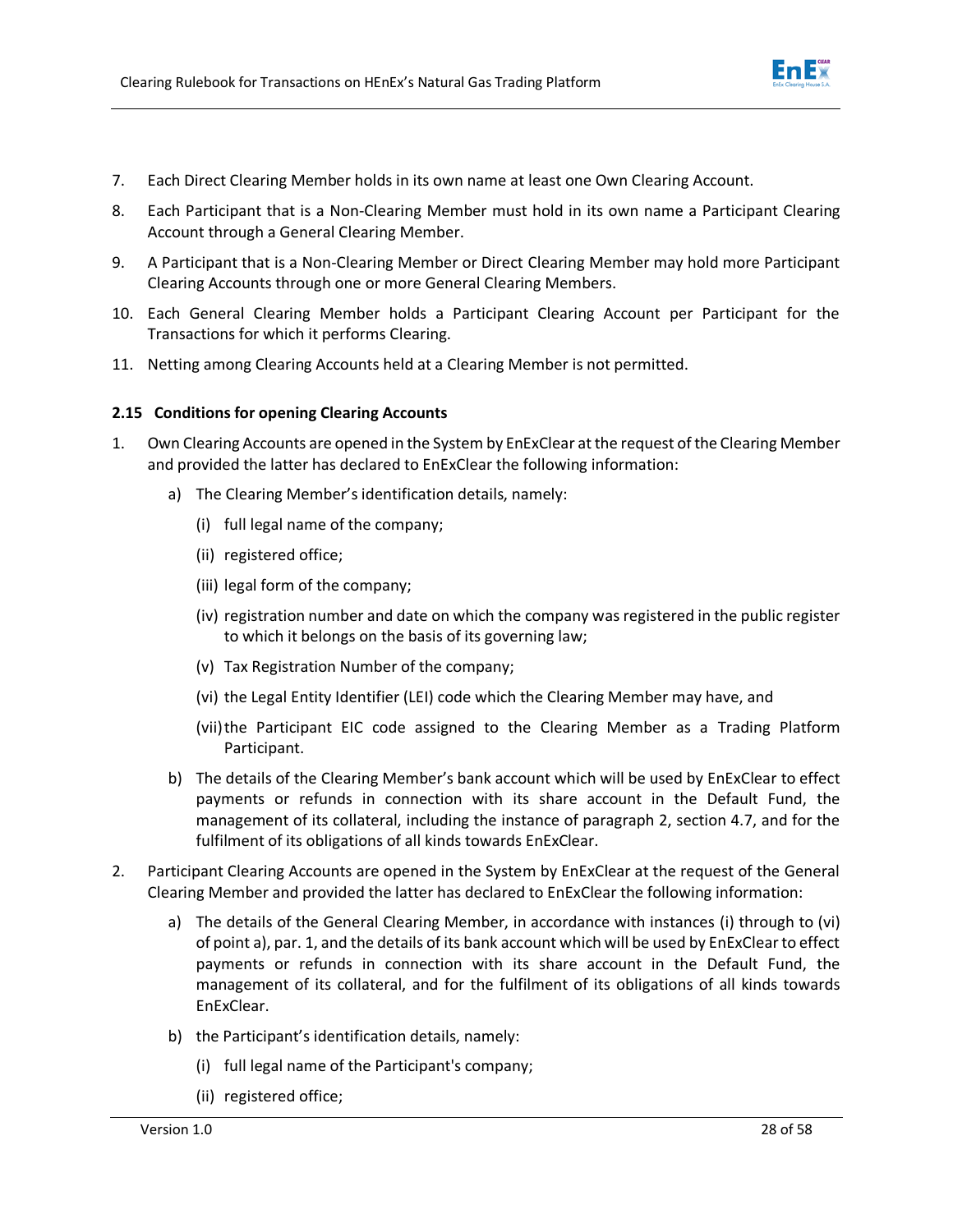

- (iii) legal form of the Participant;
- (iv) registration number and date on which the Participant's company was registered in the public register to which it belongs on the basis of its governing law;
- (v) Tax Registration Number of the company;
- (vi) the Legal Entity Identifier (LEI) code which the company may have;
- (vii) the Participant EIC code, and
- (viii) the bank account details of the Participant or Clearing Member for the purpose of effecting any cash refunds in the event of default, in accordance with par. 2 of section 4.7.

## **2.16 Clearing Account cancellation**

- <span id="page-30-0"></span>1. A Clearing Account will be cancelled by EnExClear upon receipt of an account closure request addressed to it, or upon resignation of the Clearing Member that holds the account, provided there are legitimate reasons why it should not participate on the Trading Platform, or necessarily following its deletion by EnExClear.
- 2. In every case, a Clearing Account shall be cancelled if it has no open Positions or other outstanding obligations and corresponding rights arising from Transactions.

## **2.17 Specific obligations of Clearing Members**

- <span id="page-30-1"></span>1. The calculation of EnExClear's risk in respect of Clearing Members and the provision of collateral for the purpose of covering such risk in accordance with the provisions of this Rulebook shall be carried out per Clearing Member and Clearing Account.
- 2. General Clearing Members are required to:
	- a) comply with their obligations to maintain in the System the various kinds of Clearing Accounts which they use in accordance with the terms of this Rulebook;
	- b) keep separate records and accounts that enable them to distinguish the assets and Positions which they hold in the System on behalf of Participants in the framework of providing services to them.

## **2.18 Cash Settlement Accounts**

<span id="page-30-2"></span>Clearing Members are required to keep the Cash Settlement Accounts in accordance with the provisions of Chapter 3.

## **2.19 Provision and verification of data**

<span id="page-30-3"></span>1. Clearing Members and Participants which participate in the Cash Settlement of Transactions, pursuant to the terms hereof, are required to provide all data and information requested by EnExClear in connection with the accounts prescribed in this Rulebook which they manage, or with the obligations arising therefrom, as well as any change to such data and information. They must also notify EnExClear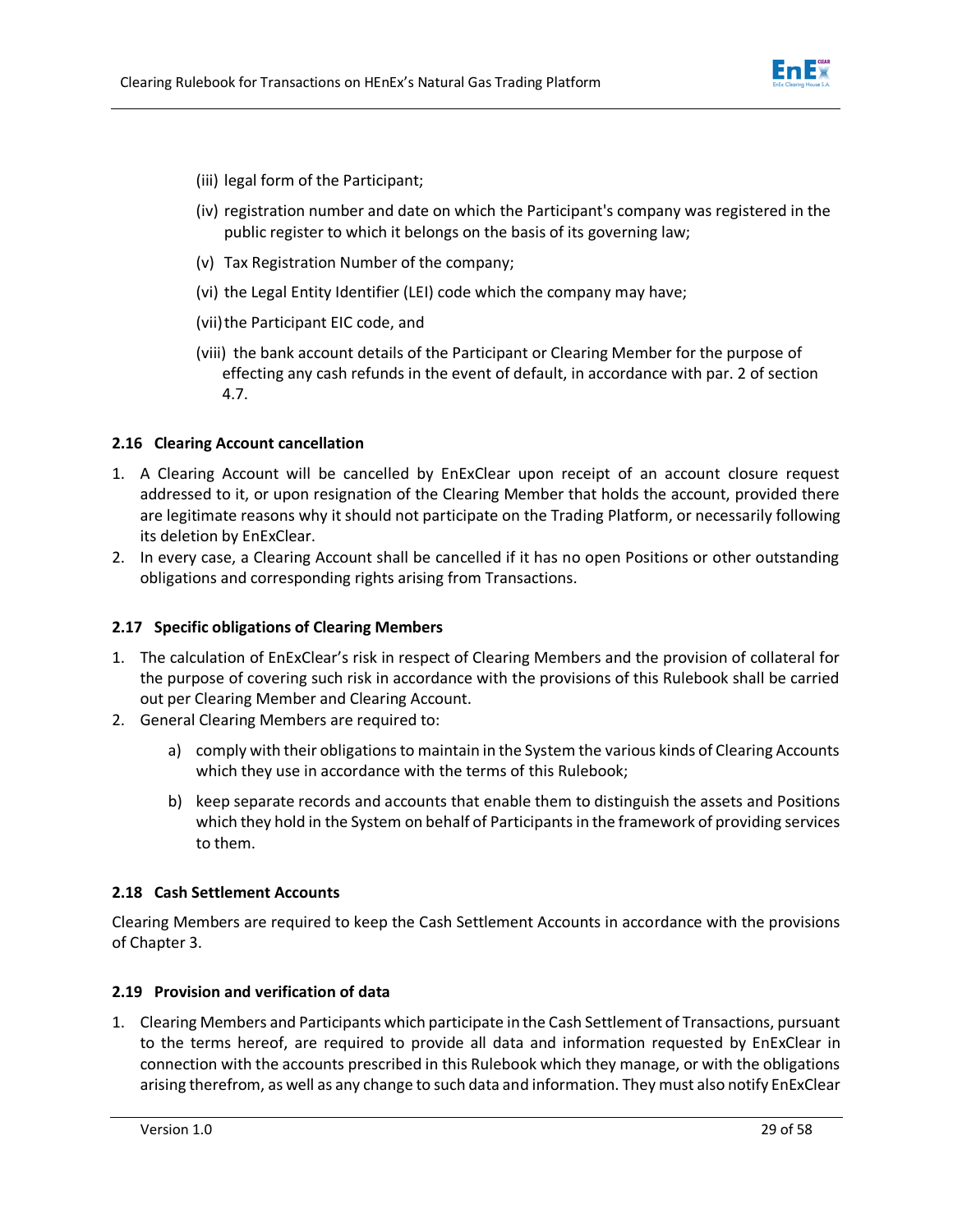

regarding any change to their particulars on the basis of which the relevant accounts were opened.

2. EnExClear has a legal right, in the framework of gathering and verifying the data declared for the opening and keeping of the above accounts, to exchange any necessary information with HEnEx, the Cash Settlement Agent, credit institutions and the bodies that hold the collateral furnished in favour of EnExClear, as well as with any other entity involved in the Clearing and Settlement of Transactions, while adhering to provisions on professional secrecy.

# **PART 7. Collateral in favour of EnExClear**

# **2.20 General provision**

- 1. Clearing members are required to provide collateral in favour of EnExClear to secure the proper fulfilment of their Clearing and Settlement obligations towards EnExClear in accordance with the specific provisions of this Rulebook.
- <span id="page-31-0"></span>2. The collateral shall be provided and segregated per Clearing Account.

# **2.21 Forms of collateral**

- <span id="page-31-1"></span>1. EnExClear shall accept as collateral cash in euros or in other currencies provided that they may be accepted by it pursuant to Implementing Decision of EnExClear, in accordance with sections 2.21 and 2.22 of this Chapter, or in the form of a letter of guarantee in accordance with paragraph 2.
- 2. As collateral, EnExClear also accepts letters of guarantee subject to the following conditions:
	- a) the issuer of the letter of guarantee is a credit institution of Law 4261/2014 or of Directive 2013/36/EU. In the case of an issuer of another EU member state or third country, there must be an appropriate mechanism in place for the forfeiture of the letter of guarantee in Greece as well as safeguards for its legal enforcement;
	- b) the letter of guarantee must be irrevocable and unconditional, and its issuer cannot rely on any legal or contractual exemption or defence to oppose payment of the guarantee. The issuer shall be obliged to immediately deposit the full amount of the letter of guarantee or any part thereof whose forfeiture is sought by EnExClear, without having the right to put forward any complaints or objections of the Clearing Member, on behalf of which the letter of guarantee was issued, or of any third party;
	- c) the letter of guarantee may be forfeited and paid, at the request of EnExClear, without any regulatory, legal or operational restrictions, on demand, for the purpose of satisfying the obligations arising from the Positions that are cleared by the Clearing Member on behalf of which it was issued;
	- d) the issuer of the letter of guarantee does not belong to the same group, in the sense of article 31 of Law 4308/2014, as the Clearing Member on behalf of which it was issued, nor is the issuer associated with the aforesaid Clearing Member in a relationship of participation in accordance with article 32 of Law 4308/2014
- 3. Letters of guarantee are issued in a standardised format that is specified by Implementing Decision. By virtue of the same Decision, any related issue and necessary detail is specified.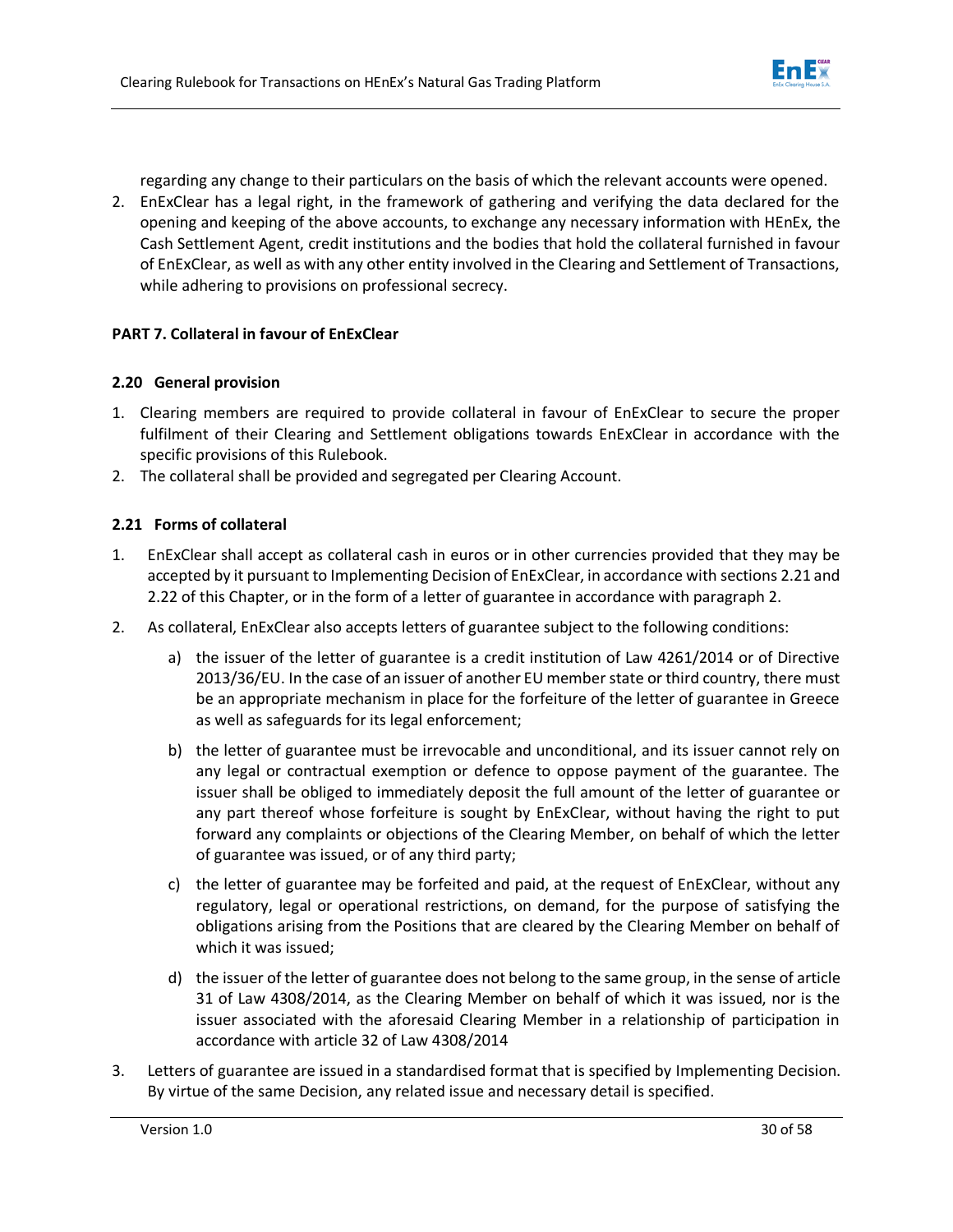

4. By the relevant Implementing Decision, the acceptable collaterals are categorised, concentration limits are set, particularly with regard to the maximum or minimum percentages of acceptable coverage or the maximum amount of acceptable coverage per specified category.

# **2.22 Rights of EnExClear on collateral**

- <span id="page-32-0"></span>1. On the cash collateral provided by Clearing Members to EnExClear and held blocked in bank accounts in the name of the collateral provider, a security interest in rem (financial collateral) of Law 3301/2004 and Directive 2002/47/EC is hereby created in favour of EnExClear as a Clearing House, in compliance with the provisions of par. 1(a), article 14, Law 4425/2016 and in accordance with the terms hereof.
- 2. In the event of a Clearing Member's default, EnExClear may in accordance with the terms hereof use the collateral to cover the loss caused by the default solely in respect of the Clearing Account for which it has been given. The use of collateral for a different, other than the aforesaid, Clearing Account to meet obligations towards EnExClear is not permitted, unless the beneficiary of the Account is itself a Participant.
- 3. EnExClear has a right of use on the cash provided to it as collateral, which it may exercise through the Clearing Member that furnished the collateral pursuant to Law 3301/2004 and Directive 2002/47/EC, according to the provisions of par. 1(a), article 14, Law 4425/2016 and in accordance with the following:
	- a) EnExClear may, after simply notifying the Clearing Member, make temporary use of the collateral provided, in the event of default on the part of other Clearing Members in order to cover liquidity risk. EnExClear may not make such use of the collateral if it constitutes available cover for the Clearing Account of the Clearing Member that provided the collateral and a request has already been made to EnExClear for its return. Clearing Members give their written consent to EnExClear – for the latter to exercise its right to use the collateral – in a form provided to them at the time of the initial application submitted in accordance with the provisions of sub-section 2.10.3.
	- b) If EnExClear exercises its right of use, it must render the same amount in the same currency to the Clearing Member that provided the collateral.
	- c) EnExClear may also, in the event of a Clearing Member's default and after simply notifying it, use the collateral provided by it as a means of payment and settlement of obligations arising from the relevant Clearing Account of the Clearing Member as a result of the Settlement of Transactions, applying netting procedures.
- 4. If the cash collateral provided is kept in accounts in the name of EnExClear as collateral taker, this shall be deemed by virtue hereof to constitute a title transfer of financial collateral in its favour pursuant to Law 3301/2004 and the provisions of instances b) and c) of the preceding paragraph shall apply as appropriate. The holding of collateral in an account with a central bank might not constitute a title transfer of financial collateral, even if the relevant account is kept in the name of EnExClear, if such collateral is held solely for the centralized keeping of the funds that make up the collateral and not for the purpose of transferring title to EnExClear. By virtue of a relevant Decision, EnExClear shall determine the specific characteristics of the collateral in accordance with the terms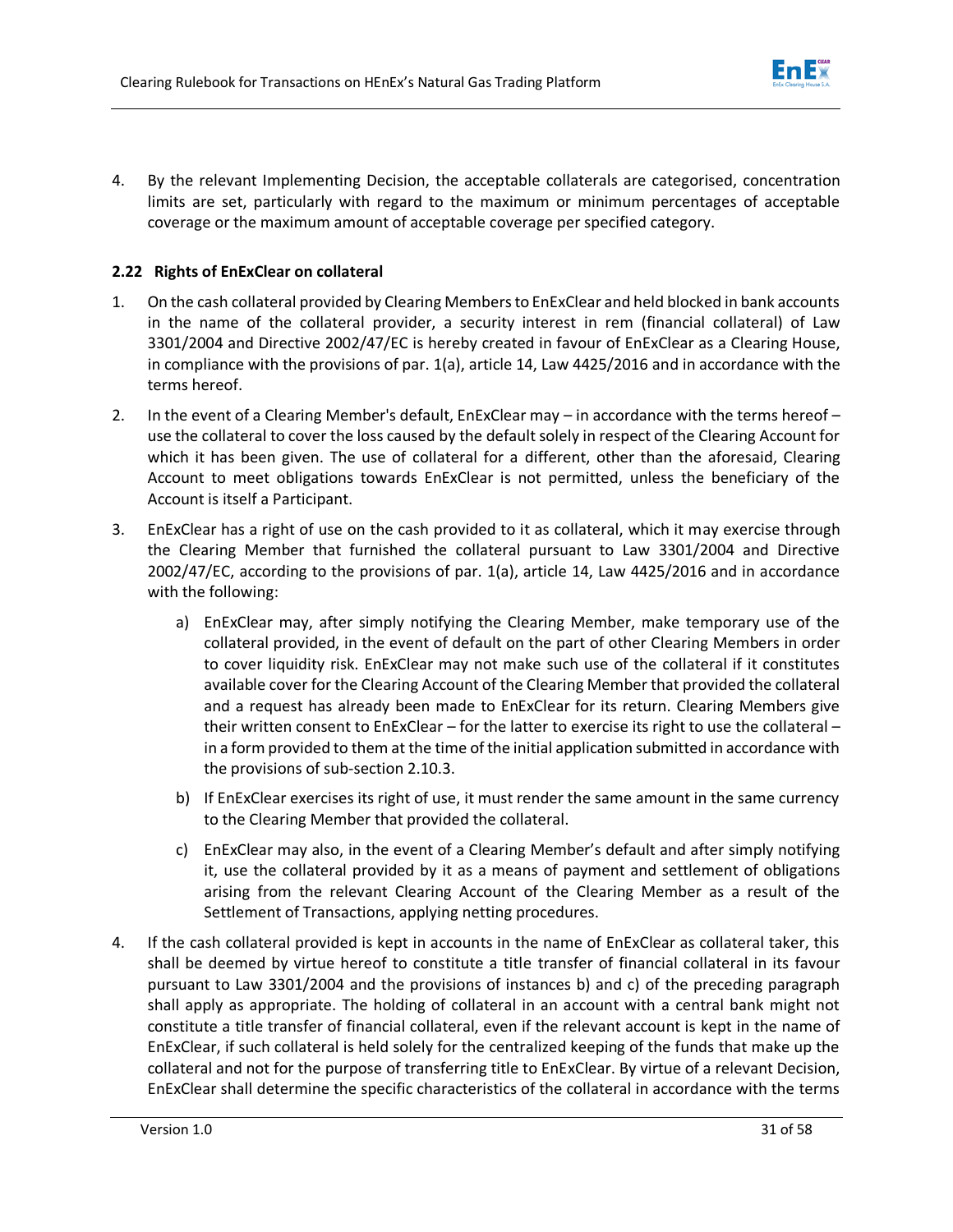

of the preceding sentence, taking into account the technical operating procedures of the central bank.

# **2.23 Management of cash collateral**

- 1. EnExClear takes collateral in the form of liquid assets via the Cash Settlement Account provided in sub-section 3.4.1 at the request of the Clearing Member in the System.
- <span id="page-33-0"></span>2. The taking of collateral by EnExClear invests the latter with its respective rights as collateral taker.
- 3. If a Clearing Member that has provided collateral in connection with a Clearing Account requests its return, EnExClear shall place the collateral it releases at the disposal of the Clearing Member in the respective Cash Settlement Account of sub-section 3.4.1 provided there are no obligations to provide Margin for the relevant Clearing Account or such obligations are fulfilled in a different manner. EnExClear may refuse to return such aforesaid excess collateral in order to cover any risks in connection with either the relevant Clearing Account or, in the case of the last sentence of par. 2, section 2.22, other Clearing Accounts of the Clearing Member making the request.
- 4. By Implementing Decision, any matter and necessary detail pertaining to the implementation of the terms of this section, may be specified.

## **PART 8. Default Fund**

# **2.24 General provisions**

- 1. By virtue hereof, EnExClear sets up a Default Fund for the purpose of covering the risk relating to the clearing operations it performs, in accordance with the provisions of subpar. 1, par. 2, article 14 of Law 4425/2016.
- <span id="page-33-1"></span>2. The Default Fund constitutes a pool of assets formed to serve the Fund's purpose from the contributions of Clearing Members, the resources of which belong jointly (pro indiviso) to the Clearing Members in proportion to their participation therein. The Default Fund is not a legal person, while with respect to all of its legal relations, it is represented by EnExClear acting as its administrator.
- 3. The resources available at any time in the Default Fund, as determined in accordance with the terms hereof, constitute a security interest in rem (financial collateral) in favour of EnExClear as collateral taker pursuant to the provisions of Law 3301/2004 and EnExClear shall be entitled to use the resources in compliance with the provisions of section 2.30 of this Part.
- 4. EnExClear shall manage the Default Fund for the purpose of covering losses arising from default in accordance with section 4.6.
- 5. The Default Fund is a risk sharing fund, since in the event that the share account of a Clearing Member is insufficient to cover a loss arising from its default, the remaining portion of the loss is charged pro rata to the share accounts of the other Clearing Members participating in the Default Fund, thereby proportionately reducing their participation therein.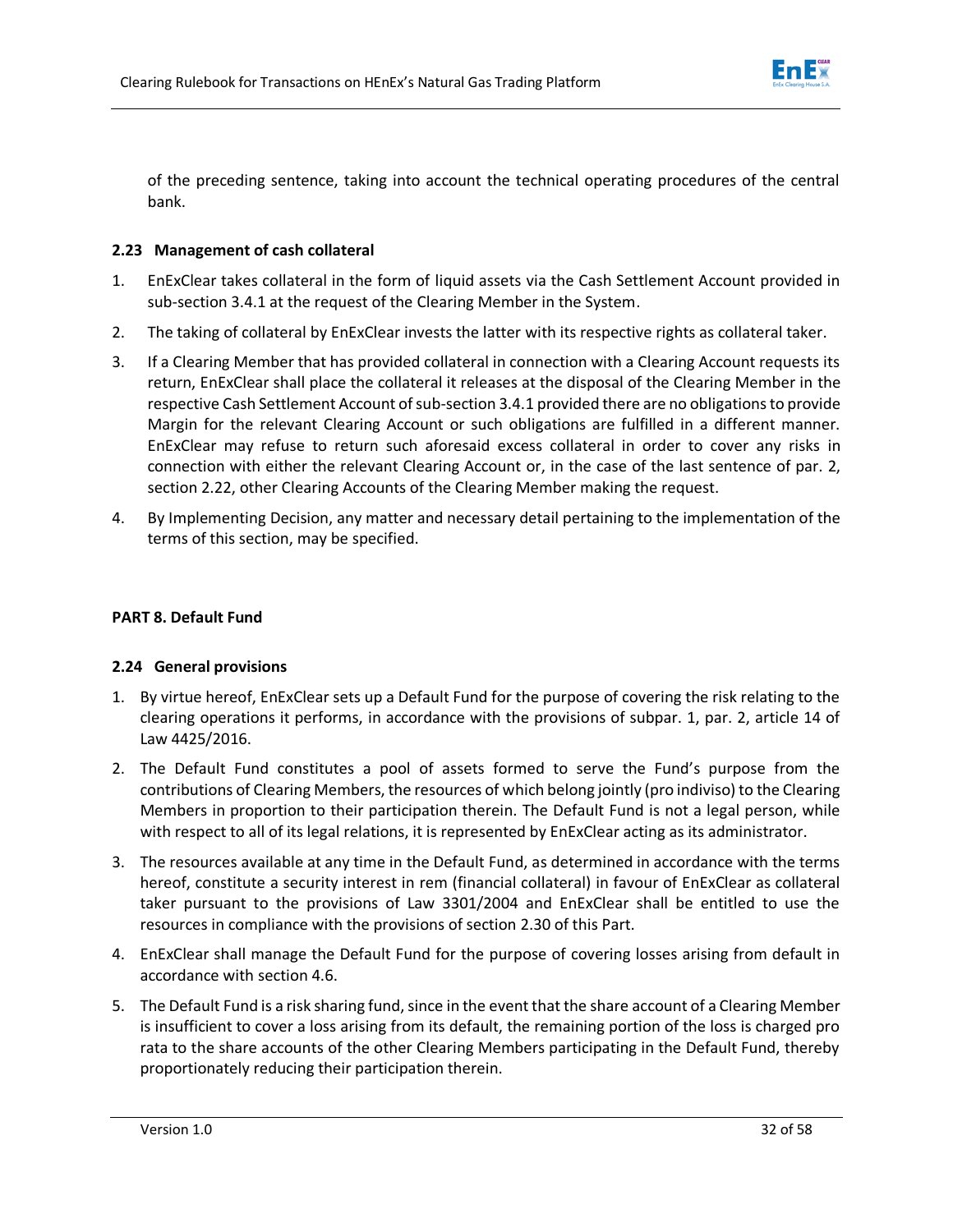

- 6. The size of the Default Fund and of the contributions and respective share accounts of Clearing Members therein is determined in accordance with the terms of this Part. The minimum size of the Default Fund cannot be less than the aggregate sum of minimum contributions of the Clearing Members as stipulated in this Part.
- 7. The participation of each Clearing Member in the Default Fund is determined by its share account. The share account consists of the Clearing Member's contributions to the Default Fund, plus the proceeds corresponding to such account on the basis of the rules of management and investment applied by EnExClear, deducted from all kinds of expenditures arising from the investment of Default Fund resources in accordance with par. 1, section 2.31, as determined by the procedures of EnExClear. Proceeds and expenses are allocated to each Clearing Member share account in the Default Fund in proportion to the size of such account.
- 8. Contributions to the Default Fund must be made by Clearing Members in full and in cash through such bank account as shall be indicated by EnExClear. In the event that an amount of a share account is returned, as applicable pursuant to the terms hereof, EnExClear shall deposit the relevant amount in the bank account of the respective Clearing Member.
- 9. The resources of the Default Fund shall be kept in one or more accounts at the Bank of Greece or at a credit institution on the basis of the investment policy of EnExClear in accordance with the provisions of section 2.31. EnExClear shall keep a record of all the resources of the Default Fund as well as those per Clearing Member share account by means of corresponding accounting entries.

# **2.25 Share accounts**

- 1. Each Clearing Member keeps only one share account in the Default Fund. This account is opened upon acquisition of the capacity of Clearing Member.
- <span id="page-34-0"></span>2. Any instances of merging, splitting or deactivation of share accounts as a result of corporate actions or other events with respect to Clearing Members, such as – by way of indication – in cases of merger or acquisition, shall be regulated by Implementing Decision.
- 3. A Clearing Member share account shall be deleted in the event that the capacity of Clearing Member is lost, as stipulated in each case by the provisions of this Rulebook.

# **2.26 Initial and minimum contribution**

- 1. Clearing Members must make an initial contribution to the Default Fund in order to acquire the relevant capacity.
- <span id="page-34-1"></span>2. The amount of the initial contribution is set by virtue of Implementing Decision.
- 3. The minimum contribution of Clearing Members to the Default Fund, as stipulated on the basis of the following provisions, may not be less than the initial contribution (Minimum Contribution).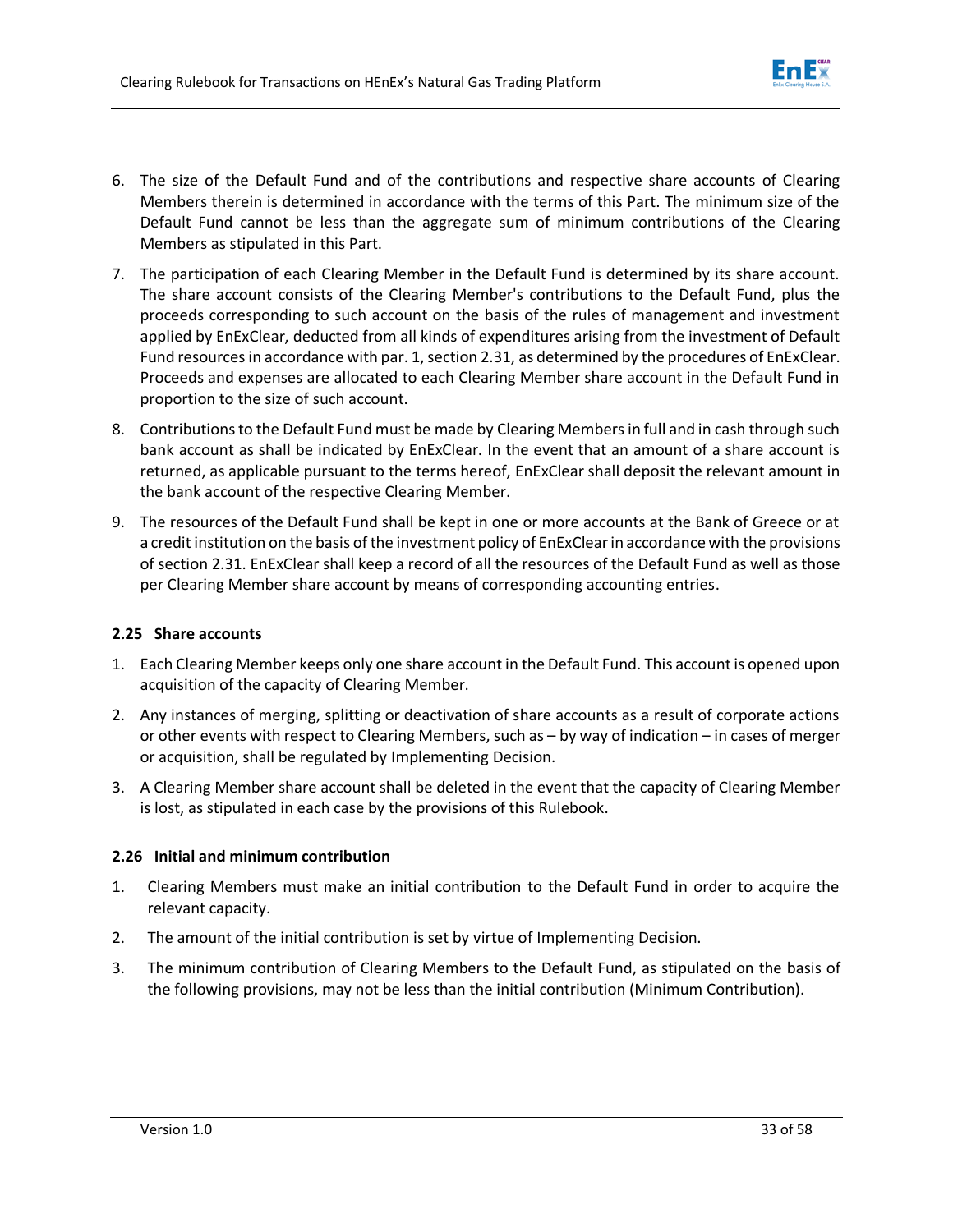

# **2.27 Rules for calculating the Default Fund and the share accounts of Clearing Members**

## **2.27.1 Size of Clearing Member share account**

<span id="page-35-1"></span><span id="page-35-0"></span>The size of each Clearing Member share account in respect of any current calculation period shall be whichever is greater between the rate (Contribution Rate), as set by EnExClear, multiplied by the sum of the average Margin of all Clearing Accounts of the Clearing Member for the calculation period, and the Minimum Contribution. More specifically, the size of the share account (*μi*) of Clearing Member (*i*) is calculated using the following formula:

$$
\mu_i = \max \left( \alpha \cdot \sum_{k=1}^{N(i)} \left( \frac{\sum_{j=1}^{M_{k,i}} \max{(M(k.i,j),0)}}{D_{k,i}} \right), \text{Minimum Contribution (i)} \right)
$$

where:

N(i): The total number of Clearing Accounts of Clearing Member i during the calculation period.

M (k,i,j): The Margin of Clearing Account k of Clearing Member i computed during the daily calculation of obligations and claims of Clearing day j.

D k,i: The number of days of Clearing of the Market in the previous calculation period, for which positive Margin was calculated for Clearing Account k of Clearing Member i.

Minimum Contribution (i): The minimum required contribution to the Default Fund of Clearing Member i in accordance with the provisions of section 2.26.

α: The contribution rate, set by a relevant Implementing Decision.

# **2.27.2 Size of Default Fund**

- <span id="page-35-2"></span>1. The size of the Default Fund is calculated on a monthly basis in accordance with the procedures of EnExClear. The size of the Default Fund is calculated in the first three (3) business days of each current calculation period. Following its calculation, EnExClear shall communicate itssize to Clearing Members and announce it on its website. The effective date of the readjustment shall be the business day following the aforesaid announcement, unless otherwise specified by EnExClear.
- 2. The size of the Default Fund derives from the sum of the share accounts of all Clearing Members as calculated in accordance with sub-section 2.27.1.
- 3. By Implementing Decision, any relevant issue and necessary detail is determined.

## **2.27.3 Payments due to the readjustment of Share Accounts**

- <span id="page-35-3"></span>1. When EnExClear notifies Clearing Members regarding the size of their share accounts in the Default Fund, it shall stipulate the exact amount to be paid by:
	- a) Clearing Members to the Default Fund, or
	- b) the Default Fund to Clearing Members.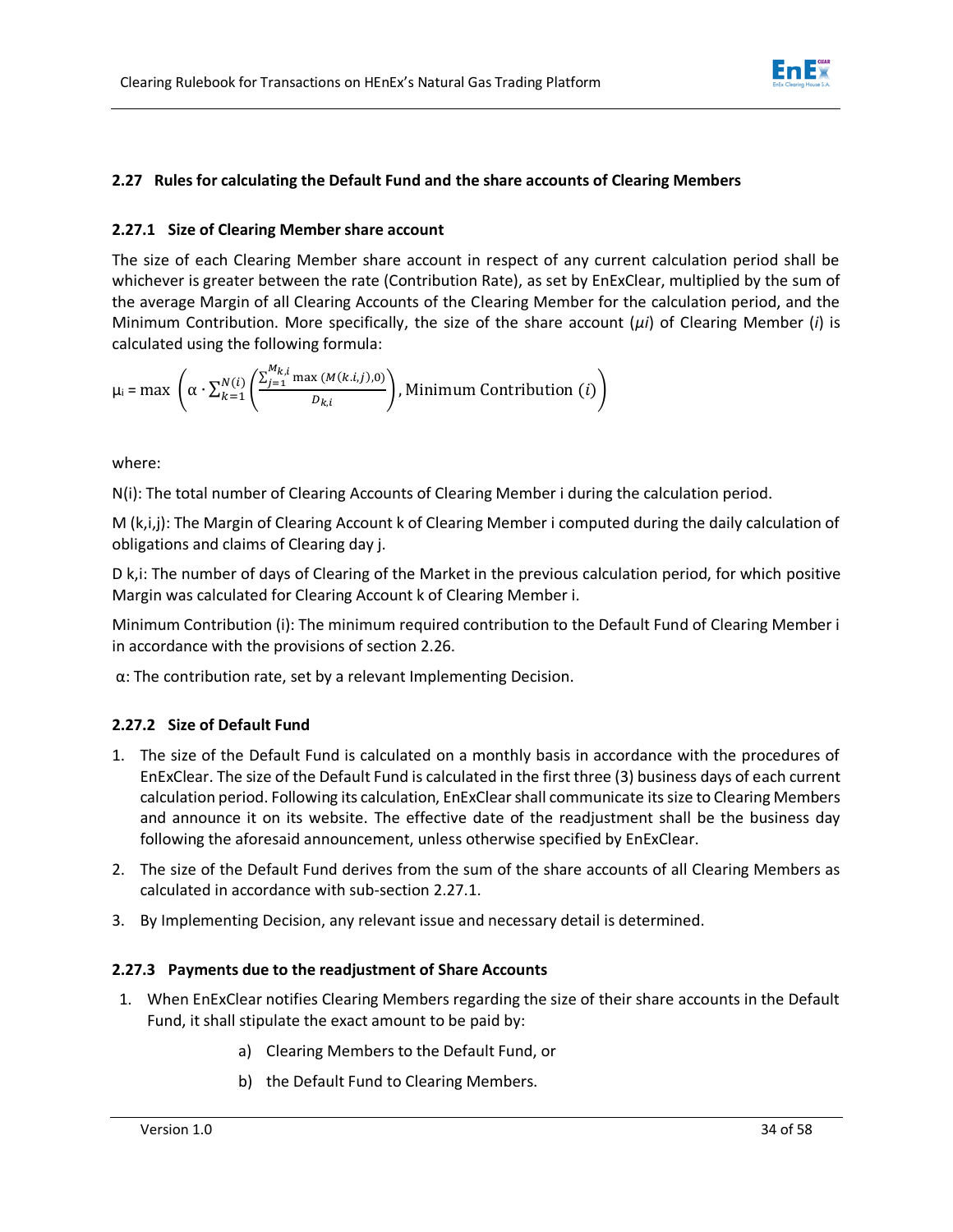- 2. If the value of any share account of a Clearing Member during the previous calculation period falls short of the share account size that must be maintained by the Clearing Member during the current calculation period, the Clearing Member shall pay the difference in cash into the Default Fund within three (3) business days from the notification by EnExClear regarding the size of share accounts of Clearing Members in the Fund during the current calculation period.
- 3. If the value of any share account of a Clearing Member during the previous calculation period is greater than the share account size that must be maintained by the Clearing Member during the current calculation period, the difference shall be paid in cash from the resources of the Default Fund through EnExClear to the Clearing Member within four (4) business days from the notification by EnExClear regarding the size of share accounts of Clearing Members in the Fund during the current calculation period, after the obligations of Clearing Members under paragraph 2 have first been paid.

# **2.28 Extraordinary contributions**

- <span id="page-36-0"></span>1. By decision of EnExClear, extraordinary contributions shall be paid by Clearing Members to the Default Fund in the event of:
	- a) activation of the Default Fund to replenish its resources that were used owing to the default of a Clearing Member to cover the relevant loss, including the portion of participation therein of the defaulting Clearing Member;
	- b) significant changes particularly with regard to market prices and other factors in general which affect the size of the required Default Fund.
- 2. In instance a) of the preceding paragraph, EnExClear shall calculate the size of extraordinary contributions of Clearing Members on the basis of their new participation rate in the Default Fund.
- 3. In the cases of the preceding paragraphs EnExClear shall, for the purpose of calculating the size of extraordinary contributions, apply the procedure under sub-section 2.27.1 or, if deemed necessary, it may set additional parameters in the calculation in order to protect the Trading Platform, and may set the calculation period as appropriate, taking account of the general conditions of calculation and market conditions. Such additional parameters refer in particular to the contribution rate to the Default Fund and its calculation period. EnExClear shall without delay communicate its relevant decision to the RAE.
- 4. Where a decision has been taken for extraordinary readjustment of the Default Fund, EnExClear shall clarify the reason of this decision and stipulate the methodology and parameters on the basis of which the readjustment will be made, which may differ from the methodology followed for its regular readjustment, taking into account the reasons that necessitated such readjustment. It shall also specify the period within which Clearing Members must provide the additional contributions.

# **2.29 Late payment of contributions to the Default Fund**

<span id="page-36-1"></span>In the event of late payment of a Clearing Member's contribution to the Default Fund, such Clearing Member shall not be permitted to undertake Transactions for Clearing until it has fulfilled its relevant obligation. Likewise, Participants shall be excluded from carrying out Transactions if these are cleared by the defaulting Clearing Member.

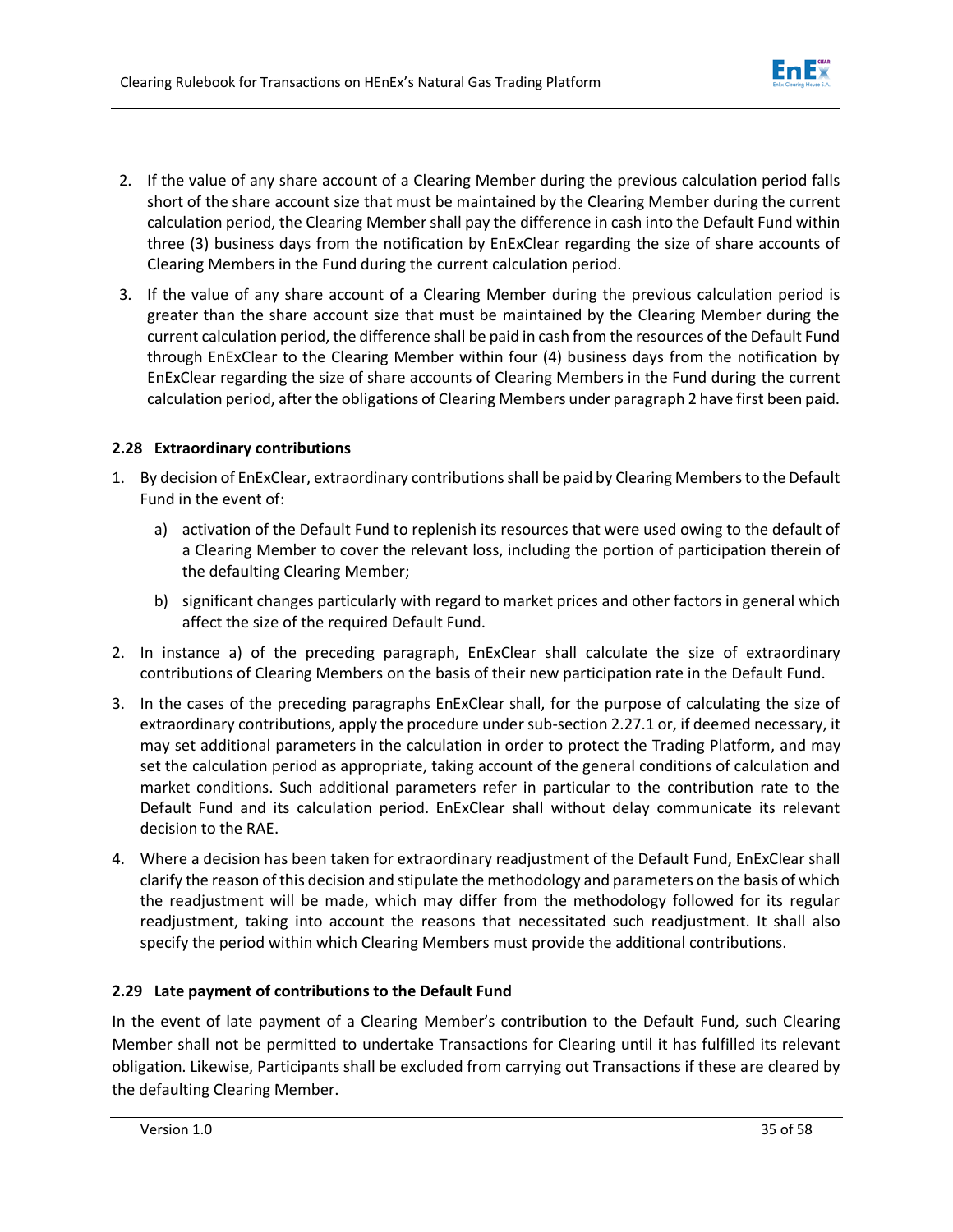

## **2.30 Use and replenishment of Default Fund resources**

- <span id="page-37-0"></span>1. EnExClear may make temporary use of the Default Fund resources as collateral taker in exercise of its right of use under par. 3, section 2.24 in the event of a Clearing Member's default. EnExClear shall make such use to meet liquidity requirements in connection with outstanding obligations of the defaulting Clearing Member which EnExClear undertakes to address the aforesaid default in accordance with the provisions of section 4.4, including all kinds of expenses relating to the fulfilment of obligations.
- 2. When Default Fund resources are used pursuant to the preceding paragraph, EnExClear shall replenish such resources within a reasonable time and certainly before using the Default Fund to cover any loss caused by default, as set out in section 4.6. Alternatively, EnExClear may offset the value of the resources to be replenished with the amount corresponding to the loss covered by the Default Fund in accordance with section 4.6.
- 3. If, while the resolution of the first default remains pending, another default or defaults occur, the use of resources for each default in accordance with the preceding paragraphs shall take place sequentially and in chronological order, by first covering, according to the terms of section 4.6, the loss of each previous default.
- 4. EnExClear may, alternatively or cumulatively in connection with its right of temporary use of Default Fund resources pursuant to the preceding paragraphs, make use of credit facilities to remedy events of default in accordance with its relevant procedures.

## **2.31 Resources, assets and eligible investments**

- 1. The resources of the Default Fund shall be invested by EnExClear in accordance with its investment policy approved by the RAE.
- <span id="page-37-1"></span>2. Default Fund resources may be all kinds of contributions of Clearing Members, as stipulated in this Rulebook, and all kinds of proceeds from the investment of its resources in accordance with the preceding paragraph.
- 3. For the purposes of investing the Default Fund resources, EnExClear may set up committees that will operate under its control.
- 4. The financial year of the Default Fund has a duration of one calendar year. At the end of each financial year of the Default Fund, EnExClear shall prepare the Fund's annual management report.
- 5. The annual report of the Default Fund may be included in reports of a more general nature which EnExClear may prepare in connection with the financial resources it maintains and may also invest pursuant to applicable provisions.
- 6. The annual report shall include:
	- a) a breakdown of the Default Fund's assets,
	- b) a detailed income statement, presenting by category the revenues from its placements and all manner of contributions paid to it, as well as any expenses or losses resulting from its activation,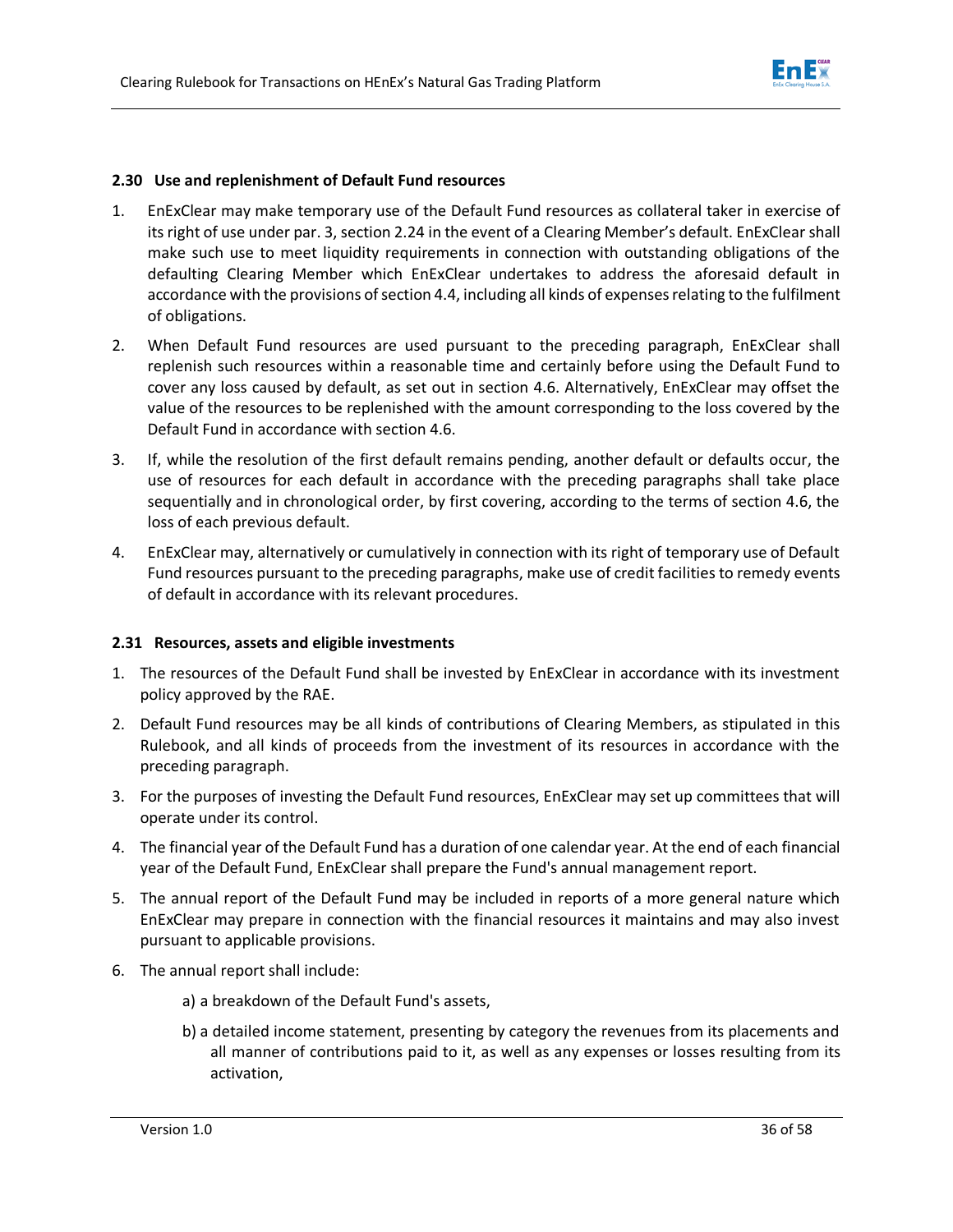

- c) a detailed statement of Default Fund disbursements pursuant to the provisions of this Rulebook,
- d) a detailed list of outstanding and settled claims arising from defaults, and
- e) a detailed list of loan or credit balances and relevant claims that have arisen for the settlement of defaults.
- 7. The auditing of the financial management of the Default Fund and of the annual management report prepared by EnExClear shall be assigned to two (2) registered auditors or a recognized audit firm. The tenure of such auditors and audit firms may be renewed without limitation. The auditors' report is submitted to the RAE.
- 8. EnExClear shall, immediately upon request, make available to the RAE the reports specified in the preceding subparagraphs, along with any other data and information relating to the administration and management of the Default Fund as well as any other information requested by the Authority.

## **PART 9. Transaction clearing procedure**

## **2.32 General provision**

- 1. This Part sets out the terms and conditions under which Transactions are cleared through the System. The Clearing procedure involves the participation of Clearing Members and EnExClear, as well as Trading Platform Participants where applicable in accordance with the specific provisions of this Part.
- <span id="page-38-0"></span>2. The Clearing of Transactions is carried out through the System, individually for all Transactions registered in the System on the Clearing Day, within the scheduled business hours as decided by EnExClear.
- 3. Clearing involves the following separate procedures:
	- a) notification from HEnEx to EnExClear of Transactions to be cleared;
	- b) finalisation of trades;
	- c) calculation, at a specific time of the day, of obligations and claims;
	- d) valuation of collateral;
	- e) calculation and coverage of Margin requirements;
	- f) calculation and monitoring of Credit Limits, and notification to the Trading System of the Credit Limits per Trading Platform Participant;
	- g) announcement of Clearing results to Clearing Members;
	- h) cash settlement and issuance of the relevant statements of such settlement.
- 4. Any procedural or technical details pertaining to Clearing shall be determined in accordance with the Decisions and procedures of EnExClear.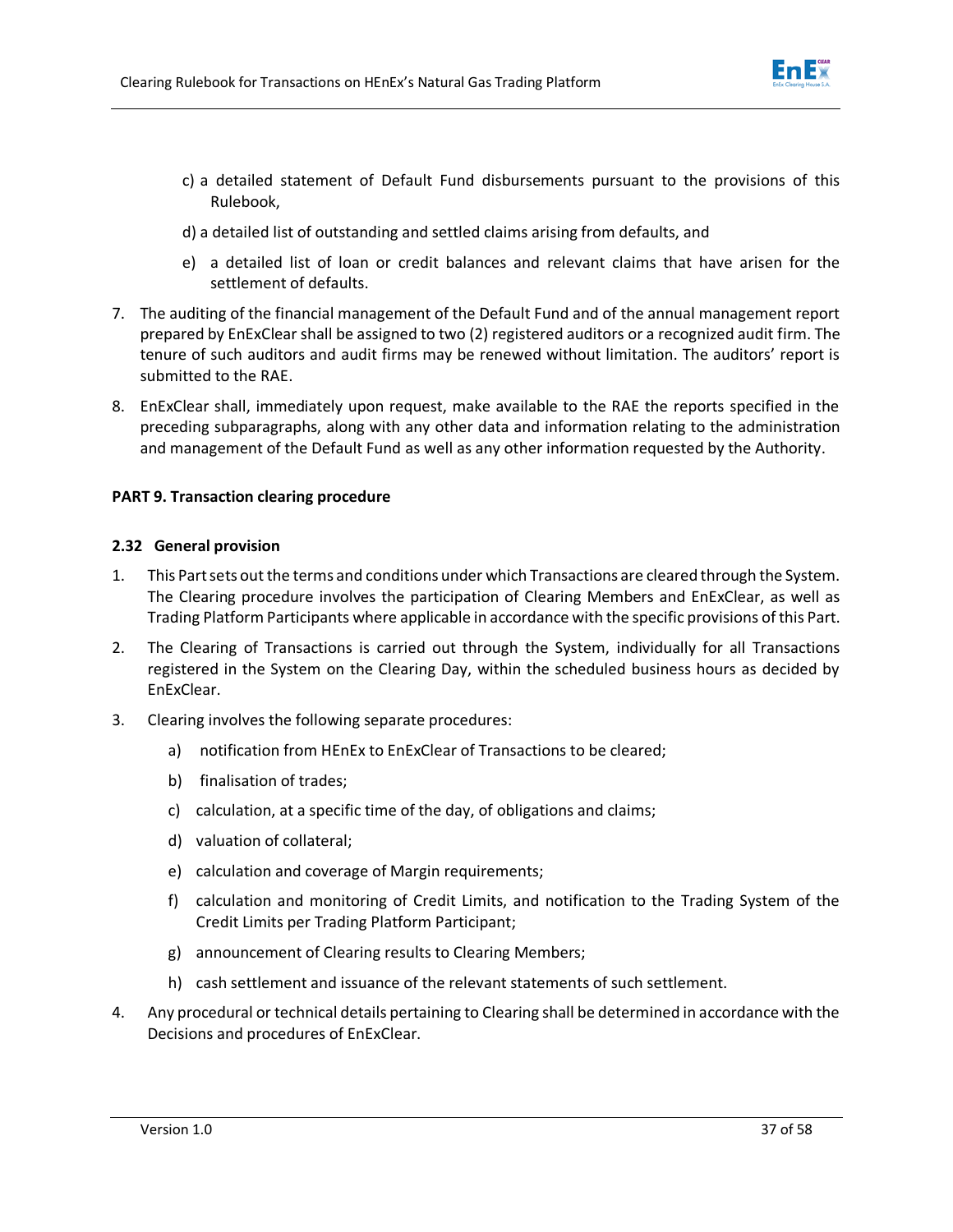## **2.33 Notification of Transactions to be cleared**

- <span id="page-39-0"></span>1. During the course of the Trading Day, HEnEx electronically transmits – on its own responsibility – to EnExClear detailed data pertaining to Transactions concluded on the Trading Platform in accordance with the time schedule and corresponding terms stipulated by Decision of EnExClear. The transmitted data shall be checked by EnExClear in accordance with the provisions of the following paragraphs.
- 2. The detailed data on Transactions must include the following:
- a) Date and time of the Transaction;
- b) Product Code;
- c) Trading Code;
- d) Transaction type (Buy or Sell);
- e) Transaction quantity;
- f) Transaction price;
- g) Transaction value expressed in the trading currency;
- h) Trading currency;
- i) Clearing Account Code
- 3. EnExClear checks the data communicated to it in accordance with the preceding paragraphs. If such data omits any of the items under paragraph 2, EnExClear shall reject the entry into the System of the respective trades.
- 4. In the event of any omission or inconsistency of the data under paragraph 2, EnExClear shall inform HEnEx accordingly, without delay. To remedy such omissions or inconsistencies, HEnEx shall on the same day forward new detailed data in replacement of the data previously communicated.

# **2.34 Finalisation of trades**

- <span id="page-39-1"></span>1. Upon completion of the checks and the remedying of any omissions and inconsistencies in accordance with section 2.33, the Transactions communicated as above are finalised for Clearing purposes, thereby forming the total Positions per Clearing Account.
- 2. After their finalisation, Transactions shall not be subject to any modification, correction or supplementation by EnExClear.
- 3. In the event of a Clearing Member's insolvency, with respect to any kind of transaction by EnExClear involving Clearing, Settlement, collateral taking or contributions to the Default Fund of this Rulebook or exercise of the right to use same in accordance with the provisions hereof, finality shall take effect as of the conclusion of the cleared trade in accordance with the provisions of article 14, Law 4425/2016.

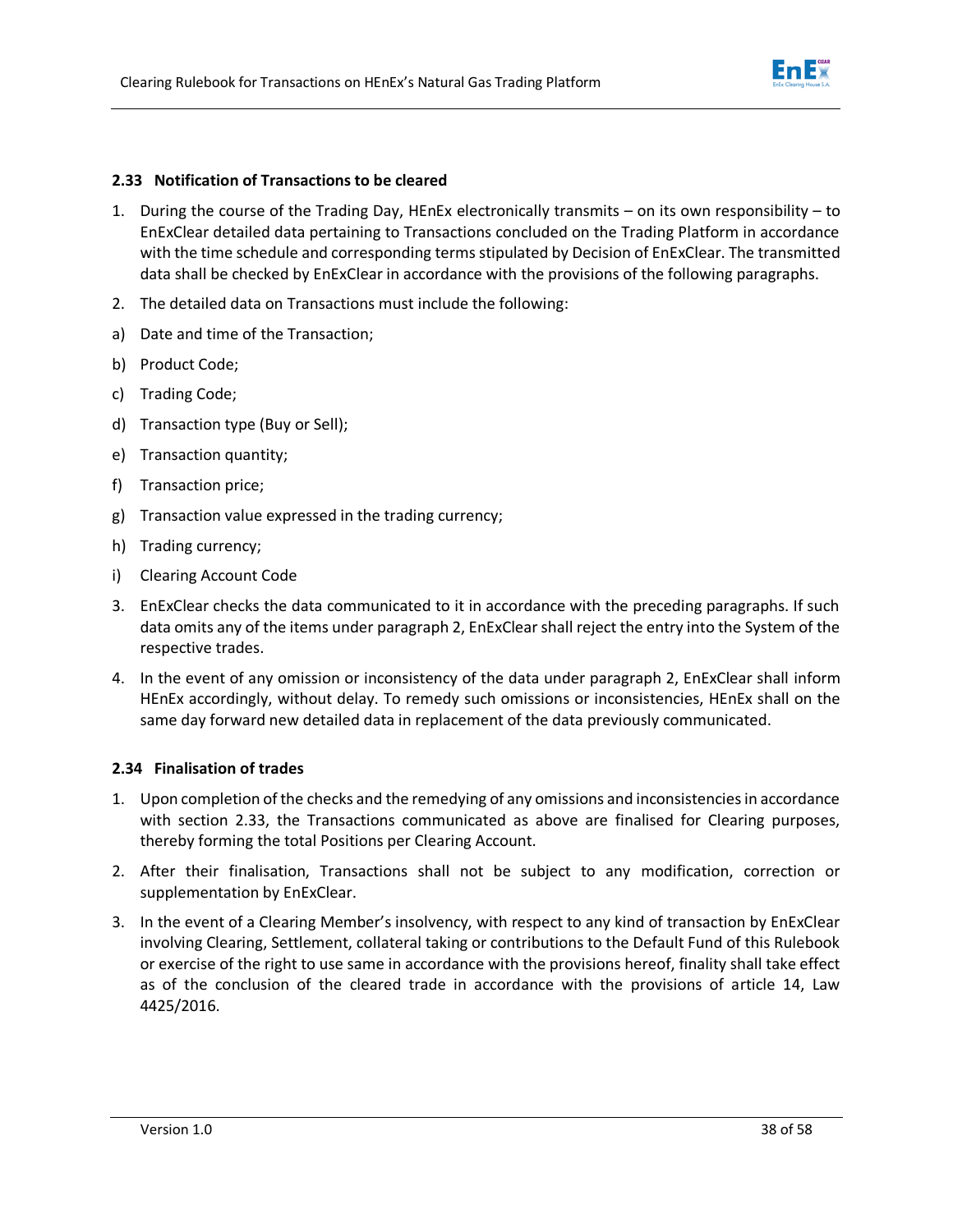

## **2.35 Calculation and netting of Positions**

- 1. After the finalisation of trades, EnExClear calculates the Positions (obligations/claims) of Clearing Members per Clearing Account.
- <span id="page-40-0"></span>2. To calculate the Positions per Clearing Account, EnExClear at a specific time T on each business day calculates for each Clearing Member and Clearing Account the net obligations and net claims arising on the basis of the Transactions which have been conducted on the Trading Platform and communicated to EnExClear prior to T.
- 3. The settlement day for cash rights and obligations that arise from Transactions is set as follows:
	- a) in cases of Clearing Account Positions that give rise to obligations on the part of a Clearing Member to pay a cash amount, the Settlement day shall be the first business day that follows the day of Clearing of the Transaction that gave rise to the respective Positions
	- b) in cases of Clearing Account Positions that give rise to claims on the part of a Clearing Member to receive a cash amount, the Settlement day shall be the second business day that follows the day of Clearing of the Transaction that gave rise to the respective Positions.
- 4. The above-mentioned payments and receipts are carried out in accordance with the cash settlement procedure pursuant to the provisions of Chapter 3.

## **2.36 Notification of Transactions**

- <span id="page-40-1"></span>1. HEnEx sends Transaction Notifications to the HGTSO on the basis of the Transactions concluded on the Trading Platform in accordance with the terms of the Trading Platform Rulebook.
- 2. EnExClear shall bear no liability regarding the execution of Transaction Notifications.
- 3. EnExClear conducts Clearing on the basis of the Transaction data as communicated by HEnEx pursuant to the terms of section 2.33.

## **2.37 Collateral valuation**

<span id="page-40-2"></span>For the purposes of meeting Margin and Credit Limit requirements, EnExClear calculates the total value of collateral provided per Clearing Account, taking into consideration the amount of cash deposited as well as the monetary value and period of validity of the letters of guarantee deposited.

# **2.38 Margin calculation**

- <span id="page-40-3"></span>1. EnExClear calculates the Margin requirements per Clearing Account, taking into consideration the cash payment obligations as calculated in section 2.35, which have not yet been settled. By Implementing Decision, the methodology for calculating the Margin requirements, as well as any necessary relevant technical detail is determined.
- 2. EnExClear shall be entitled at any time to change by reasoned decision, the Margin calculation methods for the purpose of protecting the market. EnExClear shall also be entitled to increase at any time the Margin requirements for all Clearing Accounts as well as for individual Accounts and set a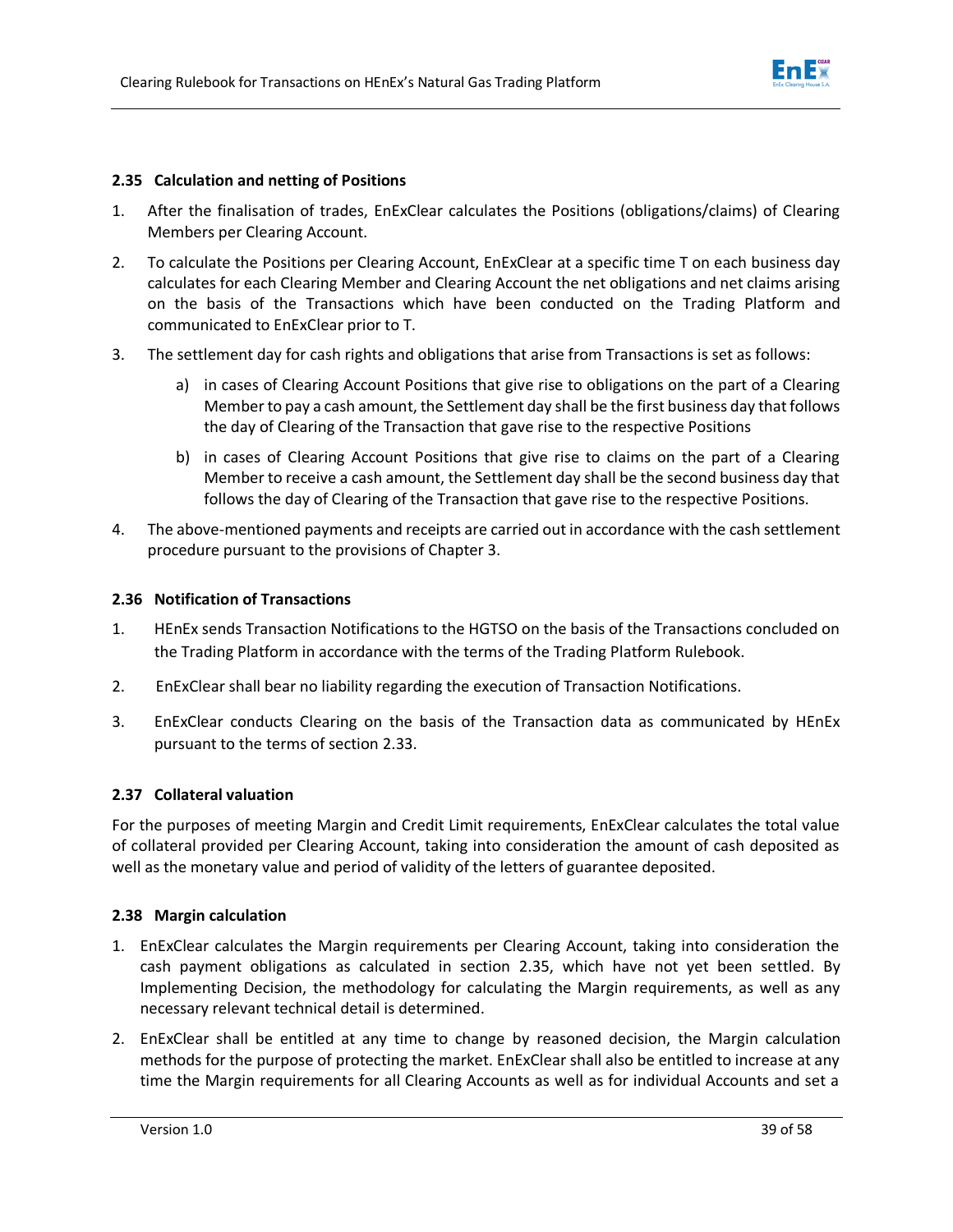

deadline for the provision of such additional Margin, particularly taking into consideration any imminent risks.

- 3. If the Margin requirement of EnExClear with respect to the Clearing Account of a Clearing Member, as calculated by EnExClear after finalisation of the Clearing Account Positions, is greater in value than the value of all the collateral of the relevant Account, as such collateral has been provided to EnExClear in accordance with the provisions hereof, the Clearing Member shall be notified of the requirement by EnExClear and must take steps to make up the shortfall within a time limit set by virtue of a relevant Decision of EnExClear. This obligation shall not apply if the Clearing Member has in the meantime settled its cash obligations relating to the aforesaid requirement through the Cash Settlement procedure.
- 4. If the Margin requirement of EnExClear with respect to the Clearing Account of a Clearing Member, as calculated by it on the basis of the valuations it conducts after finalisation of Positions, is less in value than the value of all the collateral of the relevant Account, as such collateral has been provided to EnExClear in accordance with the provisions hereof, the surplus shall be treated as available cover. EnExClear shall assign a Credit Limit to the Clearing Member for each of its Clearing Accounts up to the amount of such available cover.
- 5. In cases where available funds in the form of cash or a letter of guarantee have been provided to EnExClear by a Clearing Member for the purpose of covering Margin requirements for more than one Clearing Account, the Clearing Member must on its own responsibility declare to EnExClear the part of such available funds which corresponds to each Clearing Account for the purpose of meeting the relevant requirement. In the event of a Clearing Member's default pursuant to the provisions hereof, such collateral shall be used by EnExClear in accordance with the provisions of section 4.7.

# **2.39 Calculation and monitoring of Credit Limits**

- <span id="page-41-0"></span>1. During each session of the Trading Platform, EnExClear performs a real-time calculation of the risk a Clearing Member may assume per each of its Clearing Accounts (Intraday Risk). The aforesaid risk is calculated:
	- a) in respect of Direct Clearing Members, per Own Clearing Account of the Direct Clearing Member, and relates to the entry of orders by the latter as a Trading Platform Participant and the performance of relevant Transactions that are cleared through the respective Own Clearing Account, and
	- b) in respect of General Clearing Members, per Participant Clearing Account held by the General Clearing Member for each Participant with which it is contracted and relates to the entry of orders by the Trading Platform Participant and the performance of relevant Transactions that are cleared through the respective Participant Clearing Account.
- 2. For the purposes of calculating the Intraday Risk, the following are taken into consideration:
	- a) the Transactions concluded per Trading Platform Participant and per relevant Clearing Account which have not been communicated to EnExClear for clearing, and
	- b) the unfilled orders for the conclusion of Transactions per Trading Platform Participant and per relevant Clearing Account.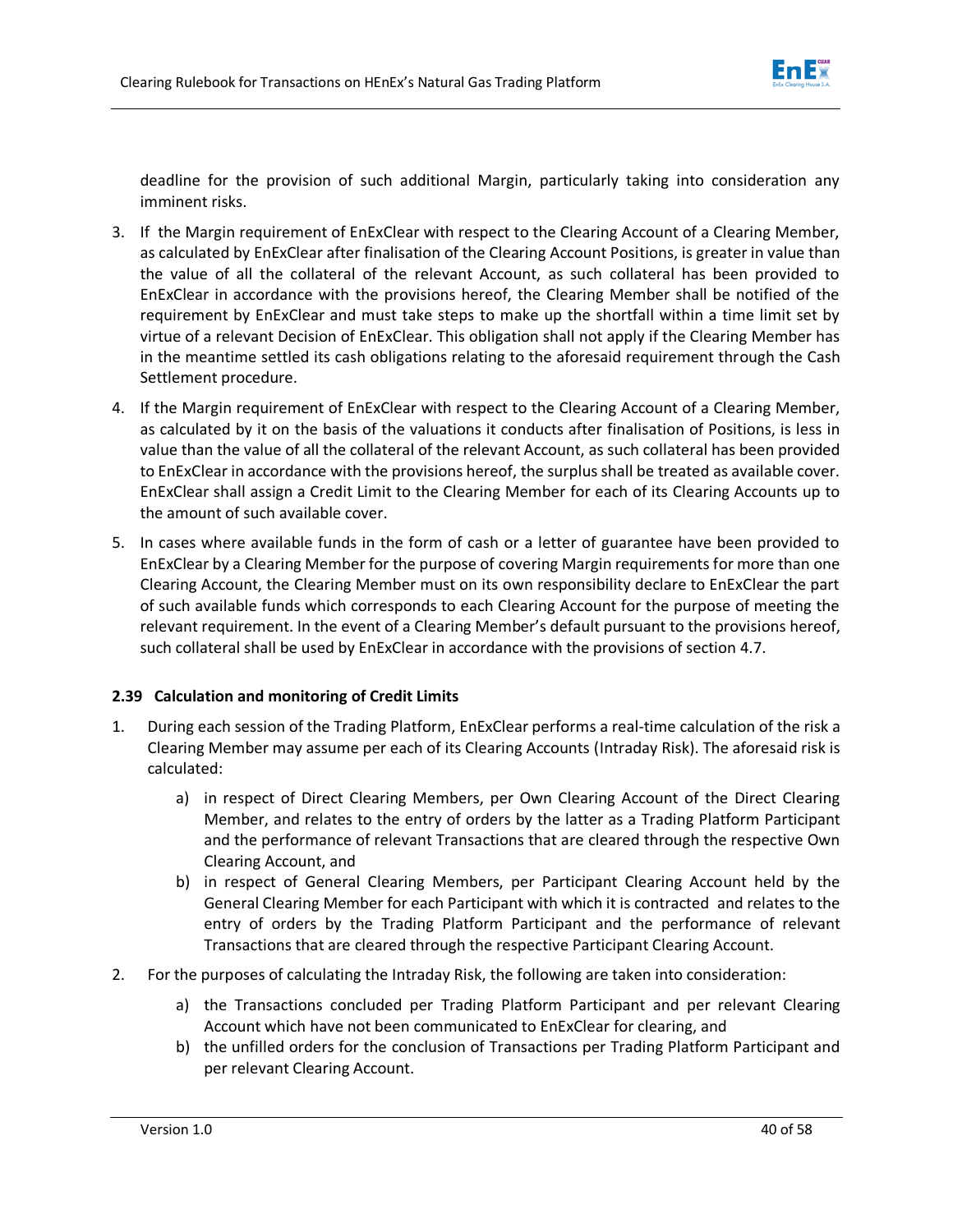

By Implementing Decision, the methodology for calculating the Intraday Risk, as well as all necessary technical details pertaining thereto are determined.

- 3. EnExClear sets the Credit Limit of each Clearing Member in respect of each of its Clearing Accounts, based on its Available Cover in accordance with section 2.38, and registers it in the relevant Clearing Account.
- 4. The Credit Limit per Clearing Account and Trading Platform Participant, as shaped in accordance with paragraph 6, constitutes the maximum Intraday Risk of paragraph 1 which the Clearing Member may assume for the relevant Clearing Account and Trading Platform Participant. If there is no available cover for the relevant Clearing Account and Participant, the Credit Limit of the Clearing Member shall be zero for the relevant Clearing Account, resulting in restrictions on the entry of orders.
- 5. The Credit Limit per Clearing Member, Clearing Account and Participant is forwarded, on the responsibility of EnExClear, to HEnEx and registered by the latter in the Trading System of the Trading Platform, as such limit is shaped in accordance with paragraph 6.
- 6. Each General Clearing Member may apportion a Credit Limit to a Clearing Account provided there is Available Cover as calculated in paragraph 4 of section 2.38 and in accordance with the specific terms of the following provisions:
	- a) The apportionment is made following a relevant declaration of the General Clearing Member submitted to EnExClear through the System.
	- b) A General Clearing Member may modify its Credit Limit apportionment amounts during the course of the session. Such modification shall take place following the declaration of instance a) above. In the event of a declaration announcing a decrease in the Credit Limit apportioned to a Participant, such declaration shall be accepted by EnExClear provided that the Participant's new reduced Credit Limit is greater that the Credit Limit it has already used.
- 7. During the course of the session, the Intraday Risk already assumed on the basis of unfilled orders entered in the Trading System by the Participant and the Transactions it has concluded is progressively subtracted by EnExClear from the Credit Limit of each Clearing Account and Participant Clearing Account, and Credit Limit is correspondingly added on the basis of the available cover of the Clearing Account.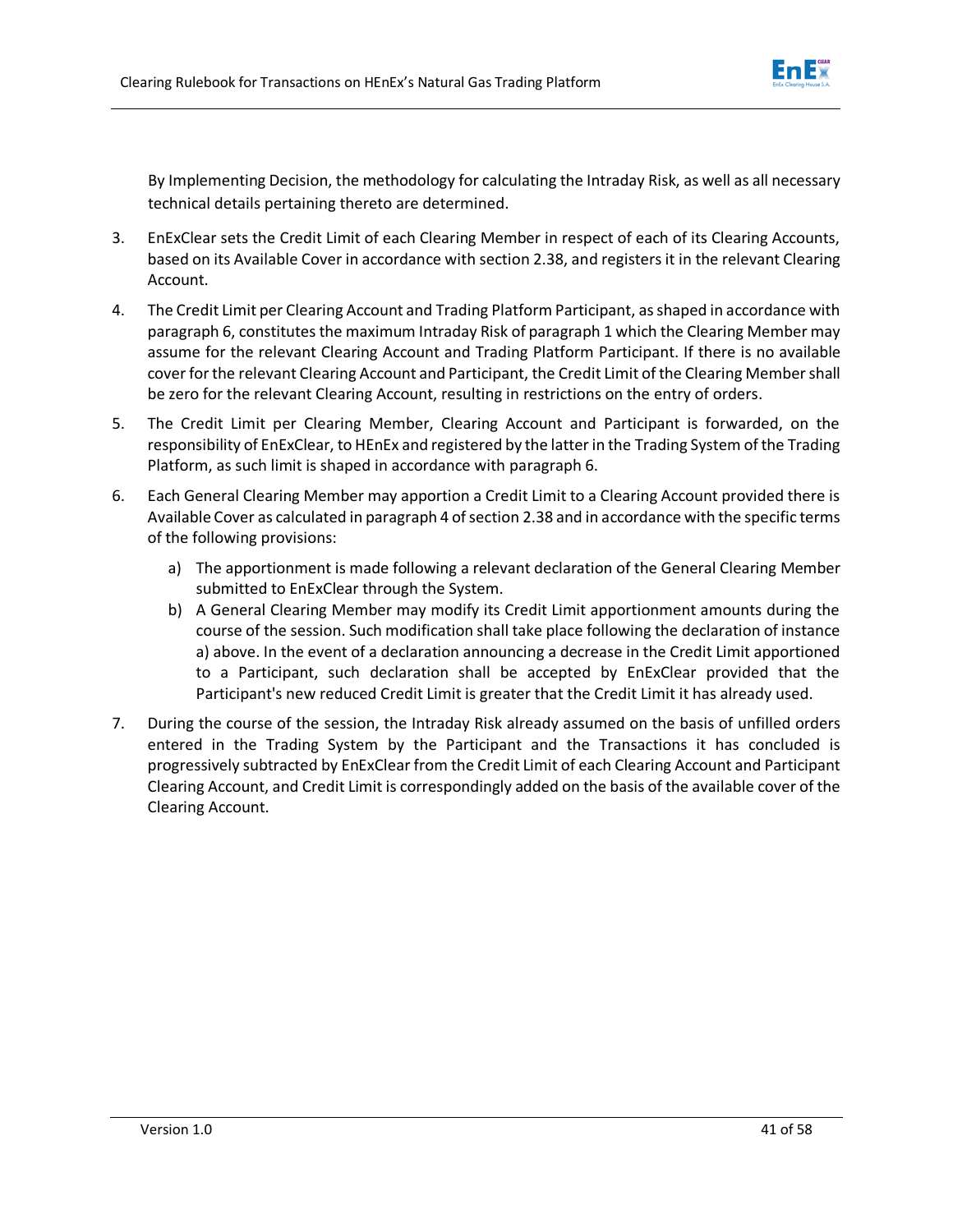

# **CHAPTER 3. Cash Settlement of Transactions**

## **PART 1. Settlement Finality**

## **3.1 System**

<span id="page-43-0"></span>EnExClear provides to the Cash Settlement Agent on a daily or ad hoc basis, by electronic means and in accordance with its procedures, a list enabling it to perform the Cash Settlement of Transactions, acting as a System in accordance with the provisions of point (b), par. 1, article 14 of Law 4425/2016.

## **3.2 Moment of finality**

<span id="page-43-1"></span>Cash Settlement operations and instructions, as specified in this Section, shall be deemed final as of the conclusion of the settled Transaction, in compliance with the provisions of par. 5, article 14 of Law 4425/2016.

## **PART 2. Participation in Settlement procedures**

## **3.3 General provision**

- 1. The Cash Settlement Agent, EnExClear and Clearing Members participate in the Cash Settlement of transactions in accordance with the terms of this Rulebook.
- <span id="page-43-2"></span>2. Cash Settlement is carried out by each Cash Settlement Agent on the basis of instructions from EnExClear.

# **3.4 Settlement Accounts**

## *3.4.1 Cash Settlement Accounts*

- <span id="page-43-3"></span>1. For the Cash Settlement of Transactions, each Clearing Member participating in Settlement pursuant to the provisions of this Rulebook must maintain the necessary Cash Settlement Accounts at a Cash Settlement Agency in accordance with the provisions of Technical Decision of EnExClear.
- <span id="page-43-4"></span>2. Cash Settlement Accounts are displayed in the System and show the cash credit or debit balance which is either payable or receivable by the Clearing Member to/from them respectively.
- 3. Each Clearing Member must notify EnExClear regarding the number of Cash Settlement Accounts through which it will fulfil its cash obligations relating to Settlement, as well with regard to the payment of fees in favour of EnExClear, or of third parties for which EnExClear has been assigned responsibility for the collection of such fees.

## *3.4.2 Inability to perform Cash Settlement*

<span id="page-43-5"></span>1. If a Cash Settlement Agent is unable to promptly communicate to EnExClear the balances of the Cash Settlement Accounts and perform Cash Settlement, EnExClear, upon being informed accordingly by the Cash Settlement Agent, shall arrange the Cash Settlement by means of alternative procedures. In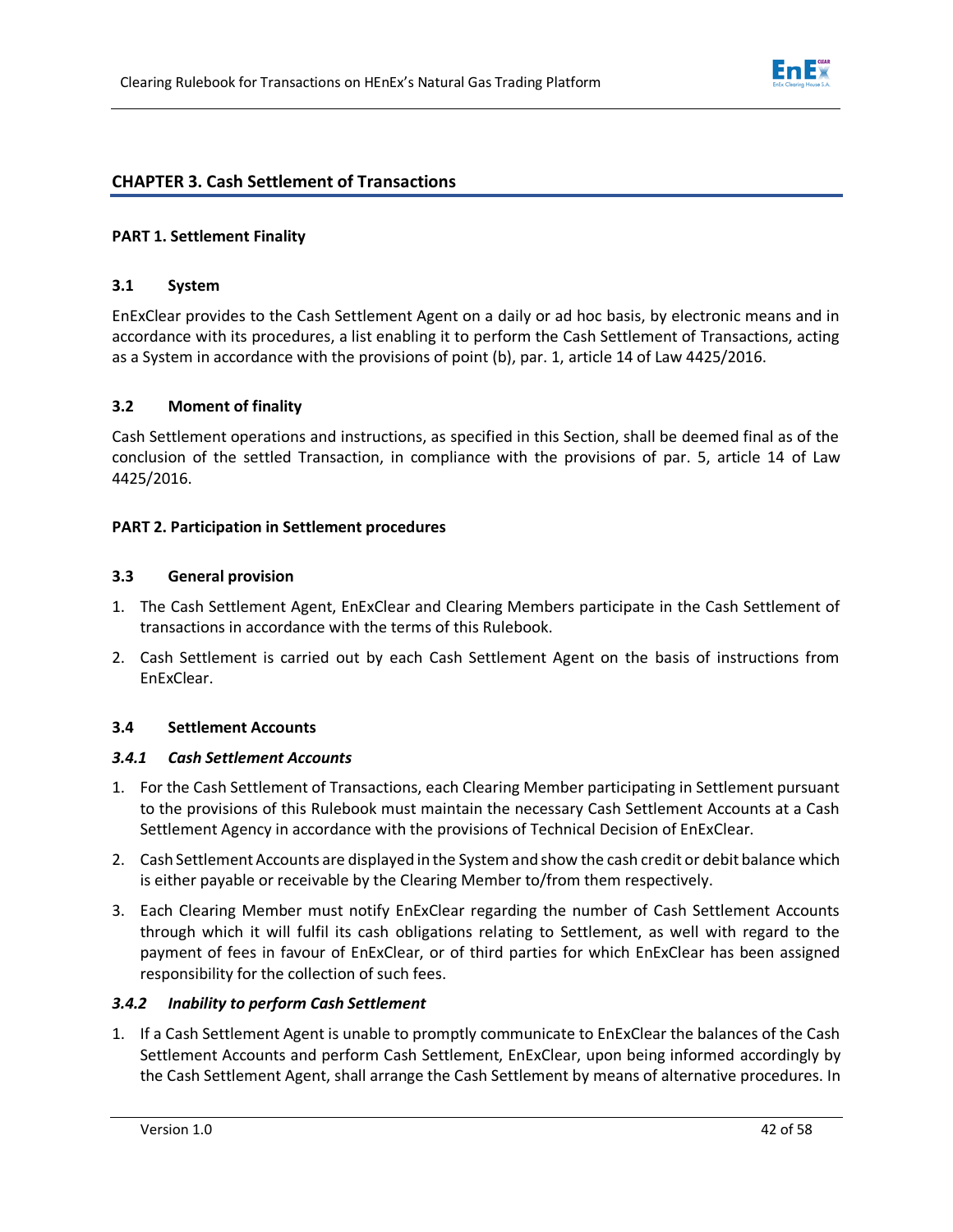

such a case, Cash Settlement may be carried out at another Cash Settlement Agent or through the same one in accordance with its alternative procedures.

- 2. When the procedure of the preceding paragraph is applied, Clearing Members must pay to EnExClear the amounts owed as instructed by EnExClear. If a Clearing Member fails to pay the amount due, the Clearing Member shall be deemed in default and subject to application of the relevant provisions of Chapter 4 of this Rulebook.
- 3. If the aforesaid inability of the Cash Settlement Agent no longer applies, Cash Settlement may proceed as normal through such agent in accordance with the relevant instructions and directions of EnExClear.

# **PART 3. General principles of Settlement**

# **3.5 Settlement in cycles**

- 1. The Cash Settlement of Transactions is carried out on a daily basis for each Settlement Day in cycles, which are determined on the basis of the procedures of EnExClear.
- <span id="page-44-0"></span>2. Cash Settlement operations that cannot be settled in a certain cycle of the Settlement Day, due to non-fulfilment of the settlement conditions that govern them, are automatically transferred to the immediately following cycle pursuant to the terms governing Cash Settlement in accordance with the relevant procedures of EnExClear.

# **3.6 Performance of Cash Settlement**

- 1. The Cash Settlement of Transactions in connection with the System is carried out between EnExClear and its Clearing Members.
- <span id="page-44-1"></span>2. Cash Settlement is carried out per Clearing Member, Clearing Account and Cash Settlement Account in respect of the obligations and claims arising per Clearing Day and Cash Settlement Day. Cash claims and corresponding obligations which are settled on the same Settlement Day are subject to netting.
- 3. Cash Settlement is performed in respect of all Clearing Members, while the obligation or claim of each Clearing Member is independent of the fulfilment of obligations of the counterparty to the relevant Transaction. Cash Settlement is carried out in cycles and becomes final each time a part of it has been performed.
- 4. Cash Settlement is carried out irrespective of fulfilment or non-fulfilment of the cash obligations of Trading Platform Participants to Clearing Members and vice-versa.

# **3.7 Technical details**

<span id="page-44-2"></span>Any procedural or technical details relating to the procedures applied by EnExClear in connection with the Cash Settlement of Transactions, as set out in this section, for instance with respect to the business hours prescribed for the performance of Cash Settlement in the System pursuant to the provisions of this Rulebook, the particular specifications of the Cash Settlement algorithm, or the number and duration of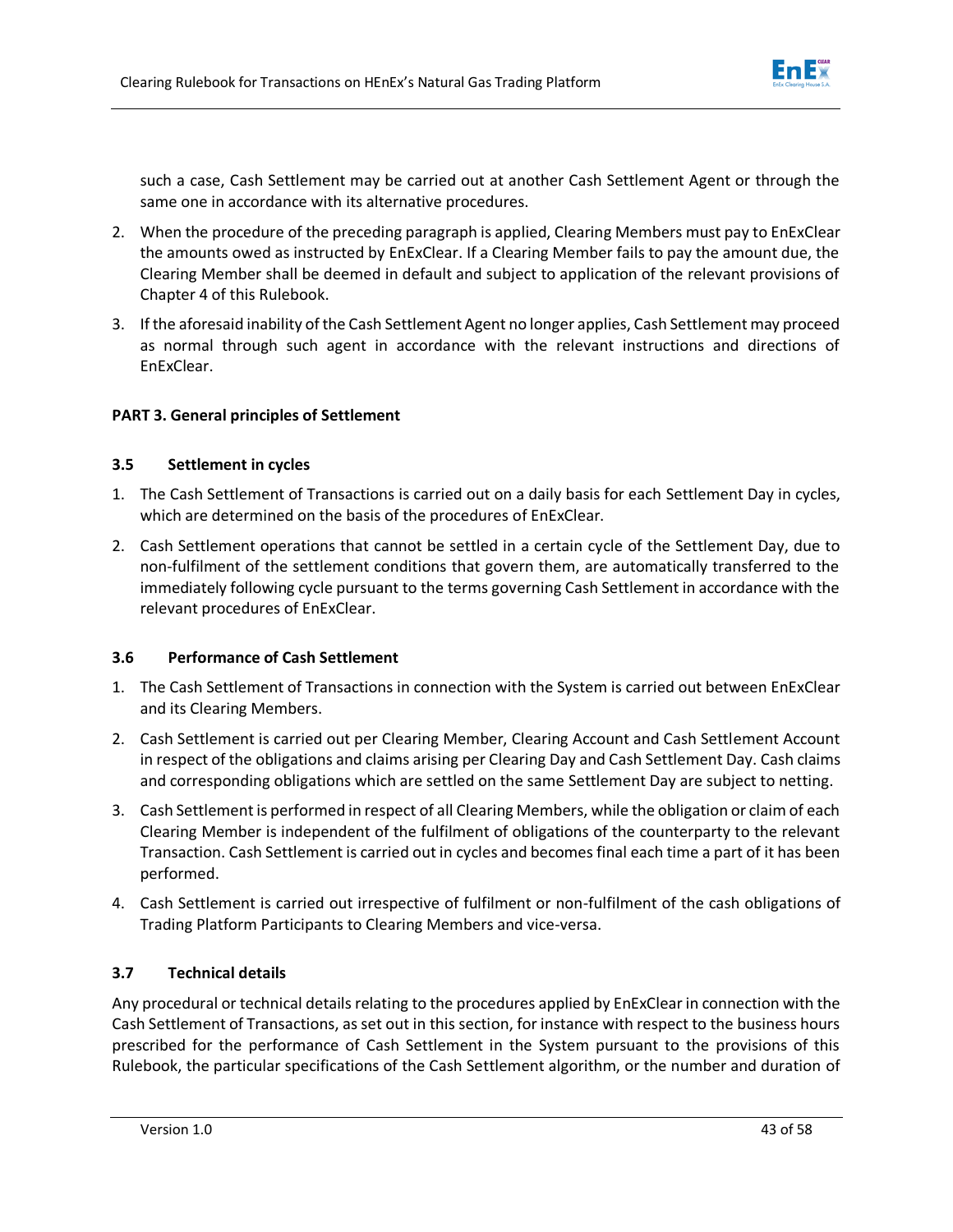

Cash Settlement cycles, shall be determined by virtue of Technical Decision of EnExClear, after first taking into account the technical specifications and procedures of the Cash Settlement Agent.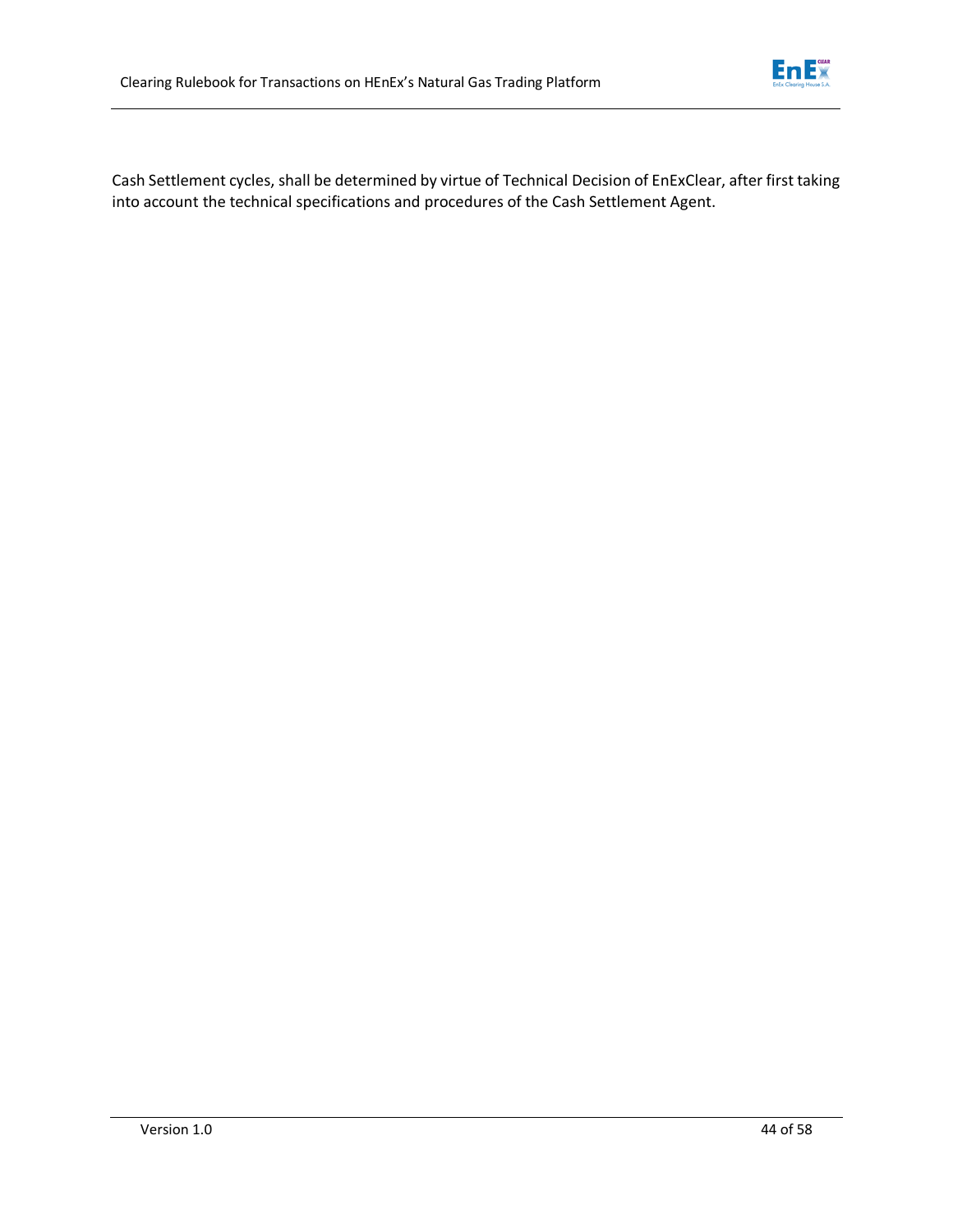

# **CHAPTER 4. Default**

## **PART 1. Basic provisions**

## **4.1. Instances of default**

- 1. If a Clearing Member fails to fulfil its obligations in respect of the Clearing and Settlement of Transactions, as these arise per each of its Clearing Accounts and are set out in this Rulebook, such Clearing Member shall be deemed in default pursuant to the provisions of this Chapter.
- <span id="page-46-0"></span>2. A Clearing Member shall be deemed in default in cases that include but are not limited to the following:
	- a) When in the Cash Settlement Account of the Clearing Member the available cash balance is not sufficient to cover all cash obligations of the Clearing Member, as such obligations are set out in this Rulebook.
	- b) When the Clearing Member does not provide the required collateral in favour of EnExClear or the contribution in favour of the Default Fund, as stipulated in the provisions of this Rulebook.
	- c) In the following cases, which for the purposes hereof are considered in general as cases of a Clearing Member's insolvency and may arise irrespective of whether the Member has failed to fulfil its obligations to EnExClear with respect to the Clearing and Settlement of Transactions:
		- (i) In the event of insolvency proceedings being opened against a Clearing Member, provided EnExClear has been informed accordingly, pursuant to the provisions of par. 1 (b), article 14, Law 4425/2016 and the specific terms of articles 3-7 of Law 2789/2000.
		- (ii) In the event of the definitive inability of a Clearing Member, due for instance to its liquidity problems or insolvency, in respect of which no insolvency proceedings have yet been opened in accordance with instance (i), provided EnExClear has been informed about such inability by the Competent Authorities or by other means.
		- (iii) In the event of any other occurrence that directly affects the Clearing Member's operation and renders or is expected to render the fulfilment of its obligations impossible, such as, by way of indication, the revocation by the relevant supervisory authorities of its operating license or license to provide services, or the dissolution of its company, provided EnExClear has been informed of such occurrence by the relevant supervisory authorities or by other means.
		- (iv) In the event of a Clearing Member's failure to fulfil its obligations to EnExClear for reasons other than those relating to the Clearing in question, such as, by way of example, reasons connected with its participation in other systems or markets to which EnExClear is linked and may be exposed to risk in the framework of its operation pursuant to provisions in force.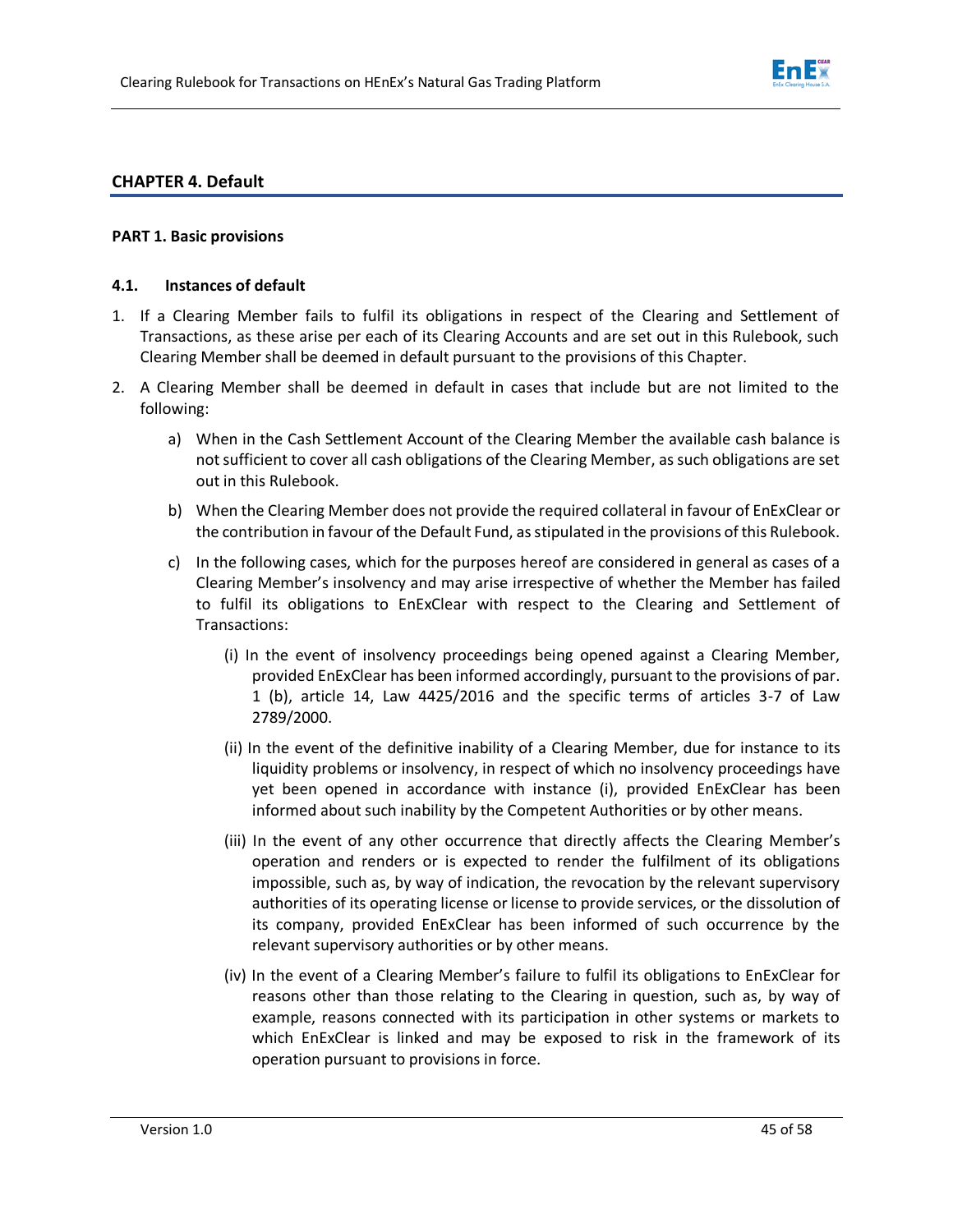

d) Any reference in this Rulebook to default shall also include the cases of insolvency as set out above.

# **4.2. Notifications**

- <span id="page-47-0"></span>1. Before taking the measures set out in Part 2 of this section for dealing with cases of default, EnExClear shall without delay notify the RAE the fact that evidence in this Chapter lead to default and provide the particulars of the defaulting Clearing Member. EnExClear shall also keep the RAE informed regarding any measures taken to address the default and the manner of its handling.
- 2. EnExClear shall also promptly notify HEnEx with regard to a Clearing Member's default, in order for HEnEx to take the measures provided in Trading Platform's Rulebook, especially the prohibition on the entry of orders in the Trading System by Participants that Clear their Transactions through the Clearing Accounts of the defaulting Clearing Member, without prejudice to the provisions of paragraph 2, section 4.3.

# **PART 2. Default management**

# **4.3. Individual rights of EnExClear**

- <span id="page-47-1"></span>1. Without prejudice to EnExClear's rights to take measures against a defaulting Clearing Member, in accordance with Chapter 5, if a Clearing Member fails to fulfil its Clearing and Settlement obligations emanating from its Clearing Account and provided the default has not been remedied, then, depending on the instance of default, EnExClear has the following rights:
	- a) to make use or dispose of the collateral, as appropriate, in accordance with the provisions of section 4.7 or to request the immediate forfeiture of the letters of guarantee provided to it by the defaulting Clearing Member;
	- b) to collect the necessary cash amounts from the relevant share account of the Clearing Member at the Default Fund and/or the corresponding sums from other share accounts where applicable in accordance with the provisions of section 4.6.
- 2. The defaulting Clearing Member shall not be permitted to clear new Transactions until the default has been remedied.
- 3. In every case, EnExClear shall take all necessary steps to notify HEnEx regarding the default, for the purpose of acting with the latter to impose on Participants the prohibition on the entry of orders to the Trading Platform.
- 4. By virtue of a relevant Decision, EnExClear shall set the time limit for the payment by Clearing Members of the amounts required for the Cash Settlement of Transactions. If, during the aforesaid time limit, the necessary cash amounts are not available in the Cash Settlement Account of a Clearing Member, a charge shall be imposed, even if the default was subsequently remedied by that Member. This charge shall be equal to two percent (2%) of the value of the outstanding amount, with a minimum charge of five hundred euros (€500).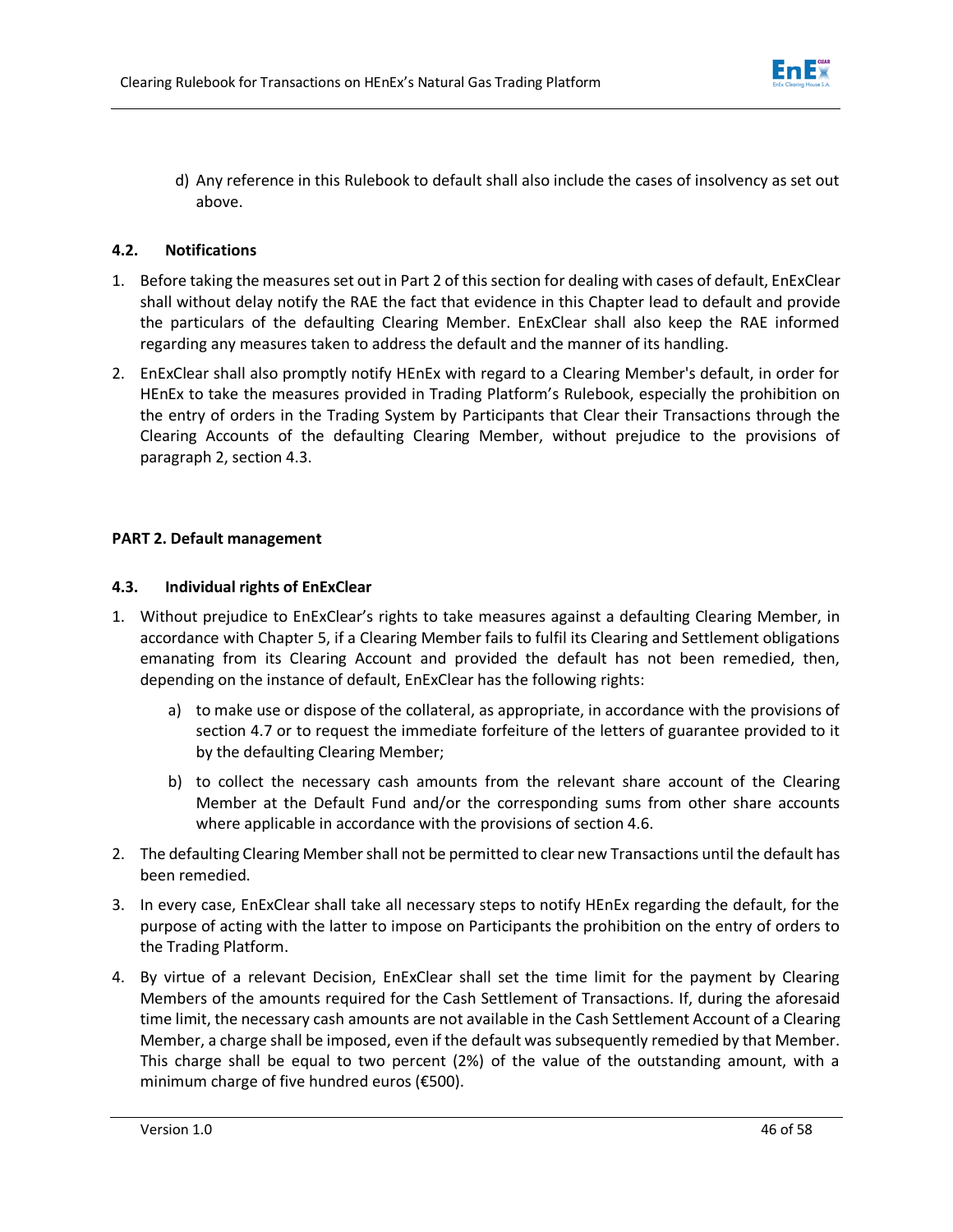- 5. The amount corresponding to the charge imposed as above must be paid on the next business day according to the Cash Settlement procedure.
- 6. The above charges shall apply regardless of the imposition of cash penalties on the defaulting Clearing Member pursuant to the provisions of section 5.1.

# **4.4. Assumption of obligations by EnExClear**

<span id="page-48-0"></span>If the default involves the non-fulfilment of a Cash Settlement obligation on the part of the Clearing Member due to insufficient funds in its Cash Settlement Account, EnExClear shall fulfil the cash obligation of the defaulting Clearing Member towards the counterparty non-defaulting Clearing Members by activating the default waterfall of section 4.6 against the defaulting Clearing Member.

## **4.5. Close-out netting**

- <span id="page-48-1"></span>1. In the event of a Clearing Member's default in respect of its Clearing and Settlement obligations arising from a Clearing Account, EnExClear may apply close-out netting pursuant to Law 3301/2004 in respect of such Clearing Member and its aforesaid obligations, in accordance with the specific provisions of the following paragraphs.
- 2. Upon application of close-out netting:
	- a) any and all obligations or rights of the defaulting Clearing Member which arise from the relevant Clearing Account or the respective obligations of EnExClear to such Clearing Member shall become immediately payable, even if they are not yet due, or expire, automatically and are replaced by an obligation to pay such amount, and
	- b) the amounts owed by the defaulting Clearing Member to EnExClear and vice-versa, which arise from the relevant Clearing Account, are calculated and the party owing the larger amount shall pay the net sum equal to the difference between the amounts owed.
- 3. Close-out netting may also be applied between different Clearing Accounts, provided that the beneficiary of the relevant Accounts is itself a Participant.

## **4.6. Loss calculation and default waterfall**

- <span id="page-48-2"></span>1. EnExClear shall cover the loss per Clearing Account on the basis of the following default waterfall:
	- a) The loss arising in connection with the Clearing Account in default is covered by the collateral that has been made available to EnExClear for that Clearing Account in accordance with section 4.7.
	- b) If the collateral of instance a) is insufficient, EnExClear shall, for the purpose of covering the remaining portion of the loss, use the Default Fund share account of the defaulting Clearing Member.
	- c) If the contribution of instance b) is insufficient, EnExClear shall, for the purpose of covering the remaining portion of the loss, use the share accounts of the other Clearing Members in

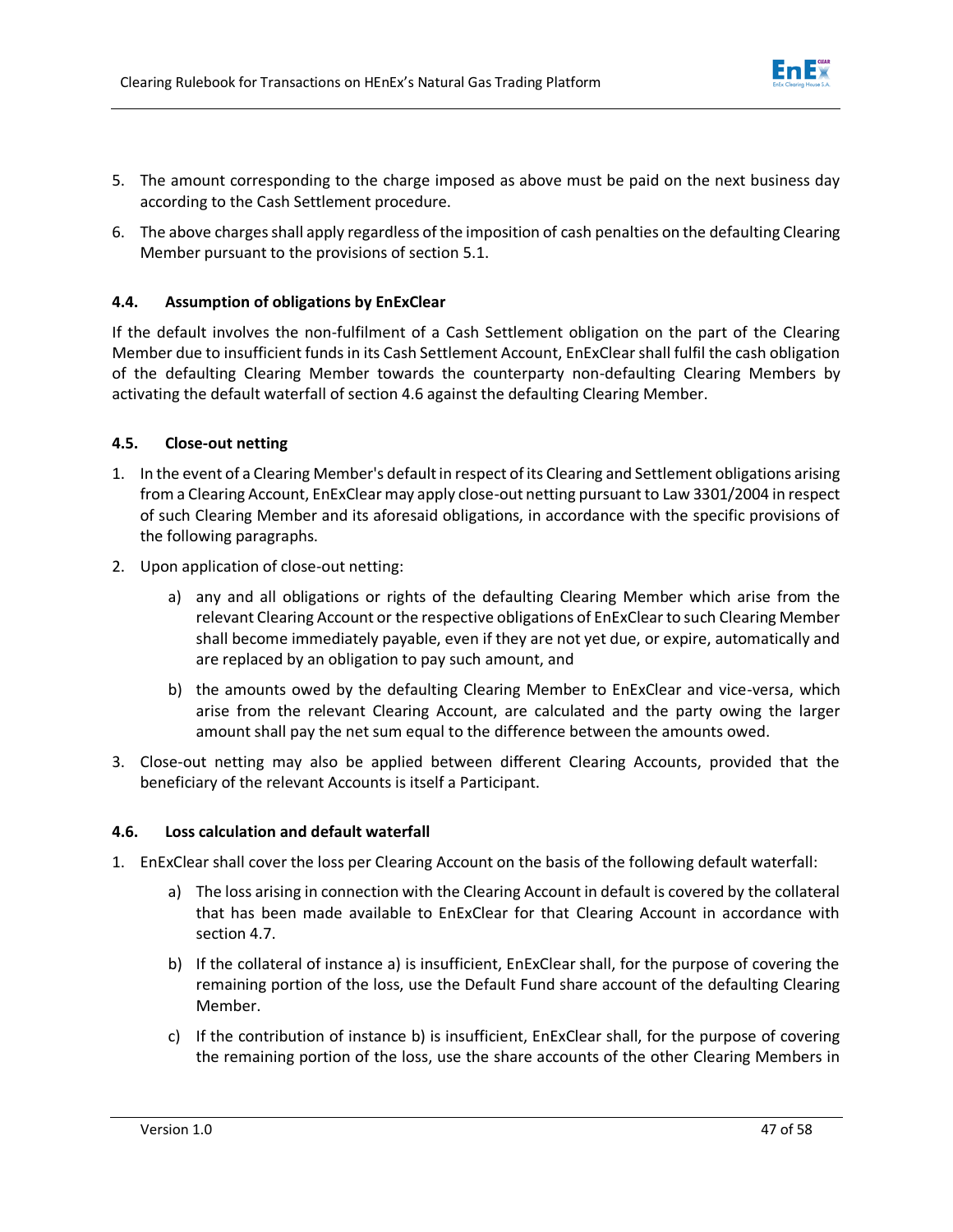

the Default Fund on a pro rata basis, according to their percentage of participation in the Default Fund.

- d) If the share accounts of the other Clearing Members in the Default Fund of instance c) are not sufficient, the remaining portion of the loss shall be covered by the Dedicated Own Resources of EnExClear.
- 2. The loss coverage procedure of the preceding paragraph shall be without prejudice to the right of EnExClear to seek satisfaction of its claims against the defaulting Clearing Member, especially when it makes use of its Dedicated Own Resources in accordance with instance d) of paragraph 1. Default interest will be charged on the amount owed to EnExClear by the defaulting Clearing Member, calculated as of the day following the Cash Settlement date of the relevant amount, as notified by EnExClear.
- 3. The minimum size of Dedicated Own Resources is set at five percent (5%) of EnExClear's share capital. EnExClear readjusts its Dedicated Own Resources, according to the aforesaid percentage, each time there is a change in the size of its share capital.
- 4. In the event of default which results in the use of the share accounts of the Default Fund and the Dedicated Own Resources of EnExClear in part or in whole, in accordance with instances c) and d) respectively of paragraph 1, EnExClear shall, for the purpose of covering the remaining portion of the loss and in order to continue its operation as a Clearing House after dealing with the default of the Clearing Member, take the following measures, setting a relevant time schedule for their implementation:
	- a) activation of the replenishment of Default Fund resources in accordance with section 2.28,
	- b) at the same time as the activation of the measure of instance a), it shall replenish its Dedicated Own Resources to meet the requirement of paragraph 3, and
	- c) it shall specify the necessary risk cover measures, as appropriate, for the operational needs of clearing until replenishment of the resources of instances a) and b). For the purposes of the preceding sentence, the risk cover measures may include, by way of indication, increasing Margin requirements, increasing the percentages of liquid assets accepted as collateral, as well as other measures which may be taken also by way of derogation from this Rulebook for the purpose of mitigating risk.
- 5. EnExClear immediately notifies the RAE regarding the default, the taking of measures and the time schedule for implementing the measures of paragraph 4.
- 6. Until such time that the measures of paragraph 4 have been implemented, Clearing may continue as normal, provided that the participating Clearing Members fulfil their obligations in accordance with the provisions of this Rulebook.

# **4.7. Use or forfeiture of collateral**

<span id="page-49-0"></span>1. To satisfy its claims in respect of covering a loss caused by default, EnExClear shall use or proceed with the forfeiture, as the case may be, of the collateral provided by the defaulting Clearing Member as follows: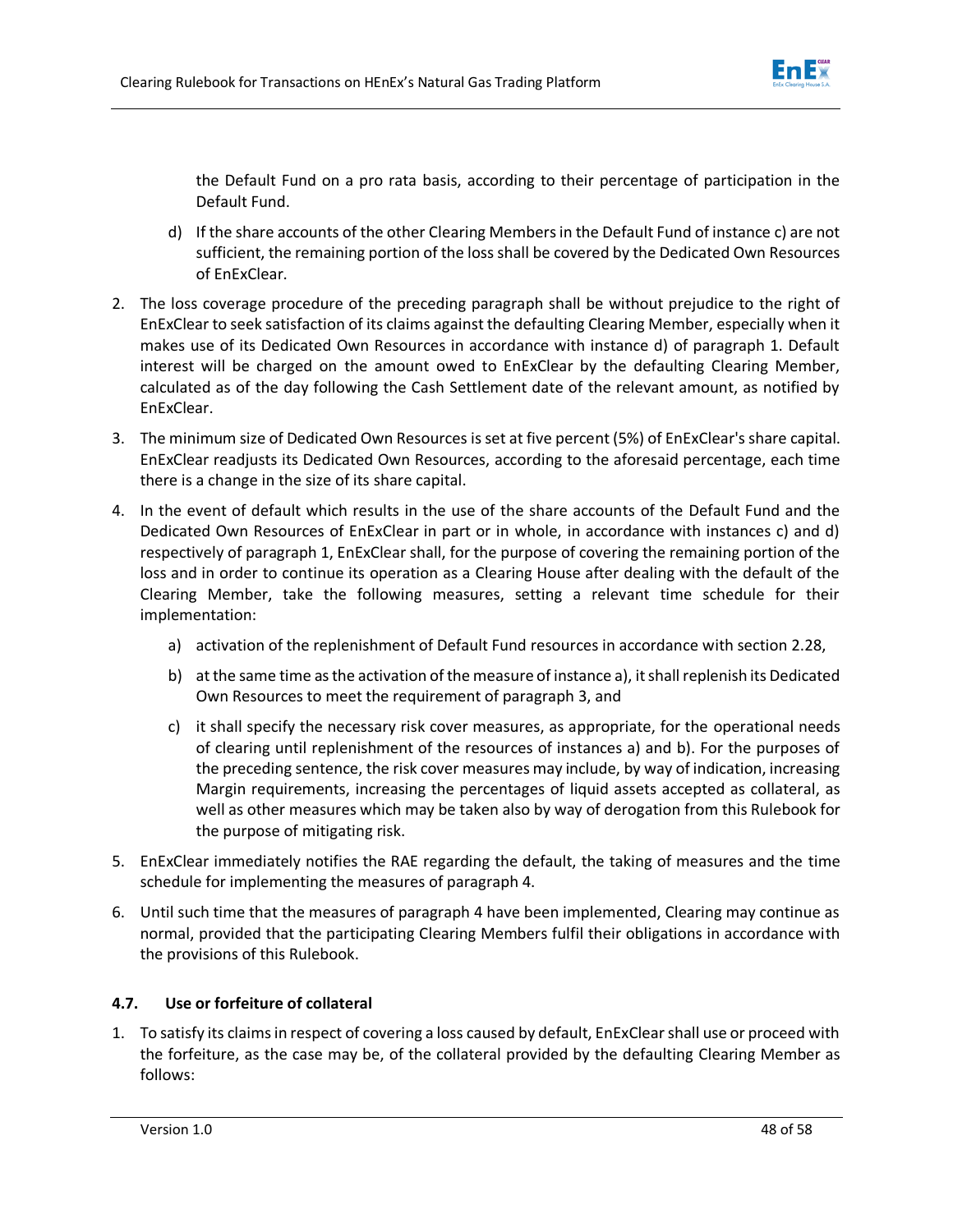

- a) It shall collect the amounts owed from the cash collateral deposited in its favour in the relevant account,
- b) It shall proceed with the forfeiture of the letters of guarantee deposited as collateral by the defaulting Clearing Member.
- 2. EnExClear shall choose, at its own discretion, from the collaterals provided in accordance with the above, those it will use to facilitate satisfaction of its claims in respect of covering a loss caused by default by first using collateral in the form of cash. If the used collateral consists of cash, EnExClear shall withhold the amount needed to satisfy its claims in accordance with the above and return any balance as follows:
	- a) in the case of default of a Direct Clearing Member, to the bank account it declared when opening the relevant Own Clearing Account,
	- b) in the case of default of a General Clearing Member, to the bank account of the General Clearing Member or of any Participants declared for this purpose when the relevant Participant Clearing Accounts were opened.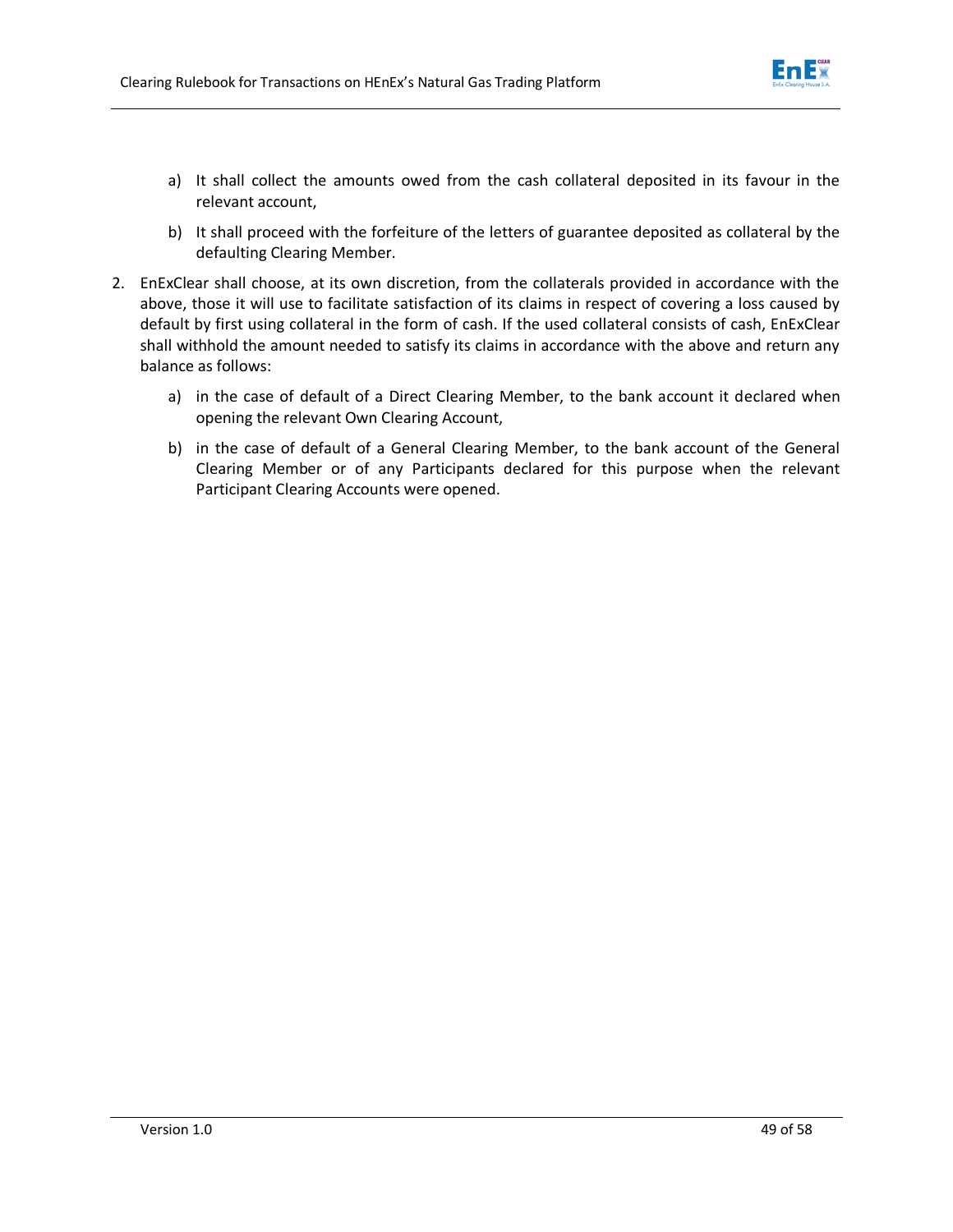

## **CHAPTER 5. Measures against Clearing Members**

## **PART 1. Types of measures and instances of imposition**

## **5.1 Types of measures**

- <span id="page-51-0"></span>1. EnExClear may take the following measures against Clearing Members:
	- a. Written reprimand.
	- b. Imposition of terms or restrictions with regard to the Clearing Member's participation in the Clearing or Settlement of Transactions.
	- c. Prohibition on a Certified Clearer's participation in the Clearing of Transactions.
	- d. Forfeiture of penalties of between one hundred (100) and one hundred and fifty thousand (150,000) euros, provided such penalties are stipulated in a relevant Implementing Decision, in the event of non-fulfilment or improper fulfilment of the obligations emanating from the provisions of this Rulebook. Forfeiture of the aforesaid penalties shall be without prejudice to any claim of EnExClear for compensation for a loss caused to it by the Clearing Member. It is expressly agreed that the above penalties constitute a sanction imposed also in view of the vital importance of the proper and timely fulfilment of the obligations set forth in the provisions of this Rulebook in order to ensure the orderly functioning of the System and consequently, to safeguard the legitimate interests of Clearing Members and the shareholders of EnExClear.
	- e. Suspension of the capacity of Clearing Member for such period as shall be determined in each case by EnExClear, when this is necessitated due to the temporary inability of a Clearing Member to fulfil its obligations, particularly in respect of non-compliance with supervisory requirements. Suspension entails the loss of the Clearing Member's right to participate in the Clearing and Settlement of Transactions for the duration of the suspension period. Imposition of the suspension measure does not discharge the Clearing Member from its obligations towards EnExClear to pay any debt, including but not limited to its obligations to pay annual subscription fees, commissions and other charges imposed by EnExClear on Clearing Members, even if such obligations arise during the period of suspension.
	- f. Deletion of a Clearing Member. Deletion entails the immediate and mandatory loss of the capacity of Clearing Member. Imposition of the deletion measure renders immediately due and payable any and all claims of EnExClear against the Clearing Member, which must immediately, fully and properly fulfil its obligations as instructed by EnExClear. With regard to the return of collateral and contributions from the Clearing Member's share accounts, the provisions of section 2.13 shall be applied as appropriate.
- 2. The imposition of measures against a Clearing Member shall under no circumstances relieve it of its liability for any of its acts or omissions vis-à-vis EnExClear.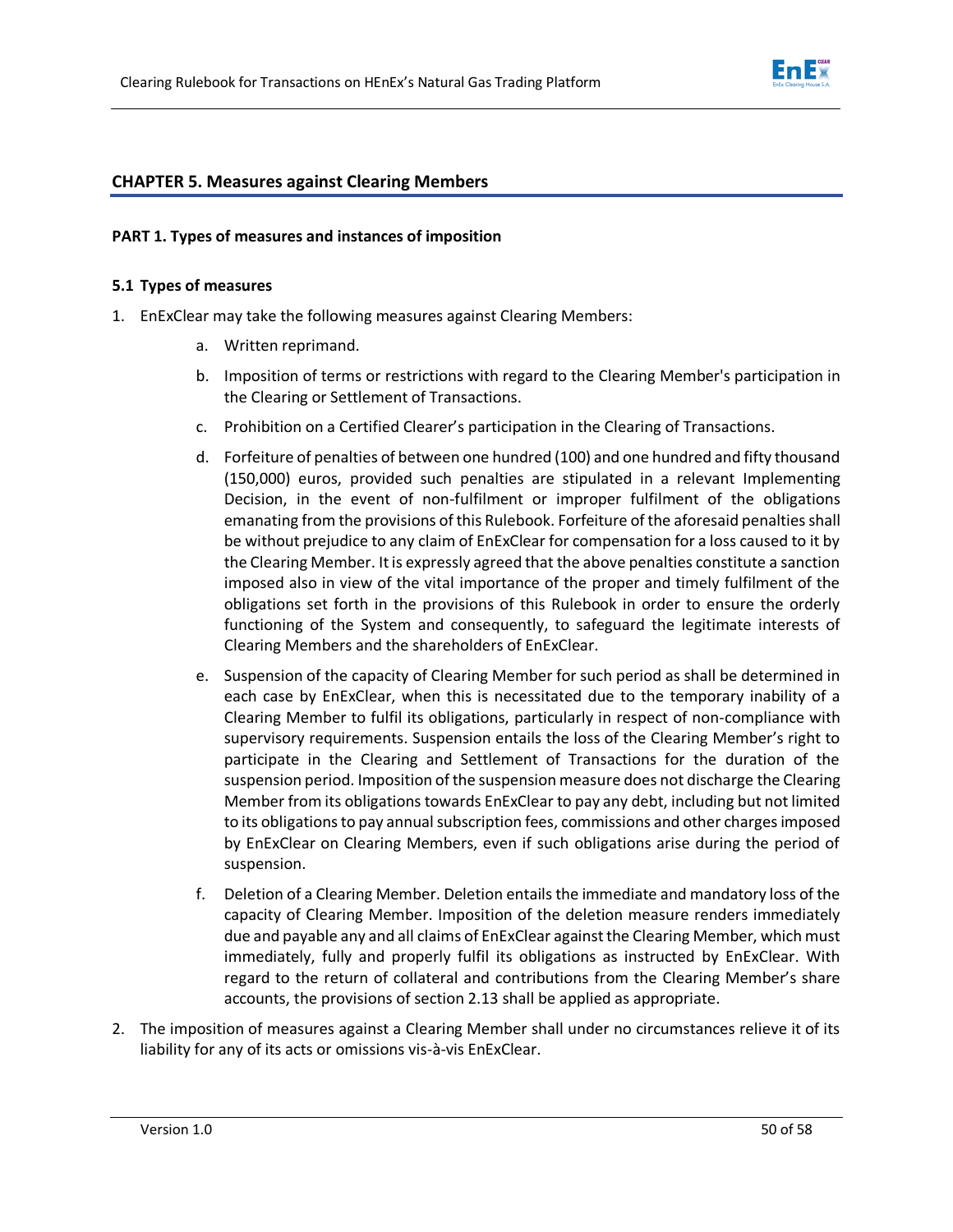

3. The above measures are imposed on the basis of the methodology set out in a relevant Implementing Decision of EnExClear.

# **5.2 Instances of imposition of measures**

<span id="page-52-0"></span>EnExClear shall impose the measures stipulated in section 5.1, as appropriate, in the following instances:

- 1. Breach by a Clearing Member of the provisions of this Rulebook, in particular:
	- a) When a Clearing Member does not fulfil or inadequately fulfils the necessary conditions for acquiring the capacity of Clearing Member, such as by way of indication:

(i) Lack of the required organisational and operational adequacy of the Clearing Member.

(ii) Decrease of the Clearing Member's own funds below the minimum required for acquisition of the aforesaid capacity.

(iii) Failure of the Clearing Member's employees who perform Certified Clearer tasks to satisfy the eligibility criteria.

(iv) Non-payment or default on payment of the required subscriptions and other fees and debts in general of the Clearing Member to EnExClear.

(v) Failure to meet the requirements pertaining to the Clearing or Settlement of Transactions, as applicable.

- b) Non-compliance of a Clearing Member with the technical instructions of EnExClear or with the technical specifications set by EnExClear for the use and operation of the systems utilized by the Member to participate in Clearing or Settlement.
- c) Unlawful or unauthorized use or misuse of the systems used by a Clearing Member for its participation in the Clearing or Settlement of Transactions.
- d) Non-compliance of a Clearing Member with the requirements stipulated from time to time by EnExClear with respect to its participation in Clearing or Settlement, such as by way of indication:

(i) Failure to provide the required collateral to EnExClear or deposit the necessary contributions to the Default Fund.

(ii) Inadequate monitoring of the risks arising from the Positions of the Clearing Accounts maintained by the Clearing Member.

(iii) Failure of the Clearing Member to fulfil its obligations or comply with the instructions of EnExClear regarding the management of defaults in the Clearing Accounts it maintains or the late fulfilment of its obligations.

- 2. Submission by a Clearing Member of false or misleading information to EnExClear, by way of indication in the following cases:
	- a) Upon submission of the application for the acquisition of the capacity of Clearing Member.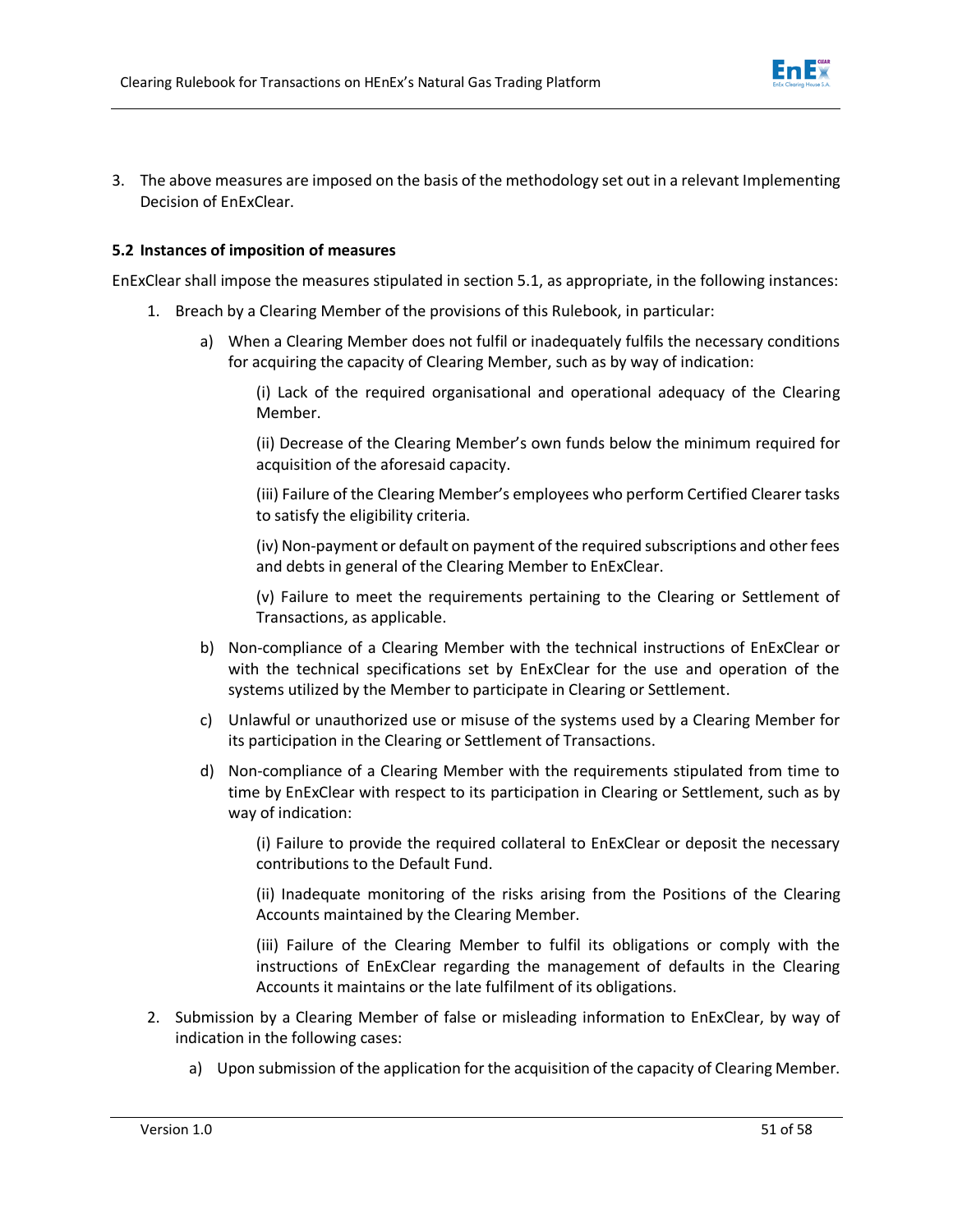

- b) During the opening or use of any of the Member's Clearing Accounts in connection with its participation in the Clearing or Settlement of Transactions.
- c) Upon submission of data, supporting documents or information requested from the Member by EnExClear from time to time.
- 3. Failure of a Clearing Member to comply with the announcements, decisions or instructions of EnExClear.
- 4. Non-fulfilment or improper fulfilment of the obligations of a Clearing Member which arise from any and all contracts signed with EnExClear, including but not limited to the technical contracts and general contracts signed by the Member with EnExClear for the purpose of connecting to the System, as well as any other obligation arising from the commitments undertaken by the Clearing Member towards EnExClear.
- 5. The occurrence of events that affect in a negative way the operation of a Clearing Member, such as the dissolution of the undertaking or company of the Clearing Member, the initiation of insolvency proceedings, including bankruptcy, compulsory winding up or rehabilitation of the undertaking or company of the Clearing Member, as well as revocation of the Clearing Member's license to operate or provide services.
- 6. The imposition of sanctions on a Clearing Member by the Competent Authorities for breaching the provisions of legislative or regulatory framework that are not directly related to its participation in Clearing and Settlement.
- 7. The receipt by EnExClear of information from the Competent Authorities, notifying it that measures have been imposed against a Clearing Member in order to protect the market.
- 8. Serious misconduct by a Clearing Member in respect of its compliance with legal provisions.

# **PART 2. Procedure for imposition of measures**

# **5.3 Competent bodies**

- <span id="page-53-0"></span>1. The body responsible for the imposition of measures against Clearing Members is the Board of EnExClear or any of its bodies duly authorized for this purpose, which are staffed by the personnel of EnExClear or HEnEx. Before imposing a measure, EnExClear shall invite representatives of the Clearing Member to participate in an oral or written hearing before it, at a time to be specified in its relevant notice to the Clearing Member. The hearing procedure may be omitted if EnExClear deems necessary the immediate imposition of a measure in order to protect the energy market and the interests of participants therein.
- 2. EnExClear may, in the framework of the procedure for imposing measures against a Member:
	- a) ask the Clearing Member to submit all data and information which EnExClear deems necessary in order to examine the matter in question, including the Clearing Member's telephone or data traffic records;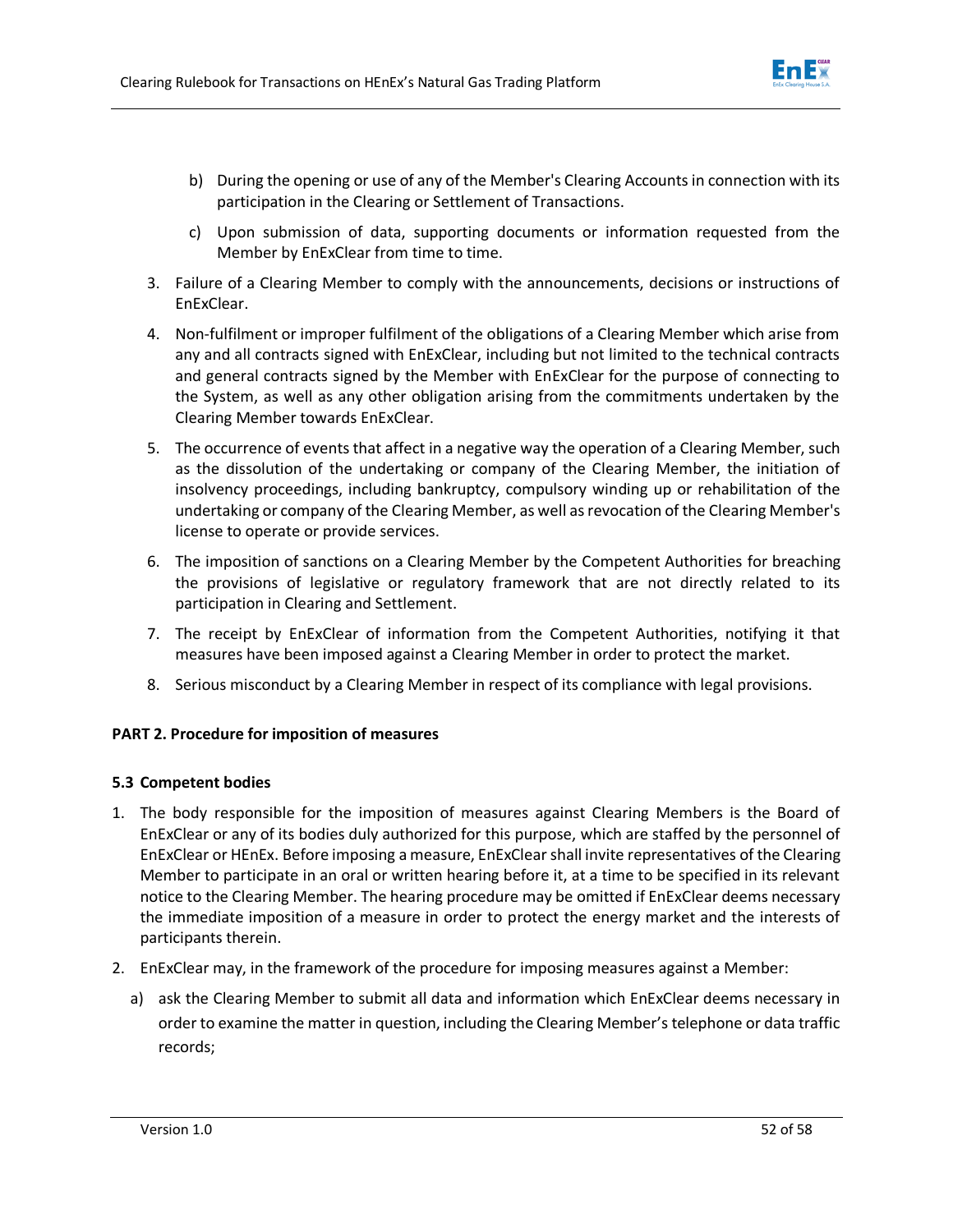

- b) have access to any document that is kept by the Clearing Member and relates to the matter in question, and obtain a copy of the document from the Clearing Member or request confirmation, by senior managers or statutory bodies of the Participant, of the data or documents submitted by the Clearing Member;
- c) ask one or more employees, senior personnel, representatives and members of the management of the Clearing Member to appear in person before it;
- d) request the immediate cessation of practices or procedures applied by the Clearing Member when participating in Clearing and Settlement.
- 3. EnExClear may impose measures against a Clearing Member either singly or in combination, as appropriate, taking into account each time all the relevant circumstances.
- 4. The decision to impose measures against the Clearing Member shall be communicated to the latter and a copy thereof shall be recorded in the Clearing Member's file kept by the competent departments of EnExClear.

# **5.4 Review of decisions**

- <span id="page-54-0"></span>1. A decision by EnExClear to impose measures against a Clearing Member or an EnExClear decision rejecting an application for the acquisition of the capacity of Clearing Member may be the subject of review by the Board of EnExClear at the request of the Clearing Member, submitted within a period of five (5) days from notification of the decision to the Clearing Member.
- 2. Decisions on review requests are communicated to the Clearing Member and a copy thereof is recorded in the Clearing Member's file kept by the competent departments of EnExClear.

# **5.5 Enforcement of decisions – Lifting of measures**

- <span id="page-54-1"></span>1. If a decision to impose measures against a Clearing Member becomes final and irrevocable, it shall be enforced by the competent bodies of EnExClear. In the event that a fine is imposed on the Clearing Member, the Clearing Member must pay the respective amount within thirty (30) days from the date on which the relevant decision became final and irrevocable. A decision imposing measures becomes final and irrevocable:
	- a) after the lapse of the five-day deadline for the submission of a review request by the Clearing Member, when no such request has been submitted;
	- b) upon notification of EnExClear's decision to the Clearing Member on the request for review of the matter.
- 2. Measures that have been imposed in accordance with the above provisions are lifted by the competent bodies of section 5.3 when the reason for their imposition no longer applies.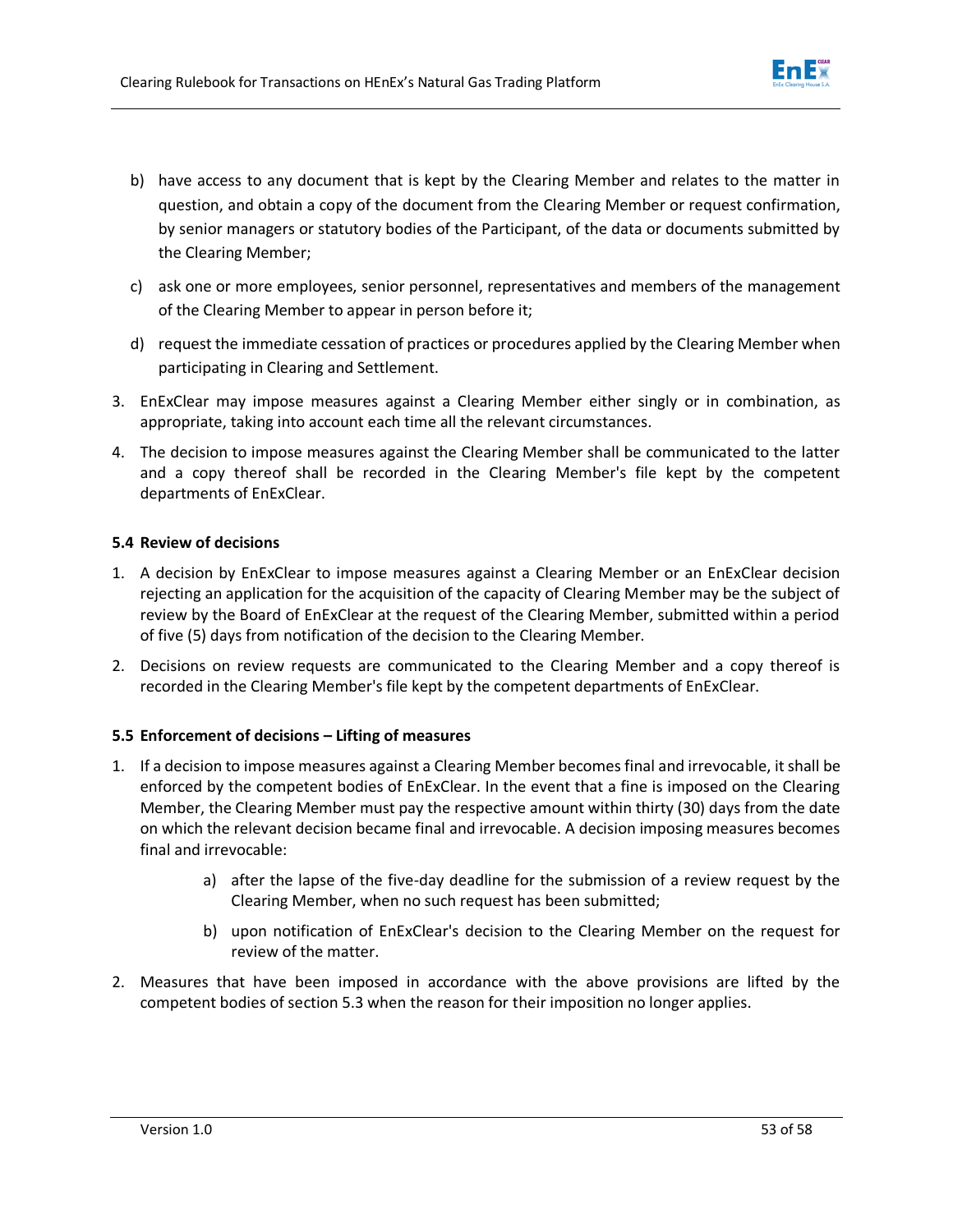

## **5.6 Notification of decisions**

<span id="page-55-0"></span>Invitations to a hearing or decisions of EnExClear shall be communicated to the Clearing Member by any appropriate means chosen by EnExClear, including electronic, provided EnExClear can readily prove receipt thereof by the Clearing Member.

The Clearing Members without prejudice to the provisions 5.3., 5.4. and 5.5. may recourse to the competent court of Athens for the purpose of infringement of the measures taking under the provisions of this section.

## **Part 3. Provision of information**

## **5.7 Professional secrecy**

- 1. EnExClear is obliged to observe professional secrecy with regard to all data, facts and information coming to its knowledge as part of the procedure for imposing measures against a Clearing Member.
- <span id="page-55-1"></span>2. Subject to provisions in force on secrecy, EnExClear may by way of exception provide such data, facts and information to:
	- a) the Competent Authorities or other authorities or bodies which have the right by law to access and inspect the relevant data, facts and information;
	- b) HEnEx, and
	- c) any other Clearing or Cash Settlement agency with which EnExClear cooperates, provided such agencies are legally or contractually bound to observe professional secrecy due to their cooperation with EnExClear.

## **5.8 Notifications**

- <span id="page-55-2"></span>1. EnExClear shall in every case notify the RAE and HEnEx regarding:
	- a) the imposition of a measure against a Clearing Member, providing them with all necessary data and information pertaining to the relevant breaches or the reasons for imposing the measure;
	- b) the lifting of a measure, by way of indication when there is no longer any reason to maintain it.
- 2. EnExClear may disclose by any appropriate means of its choice the imposition of a measure against a Clearing Member and its lifting.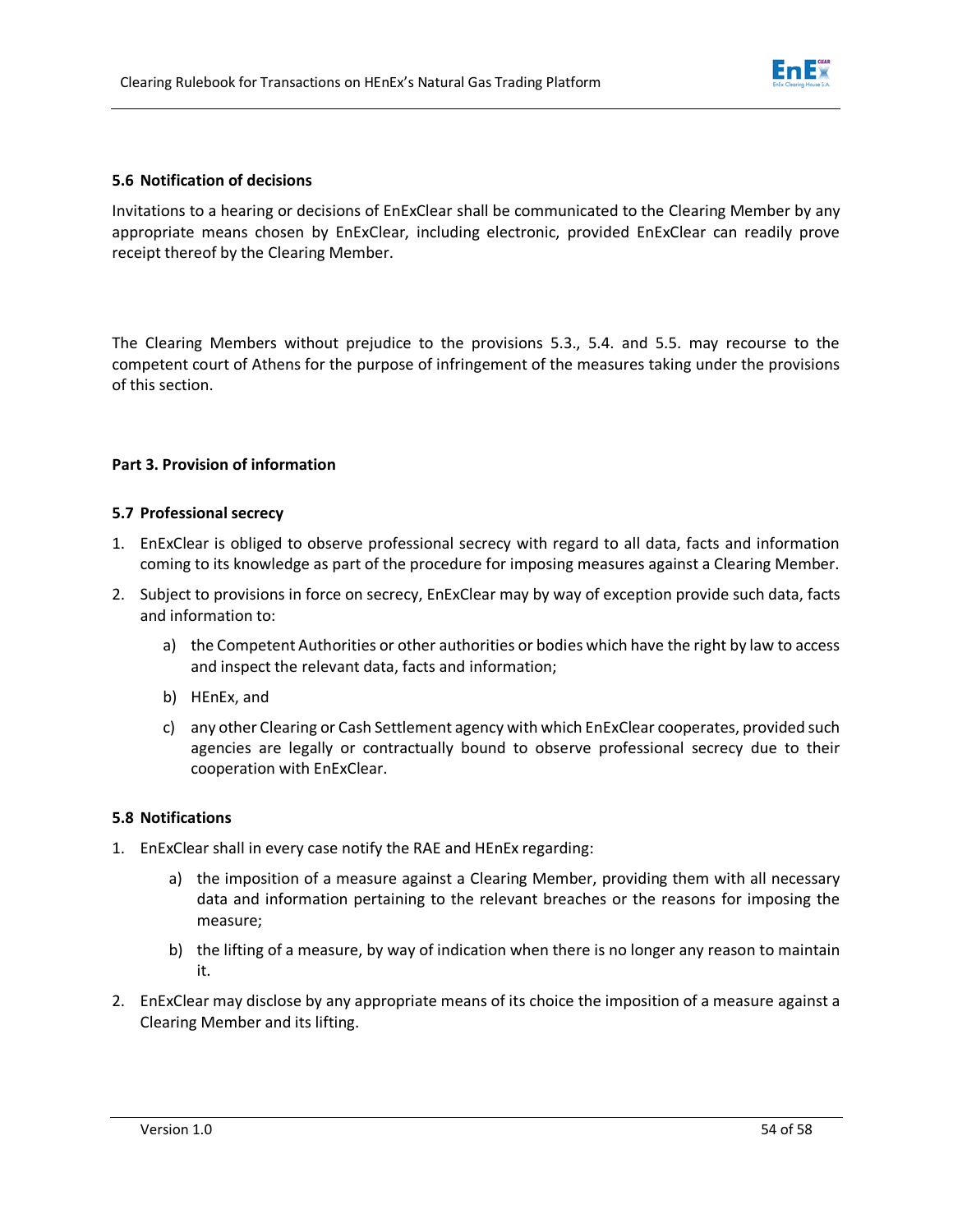

# **CHAPTER 6. Charges**

## **PART 1. Charges for services provided**

## **6.1. Charges payable to EnExClear**

- <span id="page-56-0"></span>1. For Clearing and Cash Settlement, as such are carried out in accordance with the provisions of this Rulebook, as well as for the provision in any way or by any means to Clearing Members and/or Trading Platform Participants of any services relating to the Clearing and Settlement procedure, whether foreseen by legislation in force, in this Rulebook, or in any contracts entered into with EnExClear, the Clearing Members and/or Trading Platform Participants shall pay to EnExClear any and all charges stipulated by the relevant decision of EnExClear.
- 2. The above charges relate primarily to fees for registration, annual or periodic subscriptions, fees for the Clearing and Settlement of Transactions, charges for connecting to the systems of EnExClear, charges for the use of EnExClear's technical services, software license costs and other charges.
- 3. The amount and method of calculating the fees payable to EnExClear which are set out by way of indication in the preceding paragraph, as well as the cancellation or imposition of new charges other than those referred to above, shall be determined each time by a relevant decision of EnExClear. The relevant charges become effective after the lapse of a period of time that is specified in the aforementioned decision of the RAE, which (period) cannot be less than thirty (30) days from the date of publication of the relevant decision.
- 4. In addition to the above-mentioned charges, further charges may be introduced by virtue of a decision of EnExClear – for the provision of services relating to training, certification, as well as for the provision by EnExClear of other services to Clearing Members or third parties.
- 5. Details concerning procedures for the payment of any and all charges for which provision is made in this section shall be set out in a relevant decision of EnExClear.
- 6. EnExClear shall not be obliged to perform the registrations and actions for which provision is made in this Rulebook unless it has received payment for the charges specified in this Rulebook and in its relevant Decisions.
- 7. The above charges, if already paid by Clearing Members, will not be refunded in the event that a Clearing Member loses its respective capacity, either voluntarily or involuntarily for any reason, including any corporate action of the Clearing Member.
- 8. EnExClear shall publicly disclose on its website the charges relating to the services provided, separately with respect to each service provided, including any discounts or refunds, along with the terms applicable to the aforesaid reductions.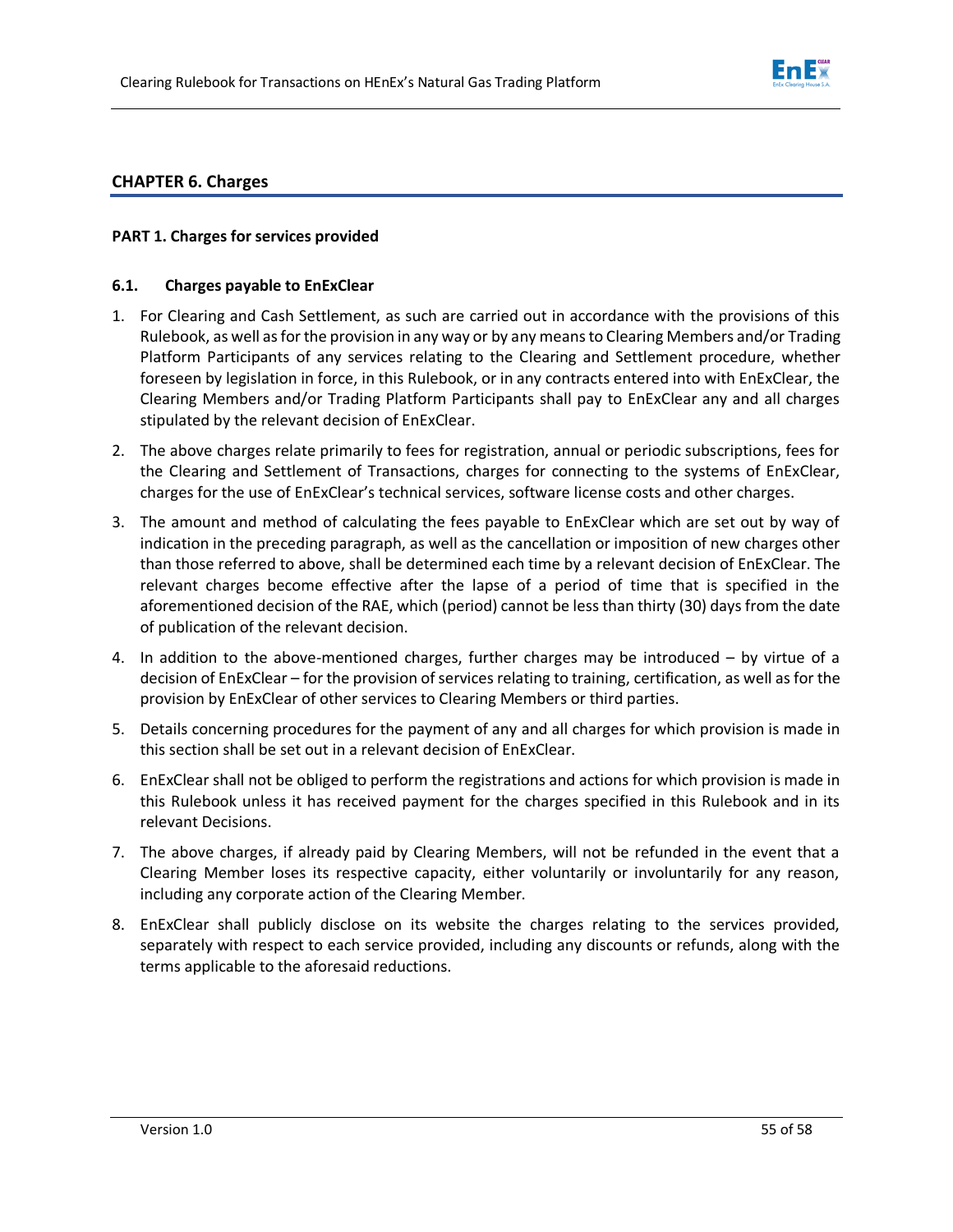

## **PART 2. Charges in favour of third parties**

## **6.2. Withholdings by EnExClear**

- <span id="page-57-0"></span>1. When calculating charges, EnExClear may include charges, fees or dues which arise from Transactions and are imposed by third parties, such as the Greek State, HEnEx or other agencies, which are rendered to the above beneficiaries after deduction by EnExClear of its own charges, including the cost of collecting such amounts, which (cost) is charged to the beneficiary in each case.
- 2. The amount and method of calculating the cost to EnExClear for handling charges in favour of third parties, the procedure for their clearing and settlement, any changes to the above or their abolition, shall be determined by virtue of a decision of EnExClear.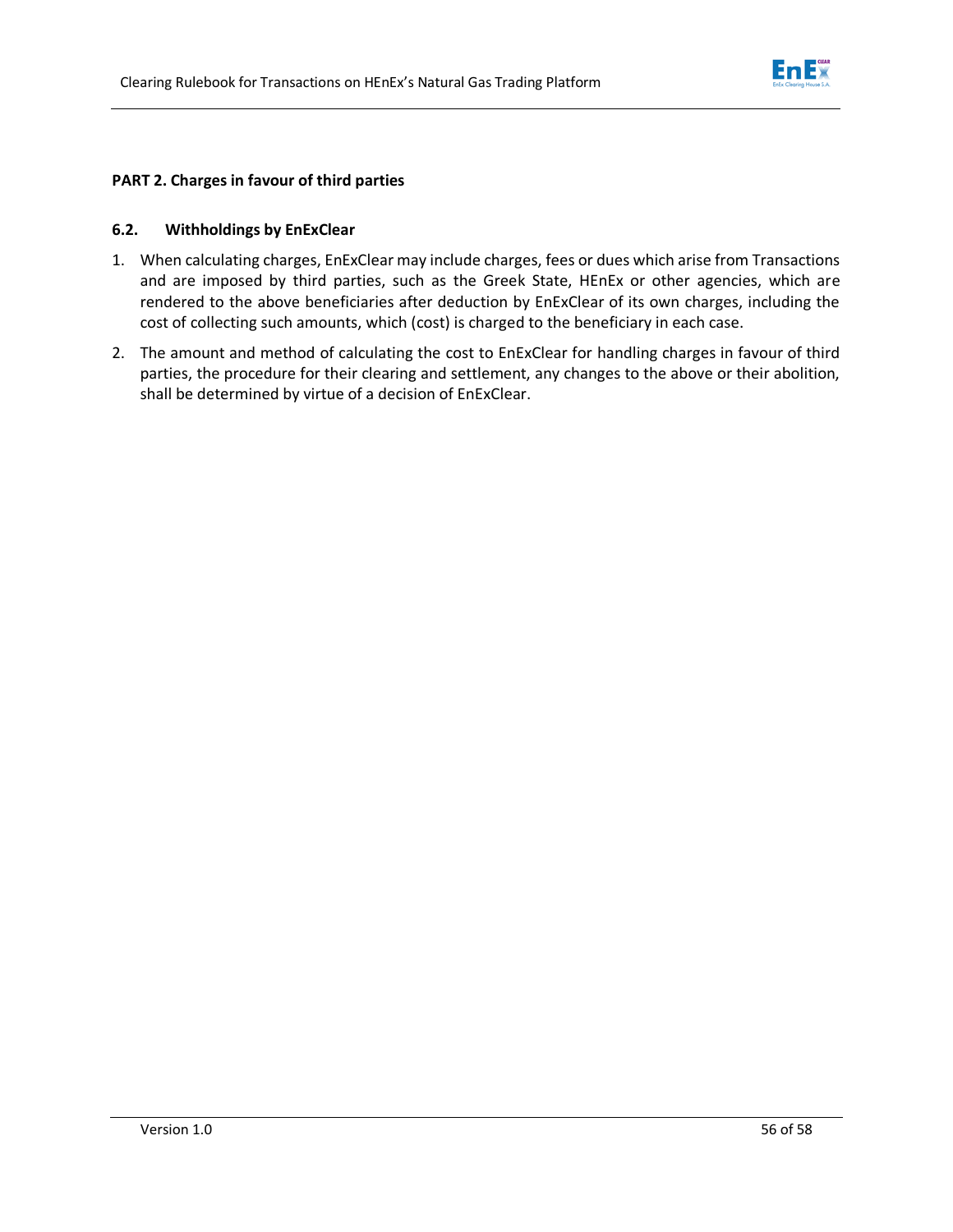

# **CHAPTER 7. Rulebook Amendment & Final Provisions**

## **PART 1. Rulebook Amendment**

## **7.1. Amendment procedure**

- <span id="page-58-0"></span>1. This Rulebook may be amended upon recommendation of the competent body of EnExClear, which is approved by decision of the RAE. The decision of the RAE is published in the Government Gazette in accordance with Law 4425/2016. The procedure for amending the Rulebook may also be initiated on the initiative of the RAE.
- 2. The new text of the Rulebook, as amended each time, shall be posted in codified form on the website of EnExClear. The aforesaid codified amendments, the terms governing their effect, as well as any other point that facilitates the provision of information to the public shall be indicated in the body of the codified text. This codification is informal in nature and under no circumstances shall it not prevail over the texts published in the Government Gazette.
- 3. The whole amendment of the Rulebook for matters not covered by the next paragraph is decided following public consultation carried out by the RAE in accordance with the article 29 of the Law 4001/2011. No prior consultation is required for the adoption of amendments, improvements or corrections of individual provisions of the Rulebook.
- 4. Amendments to laws or regulations referred to in the Rulebook or regulating related matters or new laws or regulations affecting its content shall also apply to the relationship between EnExClear and and the Clearing Members or other persons referred in the Scope of Application of the Rulebook automatically from the time of their entry into force, without the need to amend the Rulebook. The subsequent amendment of the Rulebook is therefore made in these cases solely for the purpose of updating and codifying the text of the Rulebook and does not affect the validity of the new provisions.

# **PART 2. Dispute Resolution**

## **7.2. Dispute resolution**

- <span id="page-58-1"></span>1. Without prejudice to the terms of this, for the procedure of compliance with the Rulebook and the measures against the Clearing Members in accordance with the terms of the Chapter 5, in the event of a dispute, EnExClear and the Clearing Member must initially seek an amicable settlement through mutual consultation in accordance with paragraph 2 of this section or through mediation in accordance with paragraph 3, which shall be conducted in accordance with the provisions of the legislative framework applicable from time to time, provided the dispute can be referred to mediation.
- 2. For the purposes of amicable settlement, the party raising the dispute sends notification to the other party, setting out: a) the reason for the dispute, and b) a proposal for a meeting with the aim of resolving the dispute in an amicable manner. The parties shall meet within twenty (20) business days from the date on which the meeting and the effort to resolve the dispute was requested. If no agreement is reached, or if there is no reply within a period of thirty (30) business days from the date